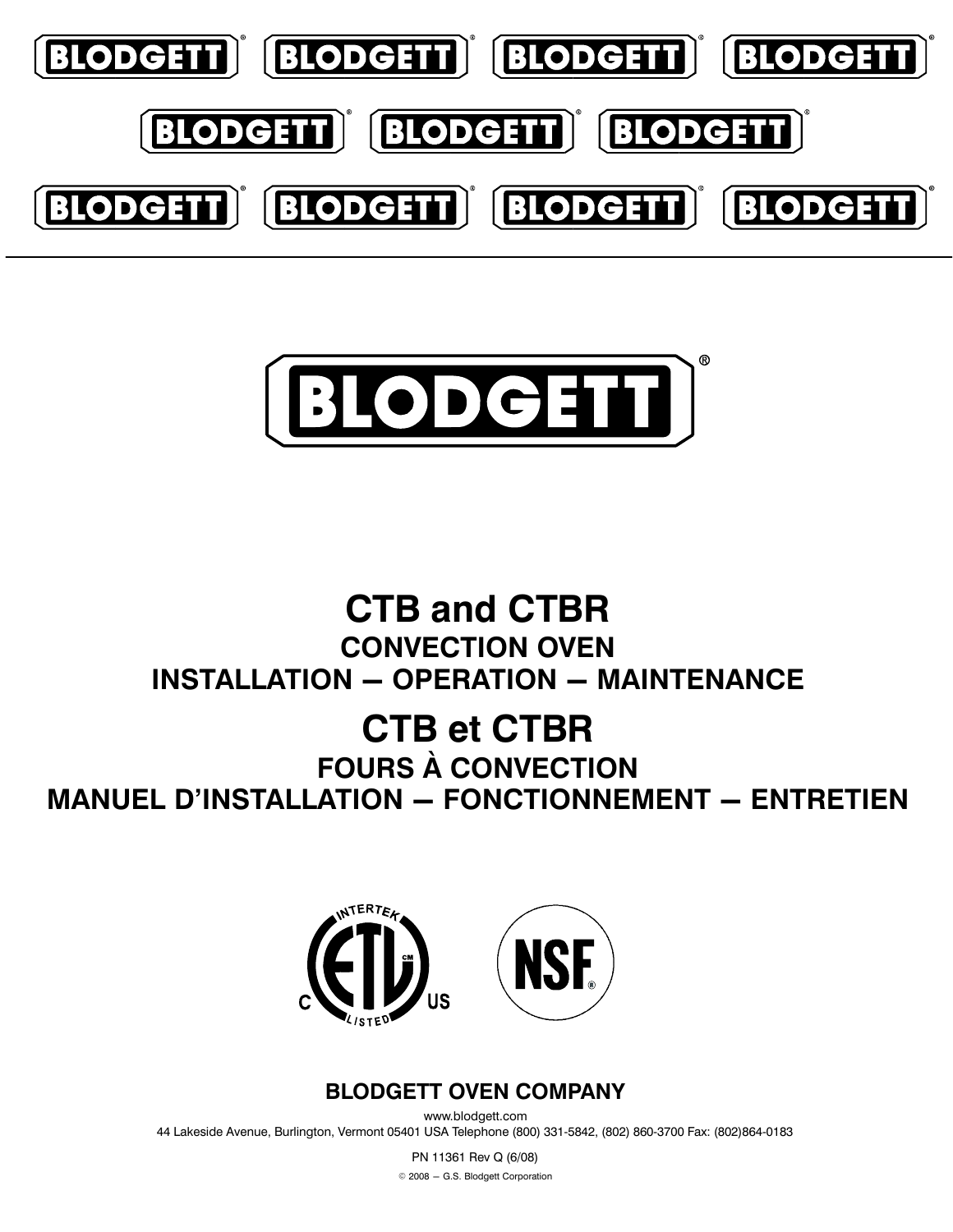## **IMPORTANT**

WARNING: IMPROPER INSTALLATION, ADJUSTMENT, ALTERATION, SERVICE OR MAINTENANCE CAN CAUSE PROPERTY DAMAGE, INJURY OR DEATH. READ THE **INSTALLATION, OPERATING AND MAINTENANCE INSTRUCTIONS THOROUGHLY** BEFORE INSTALLING OR SERVICING THIS EQUIPMENT

AVERTISSEMENT: UNE INSTALLATION, UN AJUSTEMENT, UNE ALTÉRATION, UN SERVICE OU UN ENTRETIEN NON CONFORME AUX NORMES PEUT CAUSER DES DOMMAGES À LA PROPRIÉTE, DES BLESSURES OU LA MORT. LISEZ ATTENTIVE-**MENT LES DIRECTIVES D'INSTALLATION, D'OPÉRATION ET D'ENTRETIEN AVANT** DE FAIRE L'INSTALLATION OU L'ENTRETIEN DE CET ÉQUIPEMENT.

### **FOR YOUR SAFETY**

Do not store or use gasoline or other flammable vapors or liquids in the vicinity of this or any other appliance.

### **AVERTISSEMENT**

Ne pas entreposer ni utiliser de l'essence ni d'autres vapeurs ou liquides inflammables dans le voisinage de cet appariel, ni de tout autre appareil.

The information contained in this manual is important for the proper installation, use, and maintenance of this oven. Adherence to these procedures and instructions will result in satisfactory baking results and long, trouble free service. Please read this manual carefully and retain it for future reference.

Les informations données dans le présent manuel sont importantes pour installer, utiliser et entretenir correctement ce four. Le respect de ces instructions et procédures permettra d'obtenir de bons résultats de cuisson et une longue durée de service sans problèmes. Veuillez lire le présent manuel et le conserver pour pouvoir vous y reporter à l'avenir.

Errors: Descriptive, typographic or pictorial errors are subject to correction. Specifications are subject to change without notice.

Erreurs: Les erreurs de description, de typographie ou d'illustration font l'objet de corrections. Les caractéristiques sont sujettes à modifications sans préavis.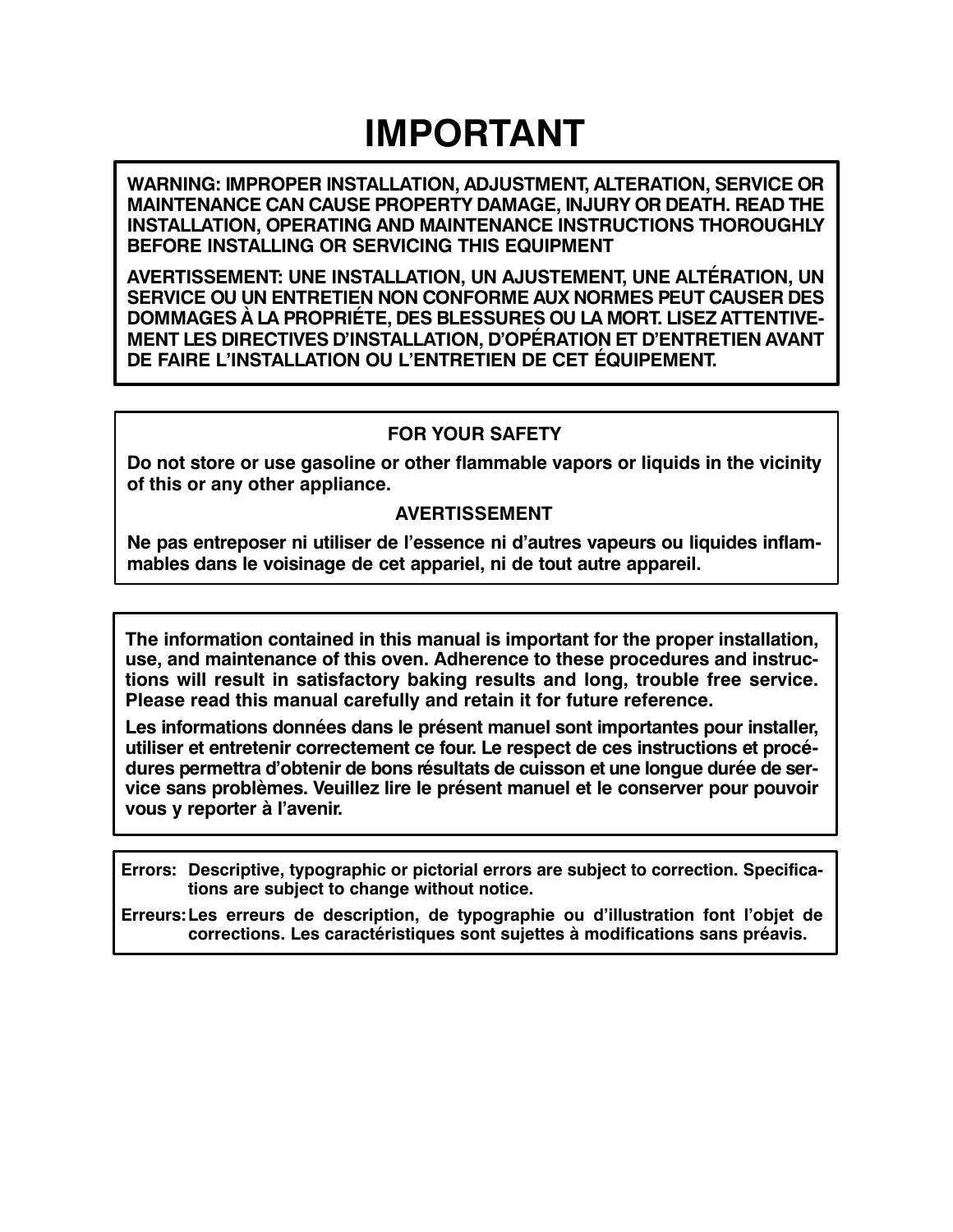

#### THE REPUTATION YOU CAN COUNT ON UNE RÉPUTATION SUR LAQUELLE VOUS POUVEZ COMPTER

For over a century and a half, The Blodgett Oven Company has been building ovens and nothing but ovens. We've set the industry's quality standard for all kinds of ovens for every foodservice operation regardless of size, application or budget. In fact, no one offers more models, sizes, and oven applications than Blodgett; gas and electric, full-size, half-size, countertop and deck, convection, Cook'n Hold, Combi-Ovens and the industry's highest quality Pizza Oven line. For more information on the full line of Blodgett ovens contact your Blodgett representative.

Cela fait maintenant dessus un siècle et demi que Blodgett se spécialise dans la fabrication de fours. Nous avons établi les normes de qualité qui s'appliquent dans l'industrie à tous les types de fours utilisés dans les services alimentaires, quel qu'en soit la taille, l'exploitation ou le budget. En fait, ni n'offre plus de modèles, de tailles et d'applications de fours que Blodgett. À gaz et électriques. De tailles différentes, sur plan de travail et superposables. Qu'il s'agisse de fours à convection, des modèles Cook'n Hold et Combi-Oven, ou de la gamme de fours à pizzas de la plus haute qualité offerte sur le marché. Pour de plus amples informations sur la gamme complète de fours Blodgett, veuillez contacter votre représentant Blodgett.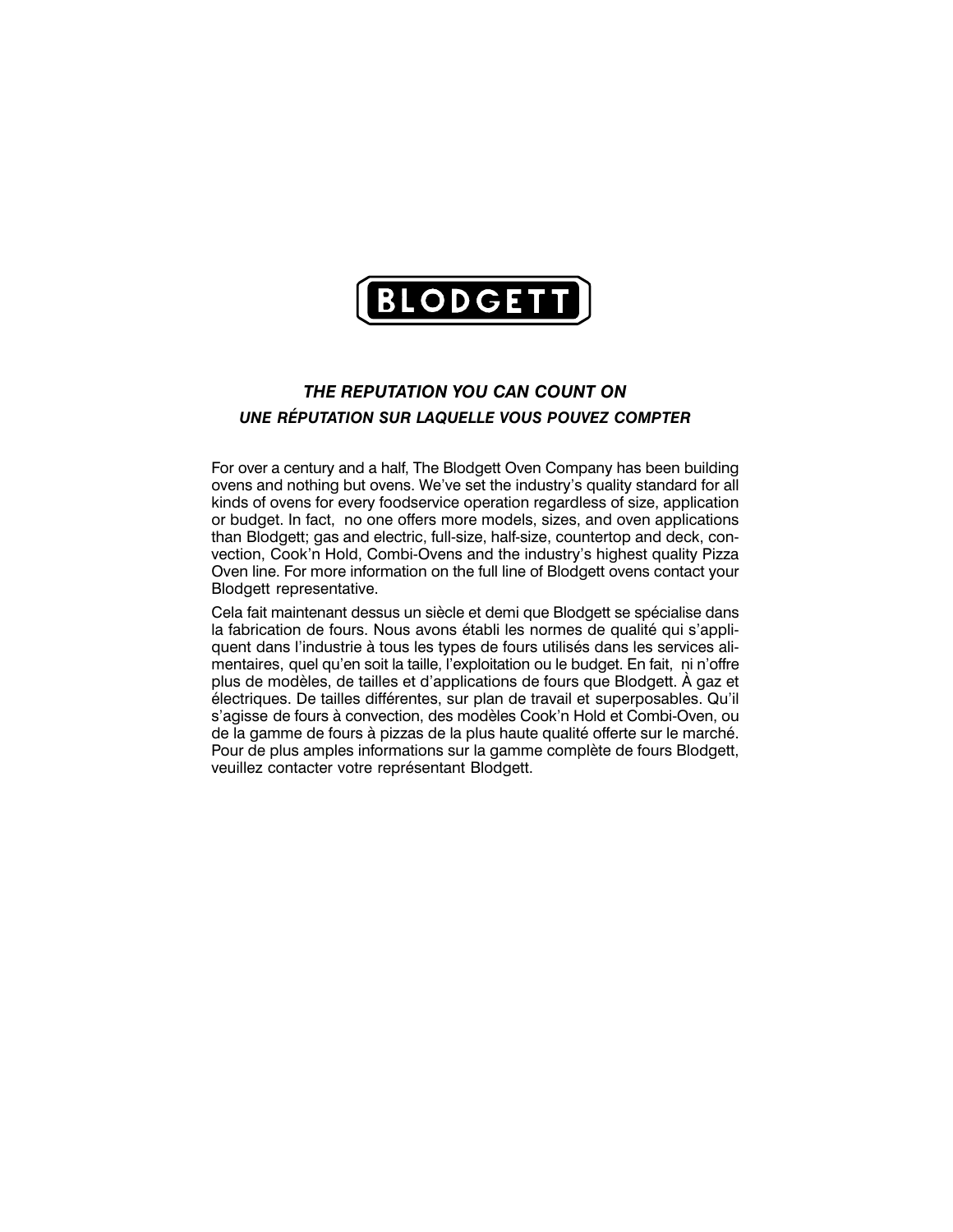| Your Service Agency's Address:<br>Adresse de votre agence de service: | Model/Modèl:                                                                            |
|-----------------------------------------------------------------------|-----------------------------------------------------------------------------------------|
|                                                                       | Serial Number/Numéro de série:                                                          |
|                                                                       | Your oven was installed by/<br>Installateur de votre four:                              |
|                                                                       | Your oven's installation was checked by/<br>Contrôleur de l'installation de votre four: |
|                                                                       |                                                                                         |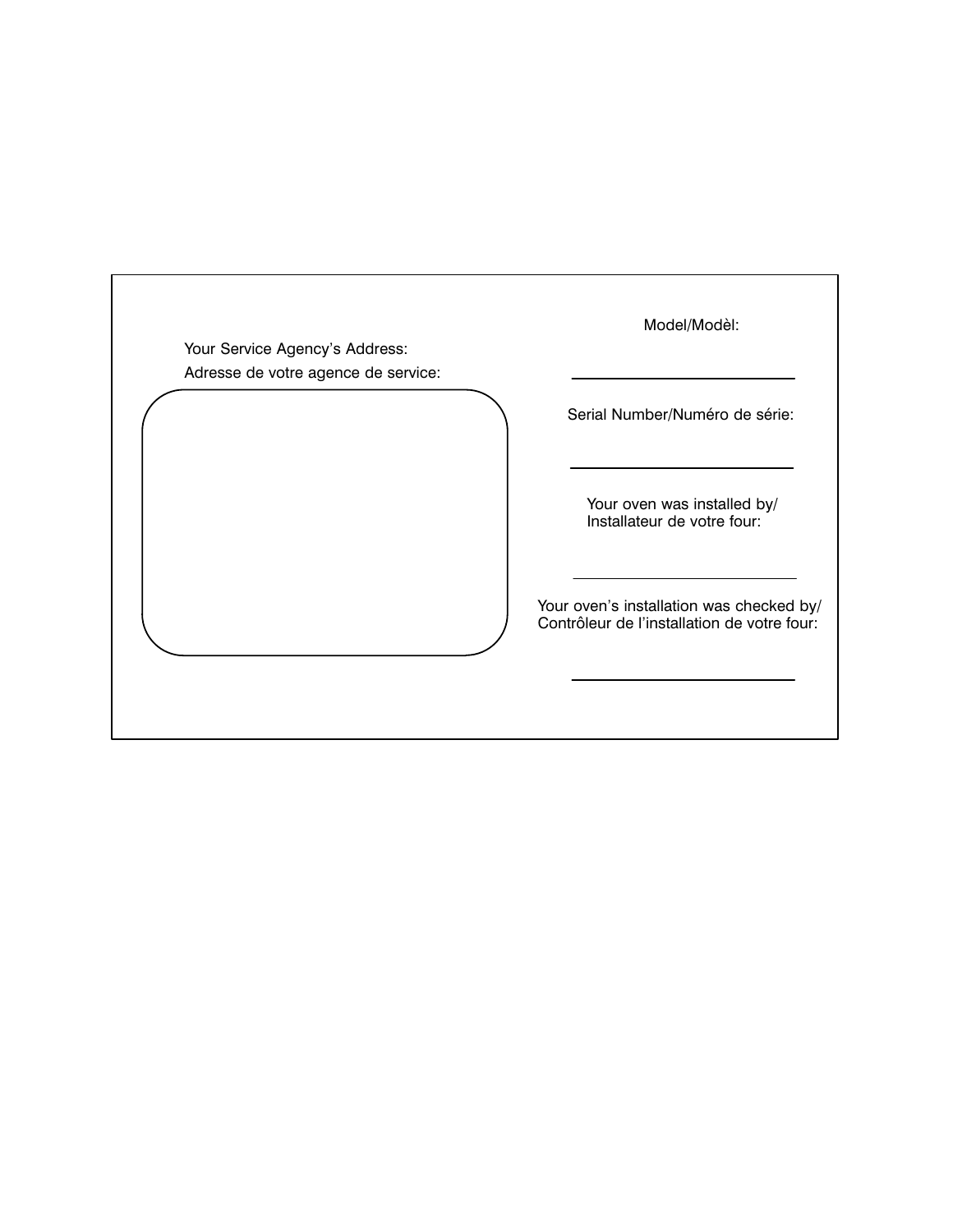### Introduction

| Oven Description and Specifications  2 |    |
|----------------------------------------|----|
| Oven Components 3                      |    |
| <b>Installation</b>                    |    |
| Delivery and Location  4               |    |
| Stand Assembly  5                      |    |
| Stand Options  5                       |    |
| Stand Assembly  5                      |    |
|                                        |    |
|                                        |    |
| 4" (10cm) Leg Attachment  8            |    |
| Caster Installation  8                 |    |
| Oven Leveling  8                       |    |
| Adjustments Associated with            |    |
| Initial Installation  8                |    |
| Utility Connections -                  |    |
|                                        |    |
| Electrical Connection                  | 10 |

### Operation

| Solid State Manual  12                       |    |
|----------------------------------------------|----|
|                                              |    |
| Fan Delay and Pulse Plus Control  15         |    |
|                                              |    |
| CH-Pro3 (Solid State Programmable Digital    |    |
|                                              |    |
| Blodgett IQ2 <sup>®</sup> Vision Control  21 |    |
| How Cook and Hold Works  31                  |    |
| <b>General Guidelines for Operating</b>      |    |
|                                              |    |
| Suggested Times and Temperatures             | 33 |
|                                              |    |

#### **Maintenance**

| Cleaning and Preventative Maintenance. 34 |     |
|-------------------------------------------|-----|
| Troubleshooting Guide                     | -35 |

#### **Introduction**

| Description et Spécifications du Four  2                                                                                                                                                                                                                                                                        |                                                     |
|-----------------------------------------------------------------------------------------------------------------------------------------------------------------------------------------------------------------------------------------------------------------------------------------------------------------|-----------------------------------------------------|
| <b>Installation</b>                                                                                                                                                                                                                                                                                             |                                                     |
| Livraison et Implantation<br>Options de Bâti<br>Montage du Bâti<br>Montage du Four<br>Assemblage du Four sur le Socle<br>Dispositif de Fixation du Pied de<br>Installation des Roulettes<br>Mise à Niveau du Four<br>RÉglages À faire lors de l'installation<br>initiale<br>Branchements de Service - Normes et | 4<br>5<br>5<br>5<br>7<br>7<br>8<br>8<br>8<br>8<br>9 |
| Raccordement Électrique<br><b>Utilisation</b>                                                                                                                                                                                                                                                                   | 10                                                  |
| Informations de Sécurité<br>Commandes Standard                                                                                                                                                                                                                                                                  | 11<br>12                                            |
| Commandes Numériques à<br>Semi-Conducteurs<br>Commandes Minuterie du Délai de                                                                                                                                                                                                                                   | 13                                                  |
| Ventilateur et Pulse Plus<br>Commande Cuisson et Maintien<br>CH-Pro3 (Commande Numérique Program-                                                                                                                                                                                                               | 16<br>17                                            |
| mable pour Semi-Conducteurs)<br>Blodgett IQ2 <sup>®</sup> Commande Vision<br>Principe de la Fonction de Cuisson                                                                                                                                                                                                 | 19<br>23                                            |
| et Maintien<br>Consignes Générales à l'Intention des<br>Utilasateurs                                                                                                                                                                                                                                            | 34<br>35                                            |
| Durées et Températures Suggérées  36                                                                                                                                                                                                                                                                            |                                                     |
| <b>Entretien</b>                                                                                                                                                                                                                                                                                                |                                                     |
| Nettoyage et Entretien Préventif  37<br>Guide de Détection des Pannes  38                                                                                                                                                                                                                                       |                                                     |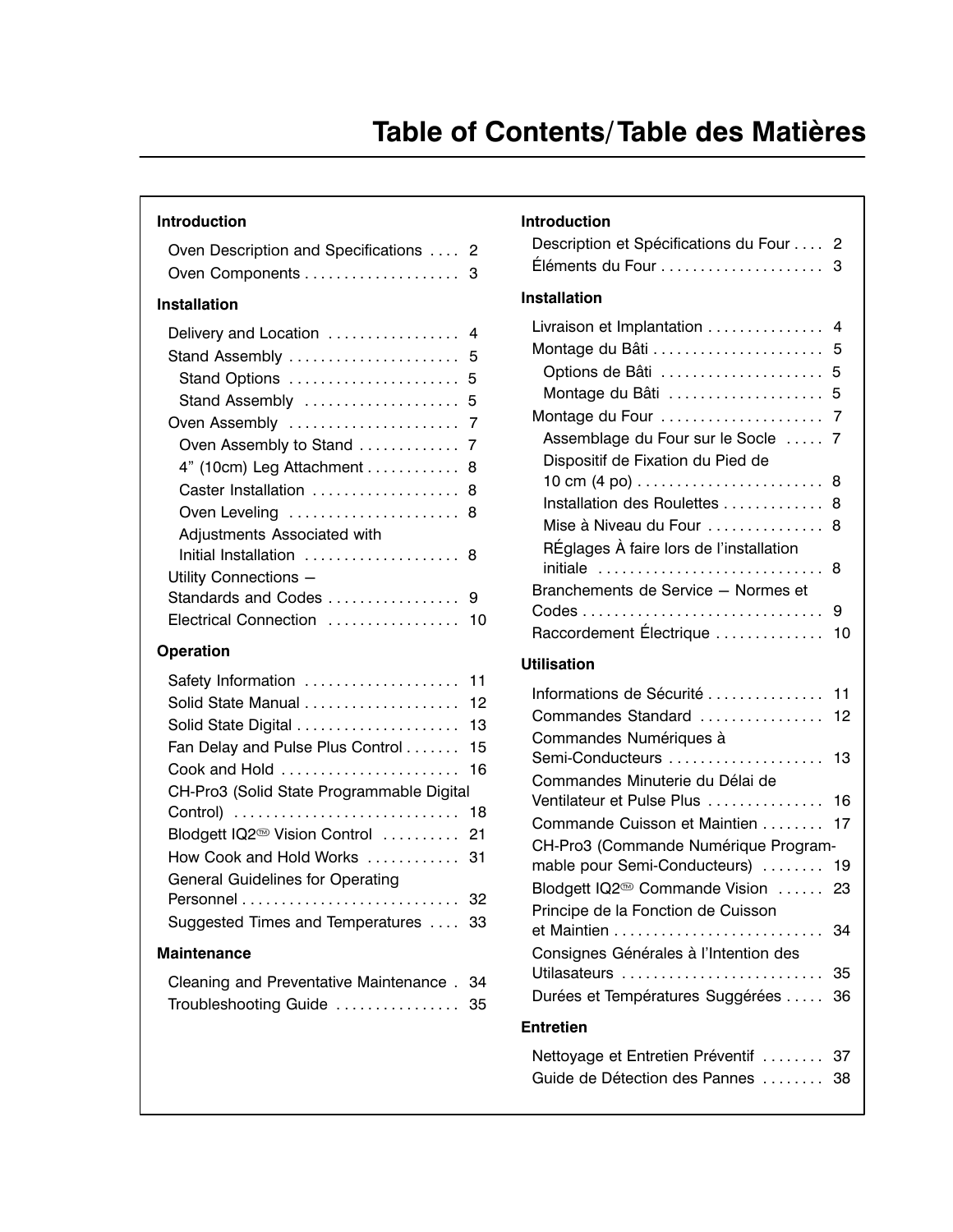**Introduction** 

### **Oven Description and Specifications**

Cooking in a convection oven differs from cooking in a conventional deck or range oven since heated air is constantly recirculated over the product by a fan in an enclosed chamber. The moving air continually strips away the layer of cool air surrounding the product, quickly allowing the heat to penetrate. The result is a high quality product, cooked at a lower temperature in a shorter amount of time.

Blodgett convection ovens represent the latest advancement in energy efficiency, reliability, and ease of operation. Heat normally lost, is recirculated within the cooking chamber before being vented from the oven: resulting in substantial reductions in energy consumption and enhanced oven performance.

|                   | <b>Amperes</b> |              |    |                          | <b>Electrical</b> |                |                           |  |
|-------------------|----------------|--------------|----|--------------------------|-------------------|----------------|---------------------------|--|
| <b>KW/Section</b> | <b>Volts</b>   | <b>Phase</b> | L1 | L2                       | L3                | N              | <b>Connection</b><br>AWG* |  |
| 60 HZ UNITS       |                |              |    |                          |                   |                |                           |  |
| 5.6               | 208            | $\mathbf{1}$ | 27 |                          | 27                |                | 8                         |  |
| 5.6               | 208            | 3            | 24 | 12                       | 15                |                | 10                        |  |
| 5.6               | 220-240        | $\mathbf{1}$ | 24 | $\overline{\phantom{0}}$ | 24                |                | 8                         |  |
| 5.6               | 220-240        | 3            | 21 | 11                       | 14                |                | 10                        |  |
| 8.0               | 208            | 1            | 35 |                          | 35                |                | 6                         |  |
| 8.0               | 208            | 3            | 22 | 20                       | 21                |                | 10                        |  |
| 8.0               | 220-240        | 1            | 32 | $\overline{\phantom{0}}$ | 32                |                | $\,6\,$                   |  |
| 8.0               | 220-240        | 3            | 20 | 18                       | 19                |                | 10                        |  |
|                   | 50 HZ UNITS    |              |    |                          |                   |                |                           |  |
| 5.6               | 208            | $\mathbf{1}$ | 27 |                          | 27                |                |                           |  |
| 5.6               | $220 - 240$    | 1            | 24 |                          |                   | 24             |                           |  |
| 8                 | $220 - 240$    | 1            | 35 |                          |                   | 35             |                           |  |
| 5.6               | 220/380        | 3            | 10 | 8                        | 8                 | $\overline{2}$ |                           |  |
| 8                 | 220/380        | 3            | 14 | 12                       | 12                | $\overline{2}$ | Size per                  |  |
| 5.6               | 240/415        | 3            | 11 | $\mathbf 0$              | 9                 | 3              | local codes               |  |
| 8                 | 240/415        | 3            | 13 | 11                       | 11                | $\overline{c}$ |                           |  |
| 5.6               | 230/400        | 3            | 11 | $\mathbf 0$              | 10                | 1              |                           |  |
| 8                 | 230/400        | 3            | 13 | 11                       | 11                | $\overline{c}$ |                           |  |

NOTE: \*Electric connection wiring is sized for 90°C copper wire at 125% of rated input.

NOTE: Double units can have phase loads partially equalized by matching lines during hook-up. Otherwise, CTB-Double or CTBR-Double load ratings are twice the above data.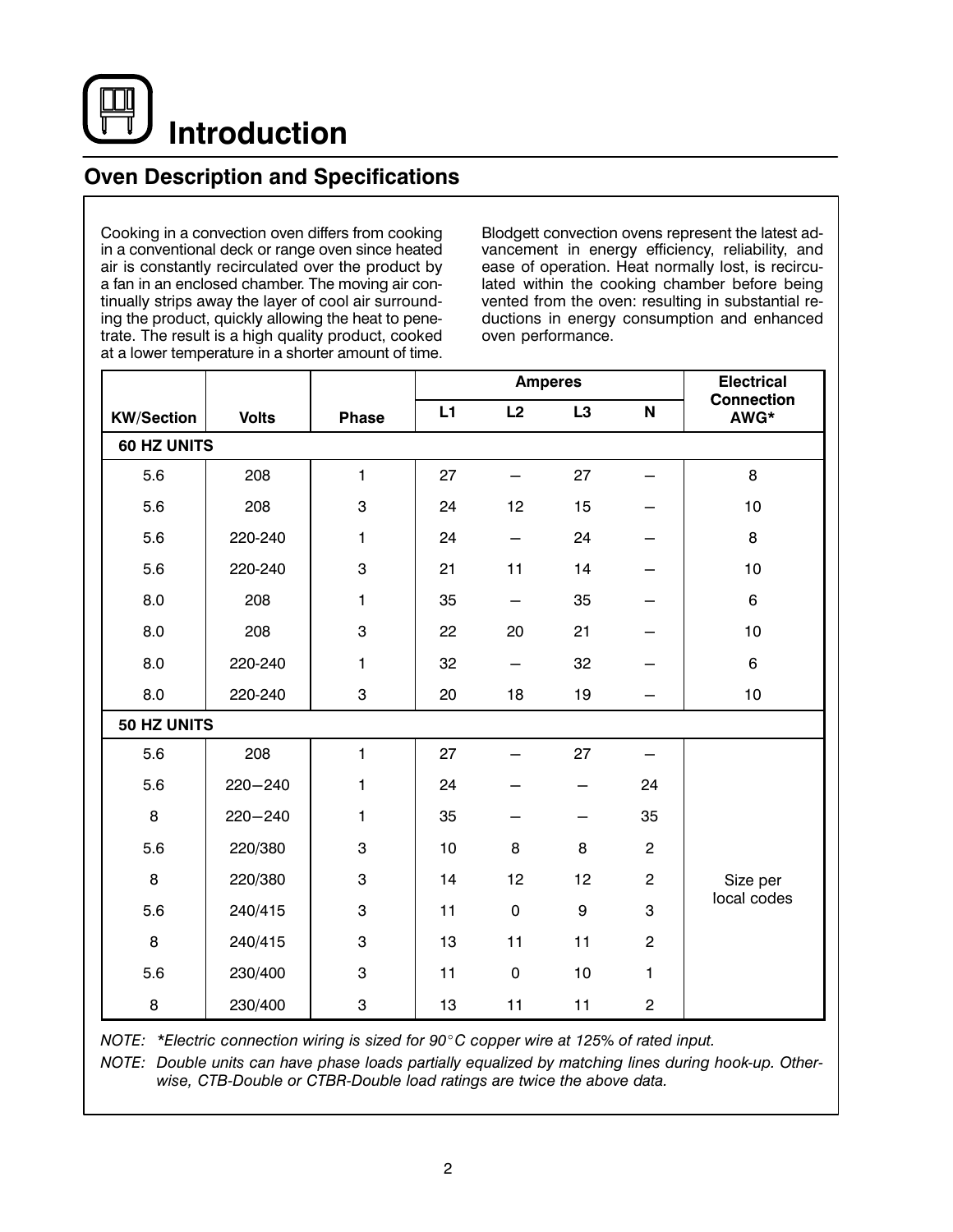## **Introduction**

### **Oven Components**

**Heating Elements** – located on the side of the oven, the elements provide heat to the baking chamber on electric ovens.

**Control Panel** - contains wiring and components to control the oven operation.

Oven Racks - five racks are provided standard. Additional racks are available.

Rack Supports - hold oven racks.

Blower Wheel Cover - located on the side interior wall of the oven. Protects the blower wheel.

**Blower Wheel** - spins to circulate hot air in the baking chamber.

**Convection Motor** - provides power to turn the blower wheel.

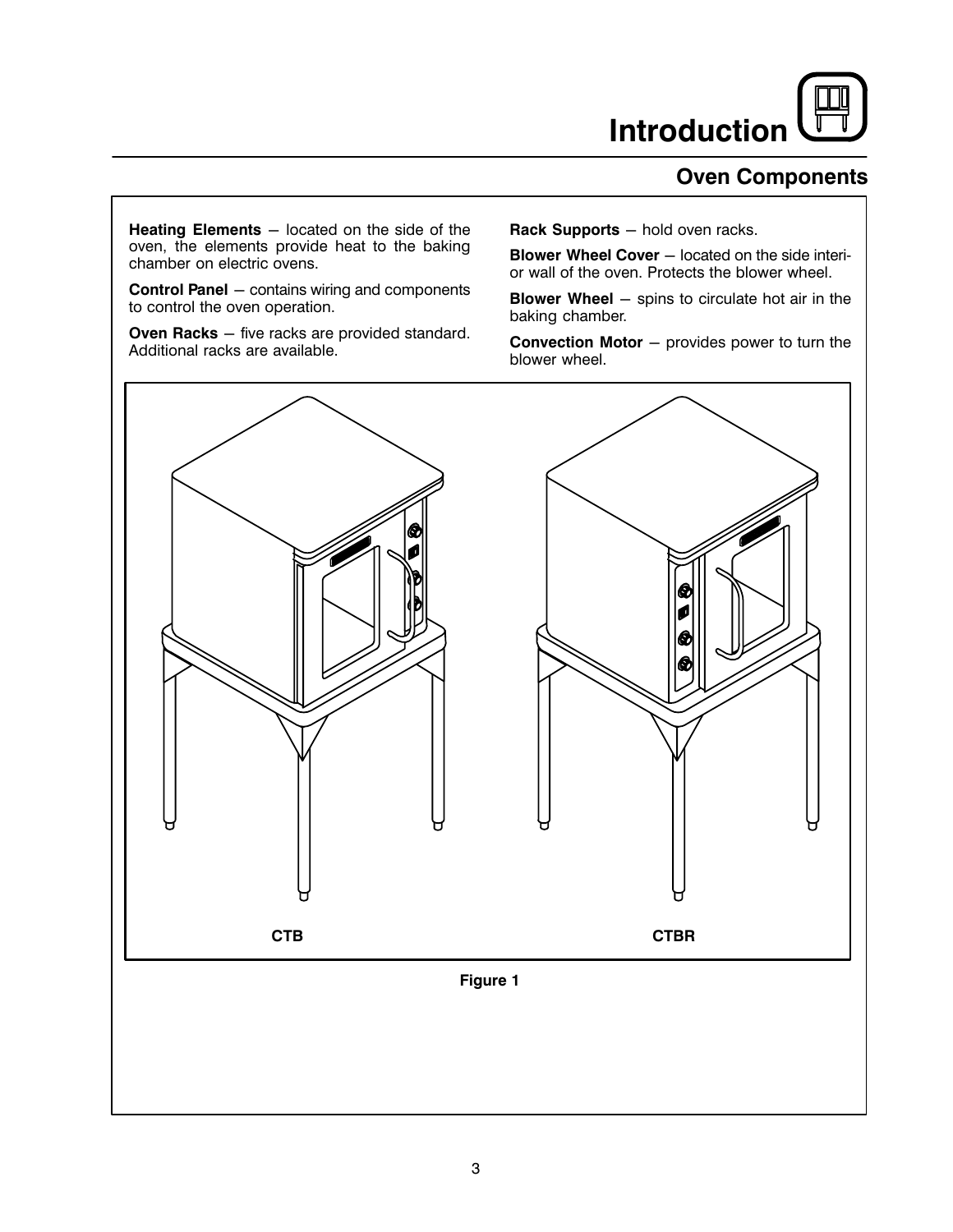

### **Delivery and Location**

#### **DELIVERY AND INSPECTION**

All Blodgett ovens are shipped in containers to prevent damage. Upon delivery of your new oven:

- Inspect the shipping container for external damage. Any evidence of damage should be noted on the delivery receipt which must be signed by the driver.
- Uncrate the oven and check for internal damage. Carriers will accept claims for concealed damage if notified within fifteen days of delivery and the shipping container is retained for inspection.

The Blodgett Oven Company cannot assume responsibility for loss or damage suffered in transit. The carrier assumed full responsibility for delivery in good order when the shipment was accepted. We are, however, prepared to assist you if filing a claim is necessary.

#### **OVEN LOCATION**

The well planned and proper placement of your oven will result in long term operator convenience and satisfactory performance.

The following clearances must be maintained between the oven and any combustible or non-combustible construction.

#### **CTB**

- Oven body left side  $-0$ " (0cm)
- Oven body back  $-0$ " (0cm)

#### **CTBR**

- Oven body right side  $-0$ " (0cm)
- Oven body back  $-0$ " (0cm)

It is essential that an adequate air supply to the oven be maintained to provide a sufficient flow of combustion and ventilation air.

- Area must be accessible for proper servicing.
- Keep the oven area free and clear of all combustibles such as paper, cardboard, and flammable liquids and solvents.
- To ensure proper operation, ventilation must not be obstructed in any way. Tripping of the blower motor thermal overload protective device is caused by excessive ambient temperature on the control side of the oven resulting from insufficient ventilation. This condition must be corrected immediately to avoid permanent damage to the oven.

Before making any utility connections to this oven, check the rating plate to be sure the oven specifications are compatible with the electrical services supplied for the oven.

1. The rating plate is attached to the underside of the oven upper ledge above the control panel.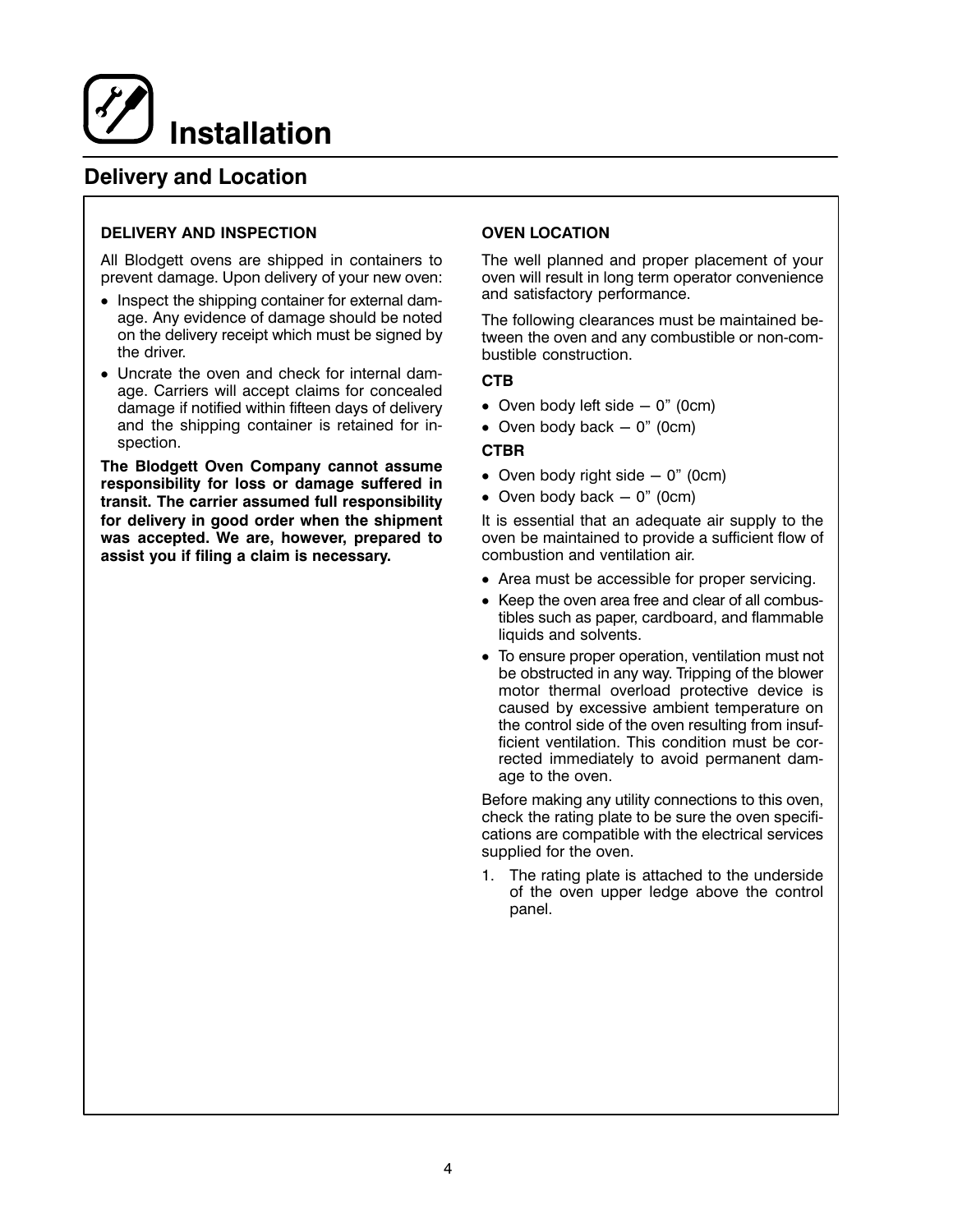## **Installation**

### **Stand Assembly**

#### **STAND OPTIONS**

#### **Small Stands Without Shelves**

- The 5-3/4" (15cm) stand is used for a single oven, when short legs are required for countertop use.
- The 7" (18cm) stand is used for a double stacked oven, when the oven is to be located on the floor.

#### **Stands With Shelves**

- Three stands, 16" (40cm), 19" (48cm), and 24" (61cm) are available for different installation requirements.
- The 33" (84cm) stand is used for a single oven when counter space is limited.

#### **Open Stands With Racks**

• The 24" (61cm) or 33" (84cm) open stands are available with a rack support system located below the oven.

#### **STAND ASSEMBLY**

#### **Small Stands Without Shelves**

- $1<sup>1</sup>$ Place stand frame upside down on a work surface.
- 2. Attach one leg to each of the corner stud bolts on the bottom of the stand top.
- 3. Place a lock washer and nut on each stud, and tighten securely.
- 4. The stand is now ready for the oven assembly.

#### **Stands With Shelves**

- Place stand frame upside down on a work sur- $1 \quad$ face.
- 2. Attach one leg to each of the corner stud bolts on the bottom of the stand top.
- 3. Place a lock washer and nut on each bolt, and tighten. DO NOT tighten leg bolts completely.
- 4. Place the shelf between the legs so that the smooth top surface is facing the top of the stand.
- 5. Align the shelf holes with the bolt holes found near the bottom of each leg.
- 6. Insert a carriage bolt from the outside of the leg, through the leg, and through the shelf corner bracket.
- 7. Place a lock washer and nut on each bolt, and tighten securely.
- 8. Tighten the leg frame bolts.

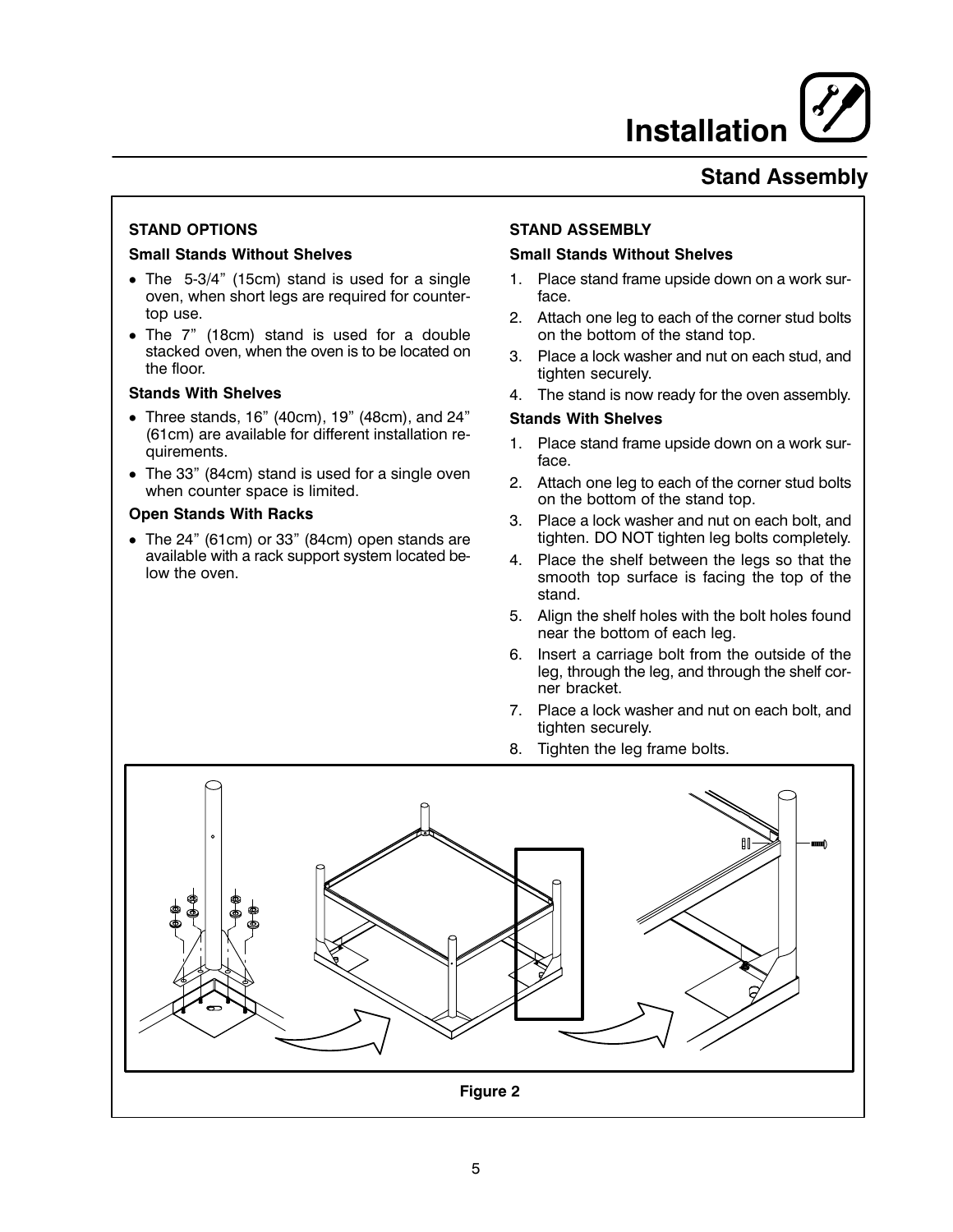## **Installation**

### **Stand Assembly**

#### **Open Stands With Racks**

- Lay stand frame top down on the floor as  $1.$ shown. See Figure 3.
- 2. Position the four leg assemblies and support angles as shown. Attach with the 5/16-18 nuts provided. DO NOT tighten leg bolts completely.

NOTE: Be sure the support angles and clips are located correctly for your oven configuration. See Figure 3.

- 3. Position the bottom shelf between the legs so that the smooth top surface is facing the top of the stand.
- 4. Align the shelf holes with the bolt holes found near the bottom of each leg.
- 5. Insert a carriage bolt from the outside of the leg, through the leg, and through the shelf corner bracket.
- 6. Place a lock washer and nut on each bolt, and tighten securely. See the Figure 2.
- 7. Repeat Steps 3-6 for the top shelf.

NOTE: Be sure the slots in the top shelf are aligned with the support angles.

- 8. Insert the top of the rack stops into the two back clips on the angle supports as shown. Insert the bottom of the rack stops into the slots in the top shelf as shown.
- 9. Insert the rack supports into the remaining four clips on the angle supports as shown. Insert the bottom of the rack supports into the slots in the top shelf as shown.
- 10. Tighten all loose bolts.

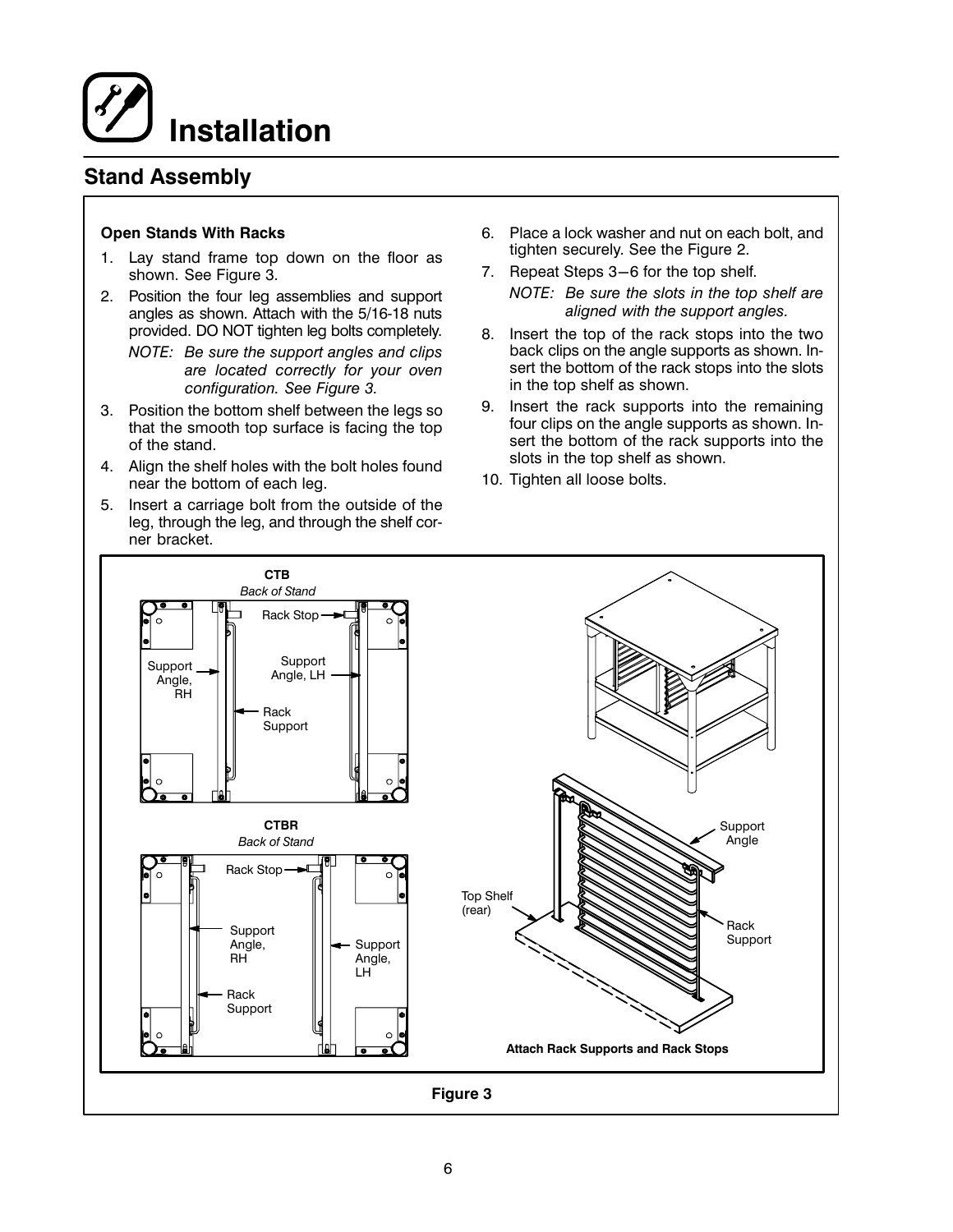

### **Oven Assembly**

#### **OVEN ASSEMBLY TO STAND Single Section**

- 1. Place the assembled stand in the location where the oven is going to be used.
- Remove the side control compartment cover  $2.$ and open the front control panel of a single oven (or lower section).
- 3. With a tool, punch out the knock-outs in the oven bottom near each corner.
- 4. Set the oven on the stand. Center it to the frame.
- 5. Align the front, and rear bolt holes of the oven with the bolt holes in the stand.
- 6. Insert a bolt and washer, from the top down through each of the 2 holes.
- 7. Place a nut and washer on each of the 2 bolts, and tighten securely.
- Replace the oven's side control compartment, 8. and close the front control panel.
	- NOTE: For single section ovens only. For double stacked ovens step 8 will be completed once the ovens are stacked.



- 1. Assemble the lower section to the stand as described. DO NOT replace the side control compartment or close the front control panel.
- 2. With a tool, punch out the knock-outs in the oven top of the lower oven.
- Remove the side control compartment cover 3. and open the front control panel of the upper oven.
- 4. With a tool, punch out the knock-outs in the bottom of the upper oven near each corner.
- 5. Set the upper oven on the lower oven.
- 6. Align the front, and rear bolt holes of the upper oven with the bolt holes in the bottom oven.
- 7. Insert a bolt and washer, from the top down through each of the 2 holes.
- 8. Place a nut and washer on each of the 2 bolts, and tighten securely.
- Replace the control compartment cover, and 9. close the front control panel on both of the ovens.



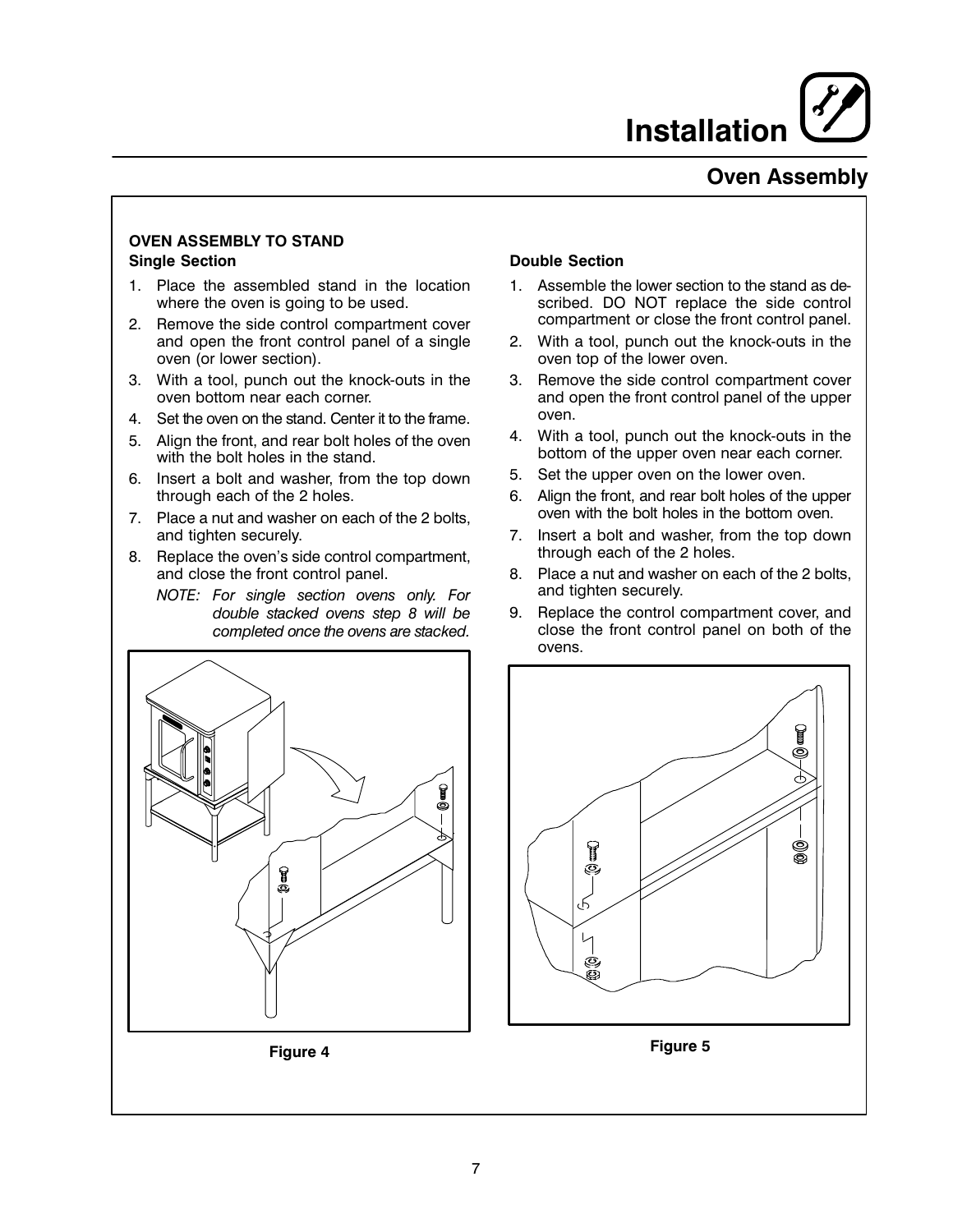## **Installation**

### **Oven Assembly**

#### 4" (10CM) LEG ATTACHMENT

- 1. Lay the oven on its side.
- 2. Screw one leg into each of the corner nuts.





#### **CASTER INSTALLATION**

- NOTE: Casters are not supplied for the 4" (10cm) legs, 5-3/4" (15cm) or 7" (18cm) stands.
- NOTE: Install the locking casters on the front of the oven. Install the non-locking casters on the back of the oven.
- 1. Insert the caster into the leg. Secure the caster to the leg by tightening the locknut.



Figure 7

#### **OVEN LEVELING**

After assembly, the oven should be leveled and moved to the operating location.

1. The oven can be leveled by adjusting the feet or casters located on the bottom of each leg.

#### ADJUSTMENTS ASSOCIATED WITH INITIAL **INSTALLATION**

Each oven, and its component parts, have been thoroughly tested and inspected prior to shipment. However, it is often necessary to further test or adjust the oven as part of a normal and proper installation. These adjustments are the responsibility of the installer, or dealer. Since these adjustments are not considered defects in material or workmanship, they are not covered by the Original Equipment Warranty. They include, but are not limited to:

- calibration of the thermostat
- adjustment of the doors
- leveling
- tightening of fasteners.

No installation should be considered complete without proper inspection, and if necessary, adjustment by qualified installation or service personnel.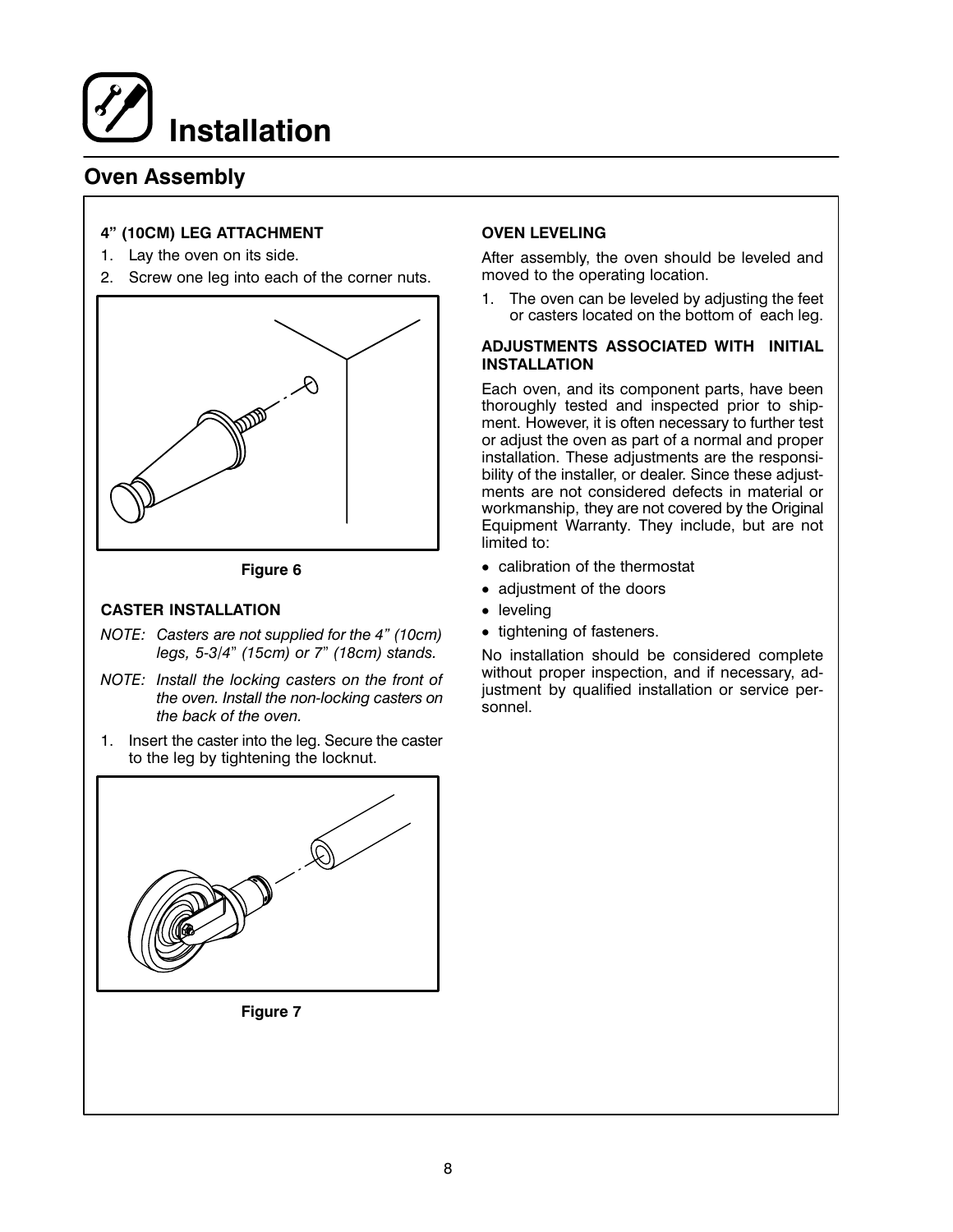**Installation** 

### **Utility Connections - Standards and Codes**

THE INSTALLATION INSTRUCTIONS CON-TAINED HEREIN ARE FOR THE USE OF QUALI-FIED INSTALLATION AND SERVICE PERSONNEL ONLY. INSTALLATION OR SERVICE BY OTHER THAN QUALIFIED PERSONNEL MAY RESULT IN DAMAGE TO THE OVEN AND/OR INJURY TO THE OPERATOR.

Qualified installation personnel are individuals, a firm, a corporation, or a company which either in person or through a representative are engaged in, and responsible for:

• the installation of electrical wiring from the electric meter, main control box or service outlet to the electric appliance.

Qualified installation personnel must be experienced in such work, familiar with all precautions required, and have complied with all requirements of state or local authorities having jurisdiction.

#### **U.S. and Canadian installations**

All ovens, when installed, must be electrically grounded in accordance with local codes, or in the absence of local codes, with the National Electrical Code, ANSI/NFPA 70-Latest Edition and/or Canadian National Electric Code C22.2 as applicable.

The ventilation of this oven should be in accordance with local codes. In the absence of local codes, refer to the National ventilation code titled, "Standard for the Installation of Equipment for the Removal of Smoke and Grease Laden Vapors from Commercial Cooking Equipment", NFPA-96-Latest Edition.

#### **General export installations**

Installation must conform with Local and National installation standards. Local installation codes and/or requirements may vary. If you have any questions regarding the proper installation and/or operation of your Blodgett oven, please contact your local distributor. If you do not have a local distributor, please call the Blodgett Oven Company at 0011-802-860-3700.

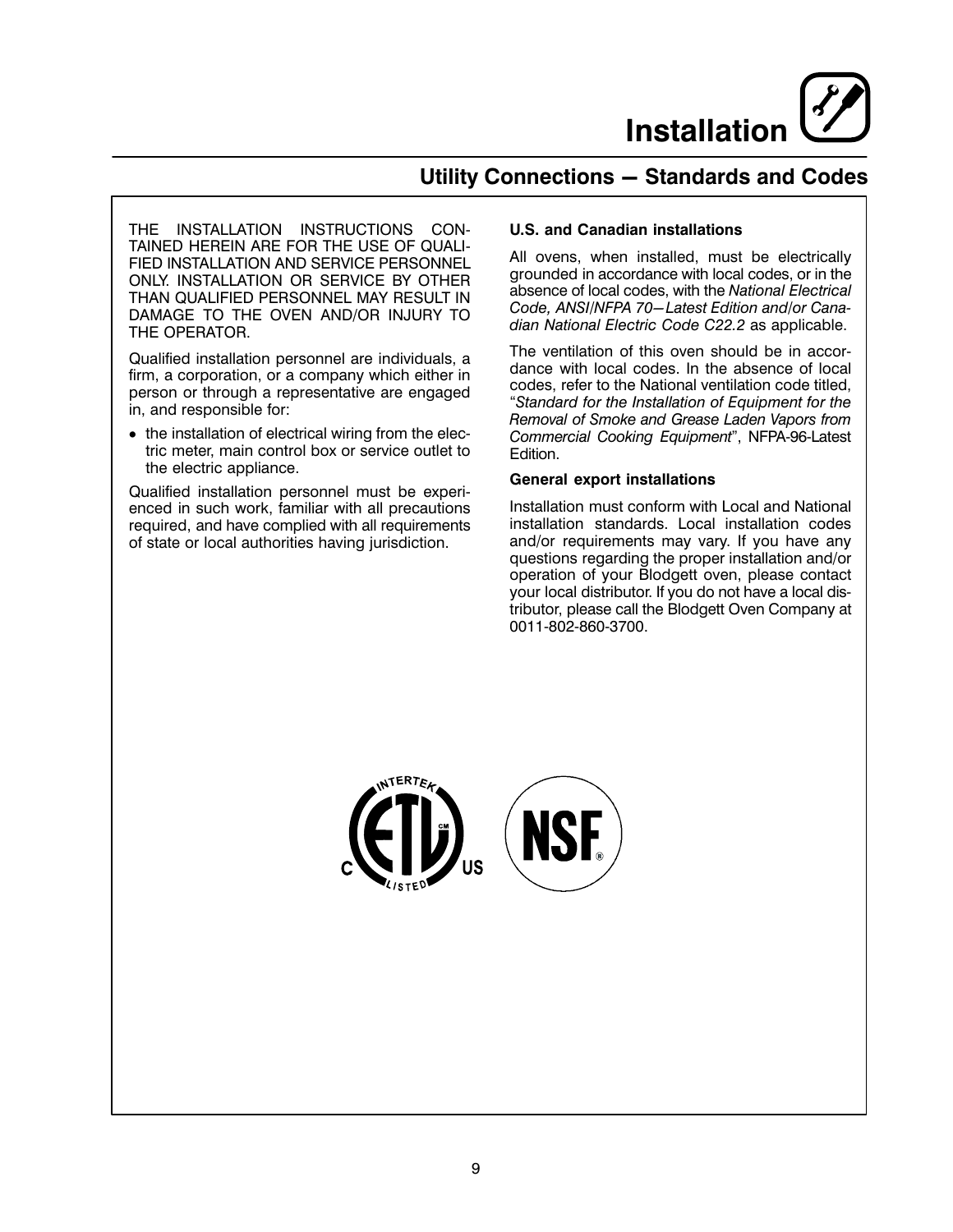

### **Electrical Connection**

Wiring diagrams are located in the control compartment area.

Ovens are supplied for operation in several voltage choices, single or three phase grounded circuits.

The electric motor, indicator lights and related switches are interconnected through the one power source supplied to the oven.

1. The supply conduit enters through the rear of the oven and electrical block secured to the perforated panel at the back of the control compartment.

THE BLODGETT OVEN COMPANY CANNOT AS-SUME RESPONSIBILITY FOR LOSS OR DAMAGE SUFFERED AS A RESULT OF IMPROPER INSTAL-LATION.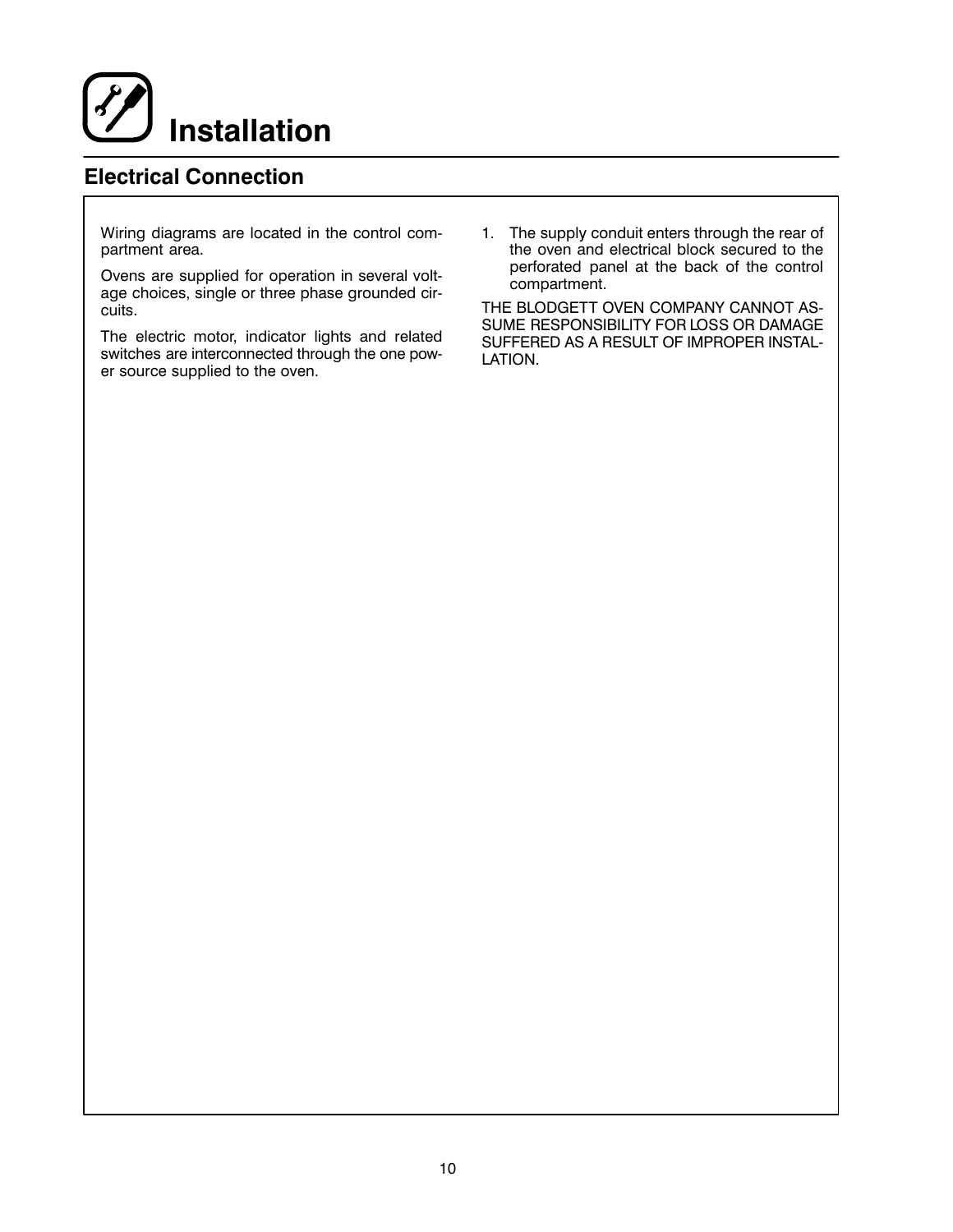### **Safety Information**

THE INFORMATION CONTAINED IN THIS SEC-TION IS PROVIDED FOR THE USE OF QUALIFIED OPERATING PERSONNEL. QUALIFIED OPERAT-ING PERSONNEL ARE THOSE WHO HAVE CAREFULLY READ THE INFORMATION CON-TAINED IN THIS MANUAL, ARE FAMILIAR WITH THE FUNCTIONS OF THE OVEN AND/OR HAVE HAD PREVIOUS EXPERIENCE WITH THE OP-ERATION OF THE EQUIPMENT DESCRIBED. AD-HERENCE TO THE PROCEDURES RECOM-**MENDED HEREIN WILL ASSURE THE** ACHIEVEMENT OF OPTIMUM PERFORMANCE AND LONG, TROUBLE-FREE SERVICE.

Please take the time to read the following safety and operating instructions. They are the key to the successful operation of your Blodgett conveyor oven.

## **A SAFETY TIPS**

#### For your safety read before operating

#### **General safety tips:**

- If the oven needs to be moved for any reason, the supply cord must disconnected from the unit before removing the restraint cable. Reconnect the restraint after the oven has been returned to its original location.
- DO NOT remove the control panel cover unless the oven is unplugged.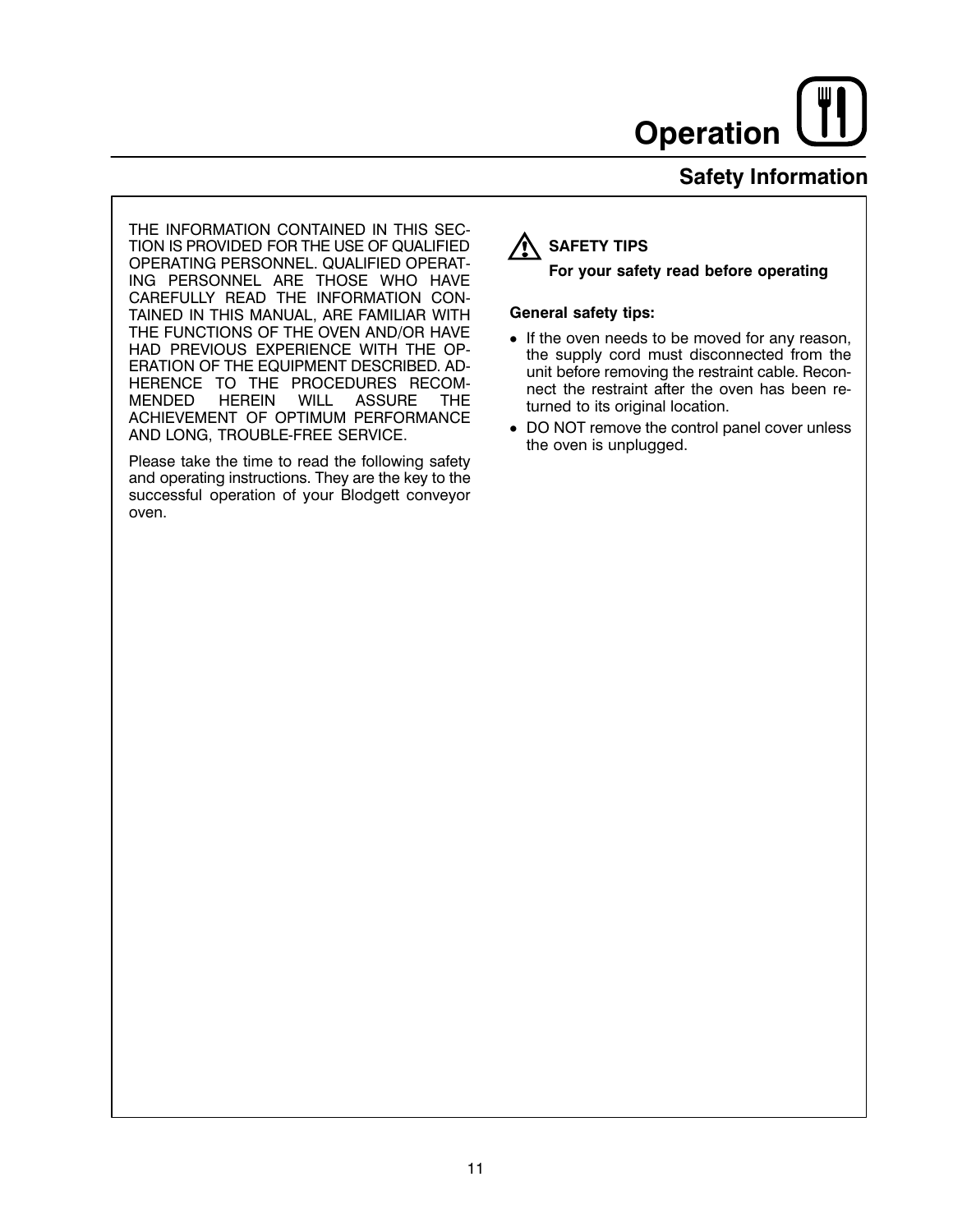### **Solid State Manual**



#### **COMPONENT DESCRIPTION**

- 1. SELECTOR SWITCH controls power to the oven and selects Cool Down mode.
- 2. OVEN READY LIGHT when lit, indicates heater operation. When the light goes out, the oven has reached operating temperature.
- 3. SOLID STATE THERMOSTAT allows either 8 pre-set temperatures to be selected in accordance with customer requirements, or an infinite selection of temperatures from 200-500°F (95-260°C). (infinite control shown)
- 4. COOK TIMER used to time the length of the cooking operation. When the set time expires an alarm sounds.

#### **CONTROL OPERATION**

- 1. Turn the SELECTOR SWITCH (1) to OVEN ON.
- 2. Set the COOK THERMOSTAT (3) to the desired temperature.
- 3. Preheat the oven until the OVEN READY (2) light goes out, indicating the oven has reached operating temperature.
- 4. Load product into the oven. Set the COOK TIMER (4) to the desired time.
- 5. When the buzzer sounds, remove the product from the oven. Turn the timer to OFF to silence the alarm
- 6. Turn the SELECTOR SWITCH (1) to OVEN OFF.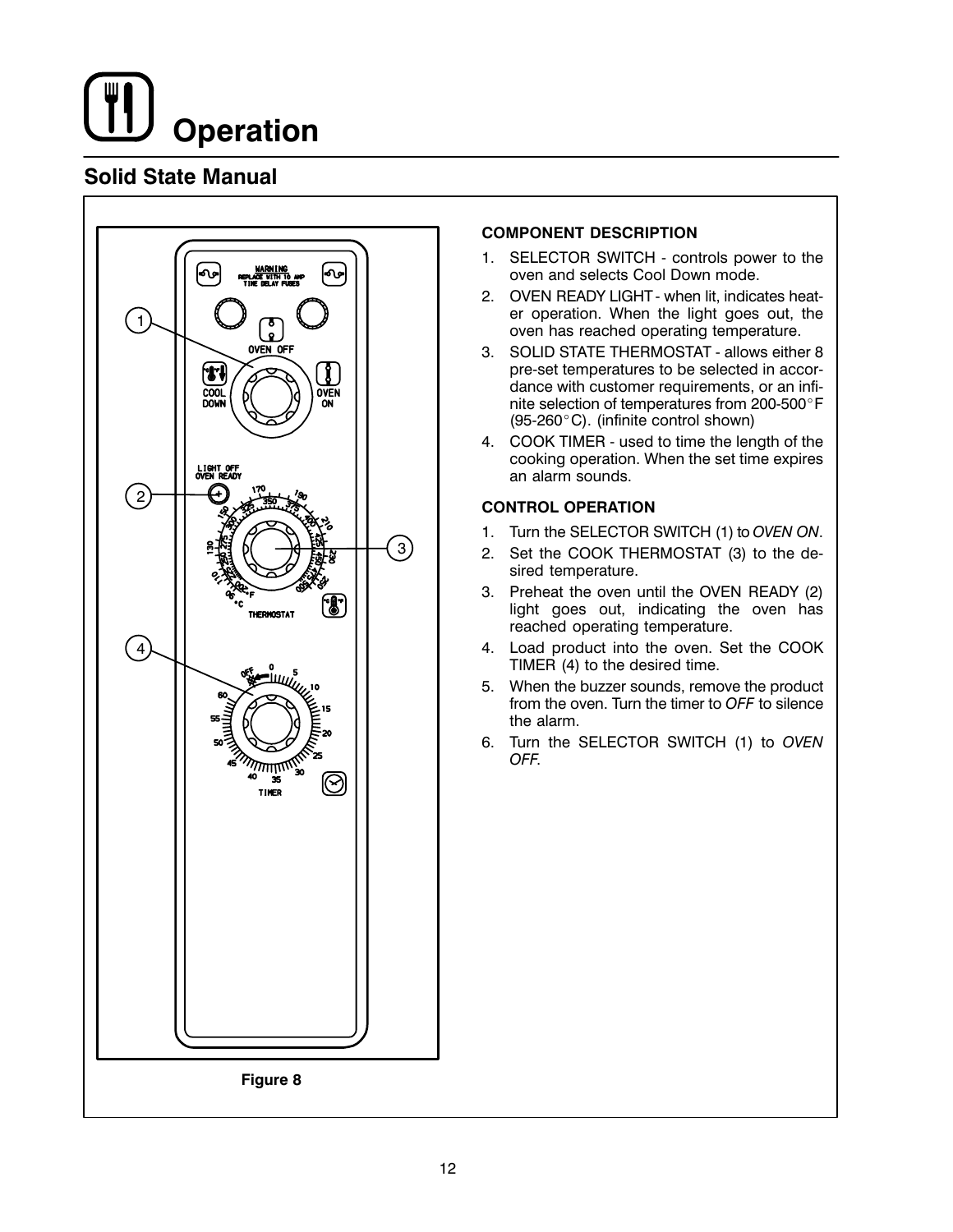## **Solid State Digital**



#### **COMPONENT DESCRIPTION**

- 1. SELECTOR SWITCH turns power to the oven on or off. Allows selection of Cook or Cool Down modes and fan speed (if applicable).
- 2. DISPLAY displays time, temperature, or other information related to oven function.
- 3. HEAT LAMP lights when heater is on.
- 4. PULSE LAMP lights when Pulsed Fan Mode is turned on.
- 5. HOLD LAMP lights when Hold Mode is turned on.
- 6. DIAL used to enter set points in display.
- 7. START/STOP KEY starts or stops the timer.
- 8. TIME KEY used to show time in the display.
- 9. TEMP KEY used to show set temperature in the display.

NOTE: Actual temperature is shown while the TEMP key is held down.

- 10. HOLD KEY turns Hold Mode on or off.
- 11. PULSE KEY turns Pulse Mode on or off.

#### **PROGRAMMING**

#### To set the cook temperature:

- 1. Press the TEMP (9) key.
- 2. Rotate the dial (6) to enter the cook temperature.

#### To set the cook time:

- 1. Press the TIME (8) key.
- 2. Rotate the dial (6) to enter the cook time. NOTE: Time is entered in hours : minutes or minutes : seconds.

#### To set the hold time:

- 1. Press the HOLD key (10) to turn hold mode on. NOTE: HOLD light is on.
- 2. Rotate the dial (6) to enter the hold temperature.
- 3. Press the START/STOP key (7)

#### To set the pulse time:

1. Press the PULSE KEY (11) to turn pulse mode  $\cap$ n

NOTE: Pulse light is on.

2. Rotate the DIAL (6) to enter the pulse time. Pulse time is a portion of the pre-set cook time.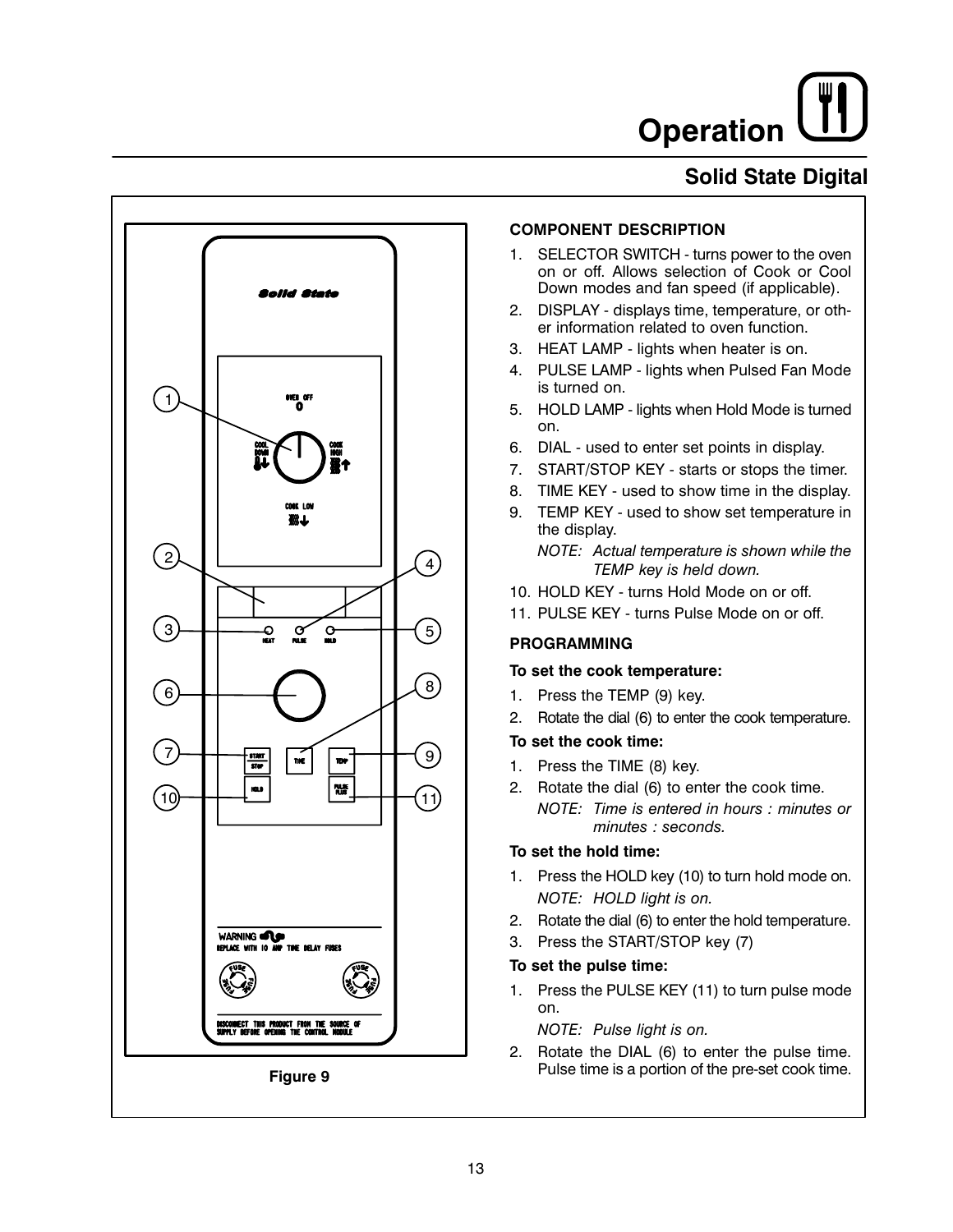## **Solid State Digital**

#### **OPERATION**

#### Cook

- 1. Turn the SELECTOR SWITCH (1) to the desired position.
- 2. Enter the cook time and temperature.
- 3. Load product into the oven.

NOTE: The display reads LOAD when the oven is near set temperature.

- 4. Push the START/STOP key (7). The timer begins to count down.
- 5. When the cook timer reaches 00:00 the buzzer sounds and the display reads DONE.
- 6. Press the START/STOP key (7) to silence the buzzer.
- 7. Remove the product.

#### **Cook with Hold**

NOTE: The HOLD light is on when hold mode is on and off when hold mode is off.

- 1. Turn the SELECTOR SWITCH (1) to the desired position.
- 2. Enter the cook time and temperature.
- 3. Press the HOLD key (10). Enter the hold temperature.
- 4. Load product into the oven. NOTE: The display reads LOAD when the oven is near set temperature.
- 5. Push the START/STOP key (7). The timer begins to count down.
- 6. When the cook timer reaches 00:00 the buzzer sounds and the display reads DONE. The buzzer turns off after a few seconds. The display reads HOLD until the oven reaches the hold temperature. Then the timer begins to count up.
- 7. Push the START/STOP key (7) to stop the timer.
- 8. Remove the product.
- 9. Push the HOLD key (10) to turn off hold mode.

#### **Cook with Pulse**

NOTE: The PULSE light is on when pulse mode is on and off when pulse mode is off.

- 1. Turn the SELECTOR SWITCH (1) to the desired position.
- 2. Enter the cook time and temperature.
- 3. Press the PULSE KEY (11). Enter the pulse time.
- NOTE: Pulse time is a portion of the cook time and does not increase the previously entered cook time.
- 4. Load product into the oven.
	- NOTE: The display reads LOAD when the oven is near the set temperature.
- 5. Push the START/STOP KEY (9). The timer begins to count down the cook time. The oven remains in pulse mode for the set pulse time. When the set time expires, the unit automatically switches to cook mode and continues counting down.
- 6. When the cook timer reaches 00:00 the buzzer sounds and the display reads DONE.
- 7. Push the START/STOP KEY (9) to turn the buzzer off.
- 8. Remove the product.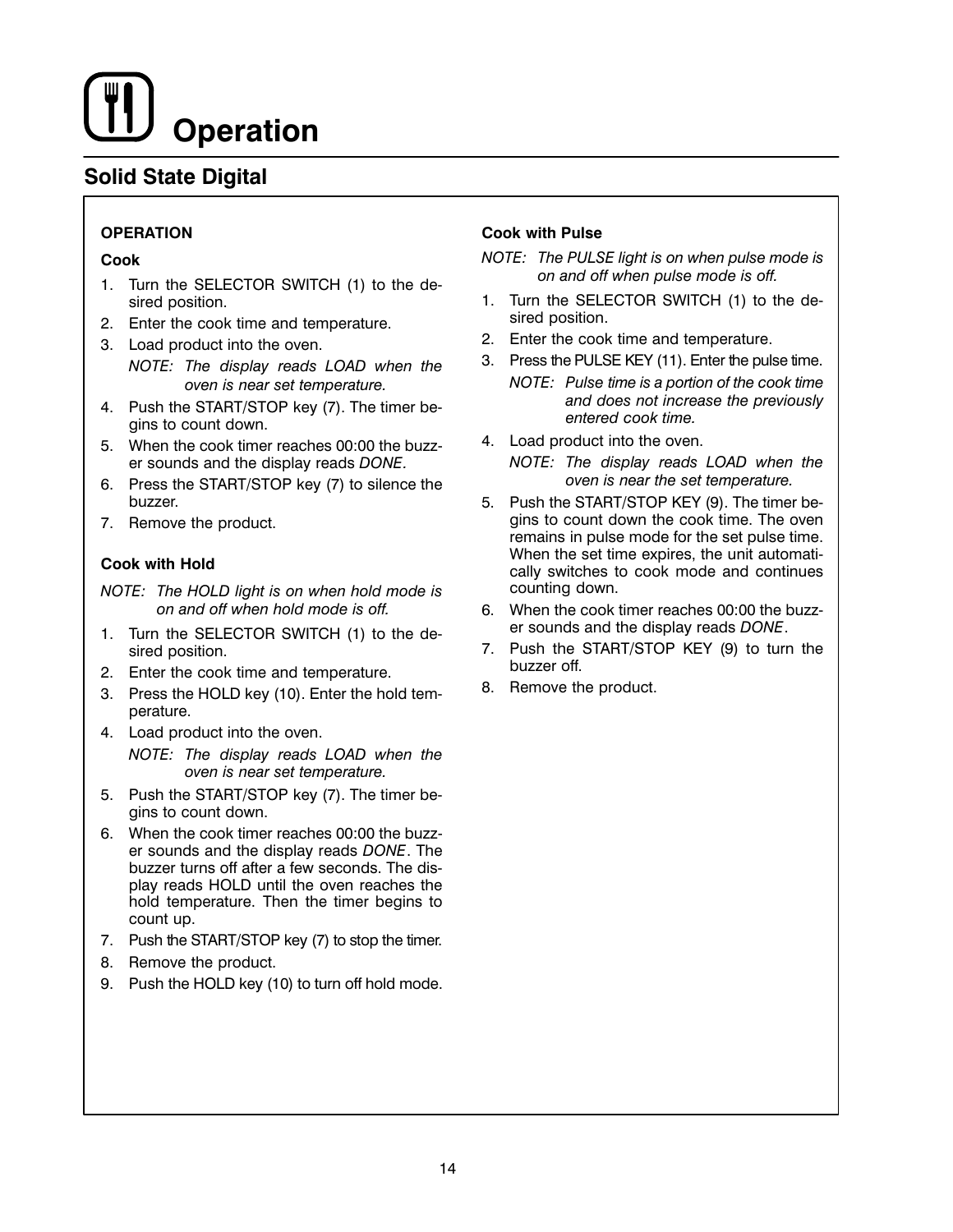### **Fan Delay and Pulse Plus Control**



#### **COMPONENT DESCRIPTION**

- 1. SELECTOR SWITCH controls power to the oven for cook and cool down positions
- 2. AMBER FAN DELAY LIGHT indicates the oven is in pulse plus.
- 3. FAN DELAY TIMER activates pulse plus for 0-10 minutes. The blower and burners pulse on for 30 seconds and off for 30 seconds for the duration of time set.
- 4. RED INDICATOR LIGHT indicates the oven is in the cook timer cycle.
- 5. COOK TIMER activates an electric buzzer that sounds when the cook time expires.
- 6. OVEN READY LIGHT when lit, indicates heater operation. When the light goes out, the oven has reached operating temperature.
- 7. SOLID STATE THERMOSTAT allows either 8 pre-set temperatures to be selected in accordance with customer requirements, or an infinite selection of temperatures from 0-500°F (0-260°C). (infinite control shown)

#### **CONTROL OPERATION**

- 1. Turn the SELECTOR SWITCH (1) to COOK.
- 2. Set the THERMOSTAT (7) to the desired cook temperature.
- 3. Preheat the oven until the OVEN READY LIGHT (6) goes out.
- 4. Load product into the oven.
- 5. Set FAN DELAY TIMER (5) for desired time for pulse plus operation.
- 6. Set the COOK TIMER (5) for the desired cook time.
- 7. When buzzer sounds, remove product from the oven. Turn the TIMER (5) knob to OFF to silence the buzzer.
- 8. Turn the SELECTOR SWITCH (1) to OVEN OFF.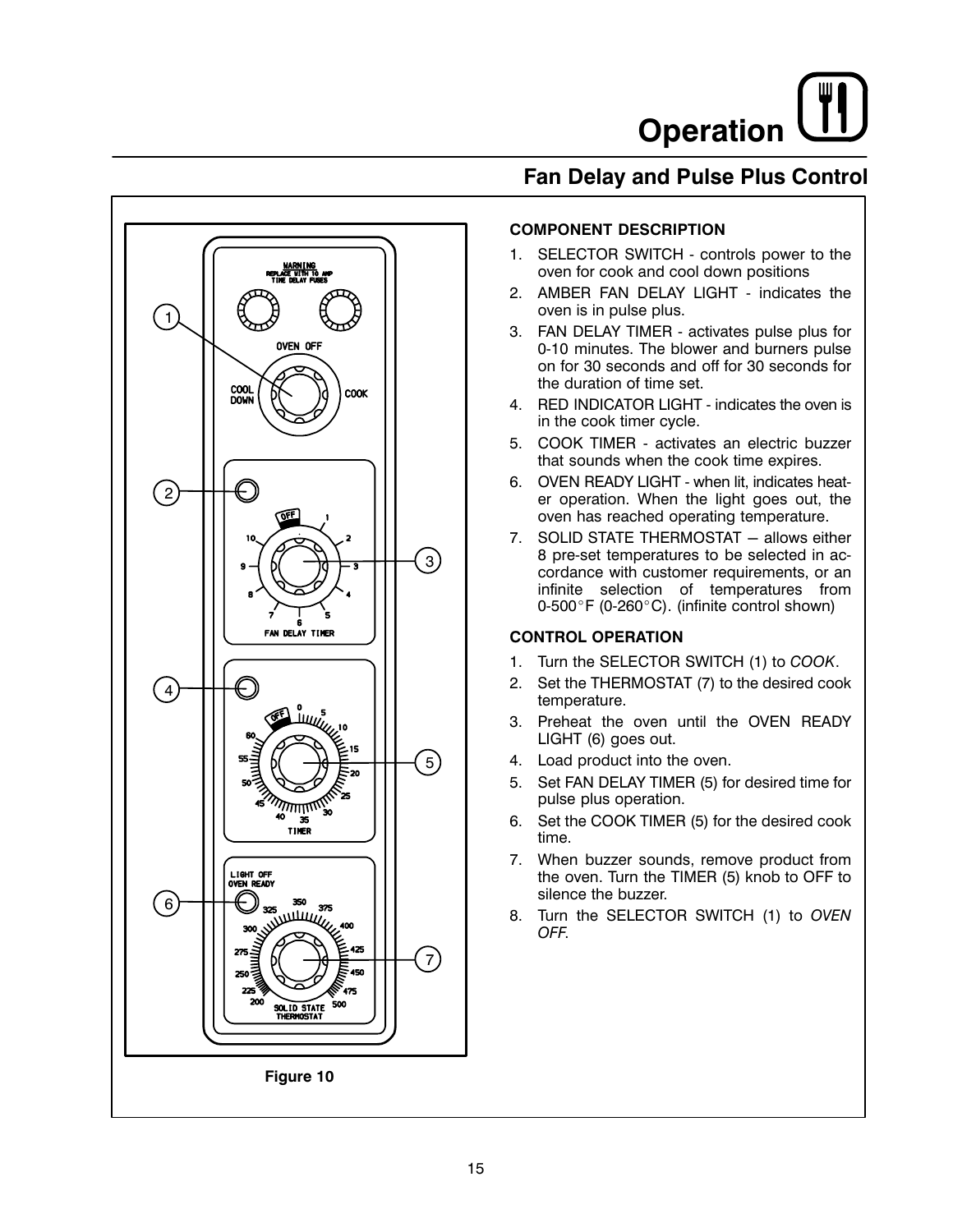## **Cook and Hold**



#### **COMPONENT DESCRIPTION**

- 1. SELECTOR SWITCH controls power to the oven and selects cool down mode.
- 2. OVEN READY LIGHT when lit, indicates heater operation. When the light goes out, the oven has reached operating temperature.
- 3. COOK THERMOSTAT controls oven temperature in the cook cycle.
- 4. COOK TIMER activates an electric buzzer that sounds when the cook time expires.
- 5. HOLD LIGHT indicates the oven is in the hold cycle.
- 6. HOLD THERMOSTAT controls the oven temperature when the oven is in the hold cycle.
- 7. COOK & HOLD TIMER controls the length of the cooking time from 0 to 12 hours. When the cook time ends, oven temperature control switches from the cook to the hold thermostat.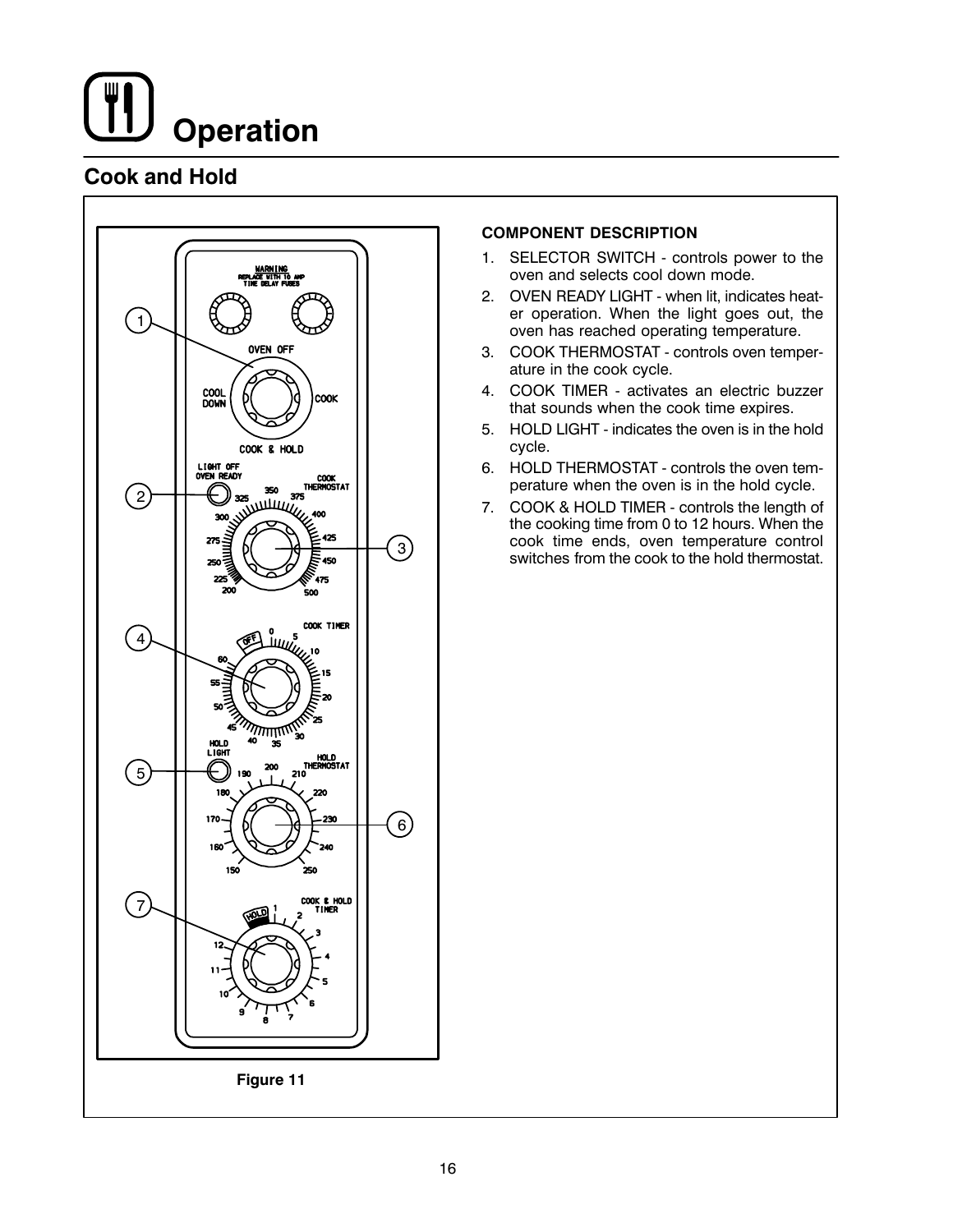### **Cook and Hold**

#### **CONTROL OPERATION**

#### **Cook Only**

- 1. Turn the SELECTOR SWITCH (1) to COOK.
- 2. Set the COOK THERMOSTAT (3) to the desired temperature.
- Preheat the oven until the OVEN READY 3. LIGHT (2) goes out.
- 4. Load product into the oven. Set the COOK TIMER (4) to the desired cook time.
- 5. When the buzzer sounds, remove the product. Turn the COOK TIMER (4) to OFF to silence the buzzer.
- 6. Turn the SELECTOR SWITCH (1) to OVEN OFF.

#### **Cook and Hold**

- 1. Turn the SELECTOR SWITCH (1) to COOK.
- $2.$ Set the COOK THERMOSTAT (3) to the desired cook temperature.
- 3. Set the HOLD THERMOSTAT (6) to the desired hold temperature.
- 4. Preheat the oven until the LIGHT OFF OVEN READY (2) light goes out.
- 5. Load product into the oven.
- 6. Turn the SELECTOR SWITCH (1) to COOK AND HOLD.
- 7. Set the COOK AND HOLD TIMER (7) to the desired cook time.
- 8. When the cook time ends the oven switches to HOLD and the HOLD LIGHT (5) comes on.
- 9. The oven remains at the hold temperature until the product is removed and the oven is turned off.

NOTE: In the hold cycle, the blower goes on and off with the elements.

10. Turn the SELECTOR SWITCH (1) to OVEN OFF.

#### **Cool Down:**

1. For cool down operation set the SELECTOR SWITCH (1) to COOL DOWN.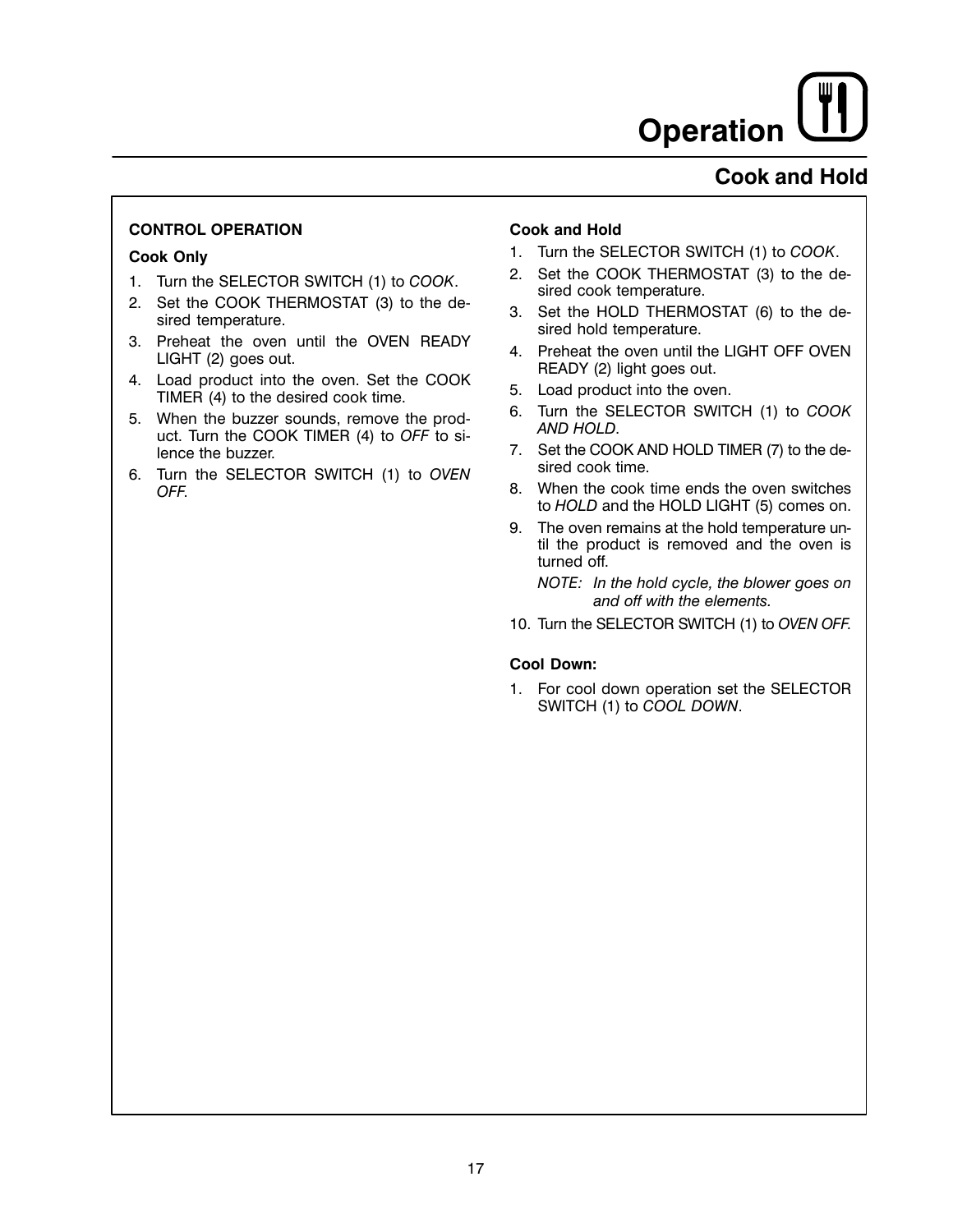## **CH-Pro3 (Solid State Programmable Digital Control)**



#### **COMPONENT DESCRIPTION**

- 1. SELECTOR SWITCH turns power to the oven on or off. Allows selection of cook or cool down modes and fan speed (if applicable).
- 2. TIME DISPLAY gives cook time.
- 3. TIME ARROW KEYS press to enter cook and/ or pulse times.
- 4. READY INDICATOR when lit indicates the oven has reached the setpoint temperature and product may be loaded.
- 5. TEMPERATURE DISPLAY gives cook and hold temperatures.
- 6. HEAT INDICATOR when lit indicates the oven is heating.
- 7. TEMPERATURE ARROW KEYS press to enter cook and hold temperatures.
- 8. HOLD KEY turns hold mode on or off.
- 9. TEMP KEY press to display actual oven temperature.
- 10. FAN KEY turns pulse mode on or off. The LED above the fan key is always on.
- 11. PRODUCT KEYS three programmable keys.
- 12. MANUAL PRODUCT KEY default product key used for manual operation.
- 13. START KEY press to begin a cook cycle.
- 14. PROGRAM KEY press to enter programming mode and save programmed settings.
- 15. STOP KEY press to silence audible alarms and cancel cook cycles.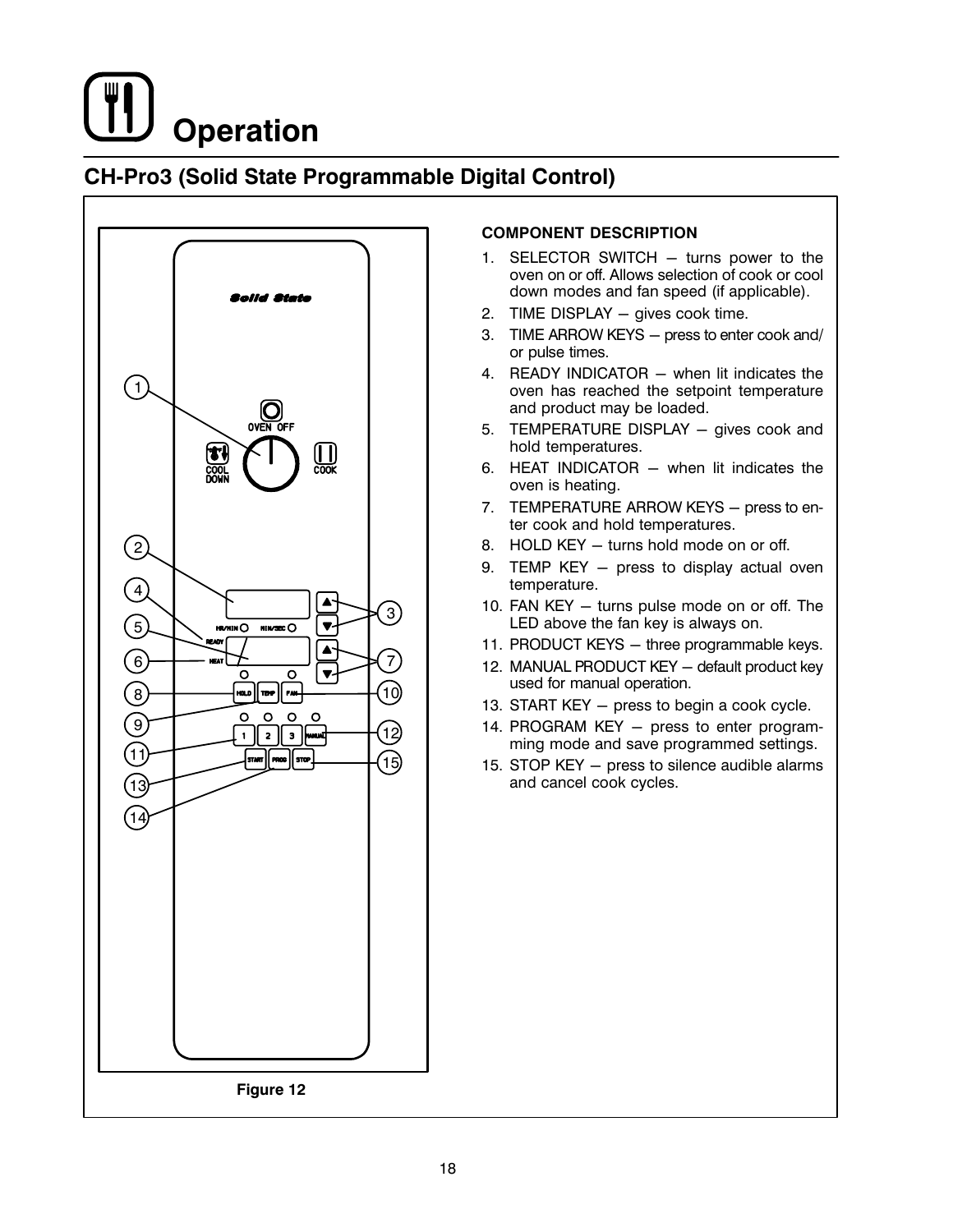## CH-Pro3 (Solid State Programmable Digital Control)

#### **MANUAL OPERATION**

NOTE: Press the arrow keys to change the cook time and temperature at any point duringmanual operation.

#### Cook Only:

- 1. Turn the SELECTOR SWITCH (1) to the desired position.
- 2. Press the MANUAL PRODUCT KEY (12). The manual and fan key LEDs light.
- 3. Press the TIME ARROW KEYS (3) to enter the cook time.
- 4. Press the TEMPERATURE ARROW KEYS (7) to enter the cook temperature.
- 5. The READY INDICATOR (4) lights when the oven is at the set temperature. Load product into the oven.
- 6. Press the START KEY (13). The TIME DISPLAY (2) counts down. The manual key LED flashes.
- 7. When the cook time expires the LEDs and both displays flash and an audible alarm sounds. Press the STOP KEY (15) to silence the alarm.
- 8. Remove the product.

#### Cook with Hold:

- 1. Turn the SELECTOR SWITCH (1) to the desired position.
- 2. Press the MANUAL PRODUCT KEY (12). The manual and fan key LEDs light.
- 3. Press the TIME ARROW KEYS (3) to enter the cook time.
- 4. Press the TEMPERATURE ARROW KEYS (7) to enter the cook temperature.
- 5. Press and hold the HOLD KEY (8). At the same time use the TEMPERATURE ARROW KEYS (7) to enter the hold temperature. The hold key LED lights.
- 6. The READY INDICATOR (4) lights when the oven is at the set temperature. Load product into the oven.
- 7. Press the START KEY (13). The TIME DISPLAY (2) counts down. The manual key LED flashes.
- 8. When the cook time expires both displays flash and an audible alarm sounds for several seconds then self cancels. The hold key LED flashes. The time display begins to count up while the oven cools to the hold temperature. When the oven reaches the hold temperature the time display resets to 00:00 then begins to count up the hold time. The fan cycles with heat demand in the hold mode.
- 9. Press the STOP KEY (15) to stop the timer.
- 10. Remove the product.
- 11. Push the HOLD KEY (8) to turn off hold mode.

#### **Cook with Pulse:**

- 1. Turn the SELECTOR SWITCH (1) to the desired position.
- $2.$ Press the MANUAL PRODUCT KEY (12). The manual and fan key LEDs light.
- 3. Press the TEMPERATURE ARROW KEYS (7) to enter the cook temperature.
- 4. Press the FAN KEY (10). The fan key LED flashes. Use the TIME ARROW KEYS (3) to enter the pulse time.
- 5. The READY INDICATOR (4) lights when the oven is at the set temperature. Load product into the oven.
- 6. Press the START KEY (13). The manual key LED flashes. The TIME DISPLAY (2) counts down. The fan cycles on for 30 seconds then off for 30 seconds until the set pulse time has expired.
- 7. When the pulse time expires both displays flash and an audible alarm sounds. Press the STOP KEY (15) to silence the alarm.
- 8. Remove the product.

#### **Oven Shut Down:**

1. Turn the SELECTOR SWITCH (1) to OVEN OFF.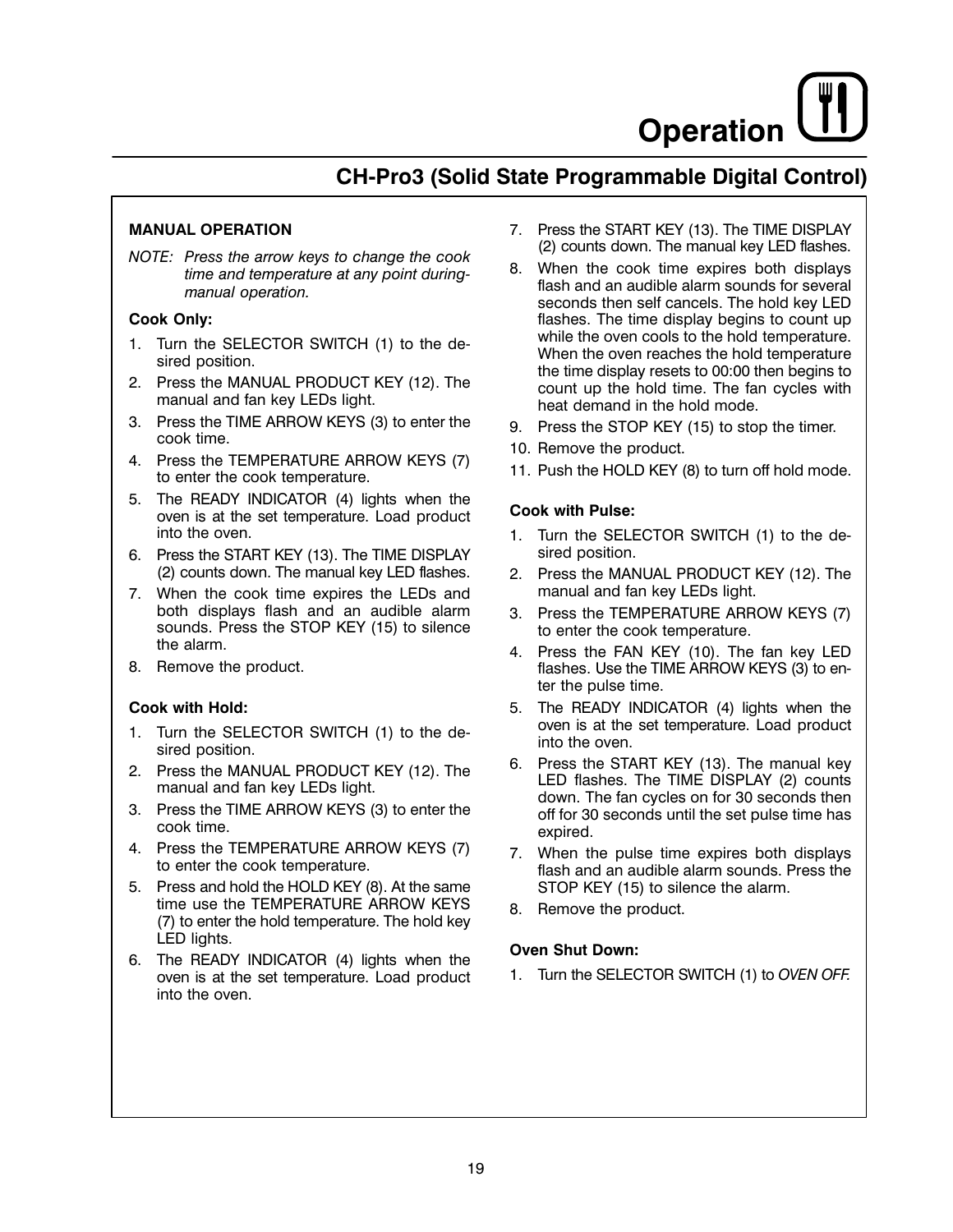## CH-Pro3 (Solid State Programmable Digital Control)

#### PROGRAMMING THE MANUAL KEY DEFAULT

- 1. Turn the SELECTOR SWITCH (1) to the desired position.
- 2. Press the MANUAL KEY (12). The manual and fan key LEDs light.
- 3. Press the PROGRAM KEY (14).
- 4. Press the TIME ARROW KEYS (3) to enter the cook time.
- 5. Press the TEMPERATURE ARROW KEYS (7) to enter the cook temperature.
- 6. For Cook and Hold Press and hold the HOLD KEY (8). At the same time use the TEM-PERATURE ARROW KEYS (7) to enter the hold temperature. The hold key LED lights.

For Cook with Pulse - Press the FAN KEY (10). Use the TIME ARROW KEYS (3) to enter the pulse time. The fan key LED flashes.

7. Press the PROGRAM KEY (14) to save the program settings.

#### MANUAL KEY DEFAULT OPERATION

- 1. Turn the SELECTOR SWITCH (1) to the desired position.
- 2. Press the MANUAL KEY (12). The applicable LEDs light.
- 3. Press the START KEY (13). The TIME DISPLAY (2) counts down. The manual key LED flashes.

NOTE: In Cook with Pulse the fan LED flashes.

- NOTE: Press the arrow keys to change the cook time and temperature at any point during manual key operation.
- 4. When the cook time expires the applicable LEDs and both displays flash and an audible alarm sounds.
- 5. Press the STOP KEY (15) to silence the alarm.
	- NOTE: In Cook & Hold the alarm self cancels. The oven cools to the hold temperature and the time display counts up.
- 6. Remove the product.
- 7. Turn the SELECTOR SWITCH (1) to OFF to shut down the oven.

#### PROGRAMMING THE PRODUCT KEYS

- 1. Turn the SELECTOR SWITCH (1) to the desired position.
- 2. Press the desired PRODUCT KEY (11). The product and fan key LEDs light.
- &-Press and hold the PROGRAM KEY (14) until the corresponding LED flashes, approximately five seconds.
- 4. Press the TIME ARROW KEYS (3) to enter the cook time.
- 5. Press the TEMPERATURE ARROW KEYS (7) to enter the cook temperature.
- 6. For Cook and Hold Press and hold the HOLD KEY (8). At the same time use the TEM-PERATURE ARROW KEYS (7) to enter the hold temperature. The hold key LED lights. For Cook with Pulse - Press the FAN KEY (10). Use the TIME ARROW KEYS (3) to enter the pulse time. The fan key LED flashes.
- 7. Press the PROGRAM KEY (14) to save the program settings.

#### PRODUCT KEY OPERATION

- 1. Turn the SELECTOR SWITCH (1) to the desired position.
- 2. Press the desired PRODUCT KEY (11). The applicable LEDs light.
- 3. Press the START KEY (13). The TIME DISPLAY (2) counts down. The product key LED flashes.

NOTE: In Cook with Pulse the fan LED flashes.

- 4. When the cook or pulse time expires the applicable LEDs and both displays flash and an audible alarm sounds.
- 5. Press the STOP KEY (15) to silence the alarm. NOTE: In Cook and Hold the alarm self cancels. The oven cools to the hold temperature and the time display counts up.
- 6. Remove the product.
- 7. Turn the SELECTOR SWITCH (1) to OFF to shut down the oven.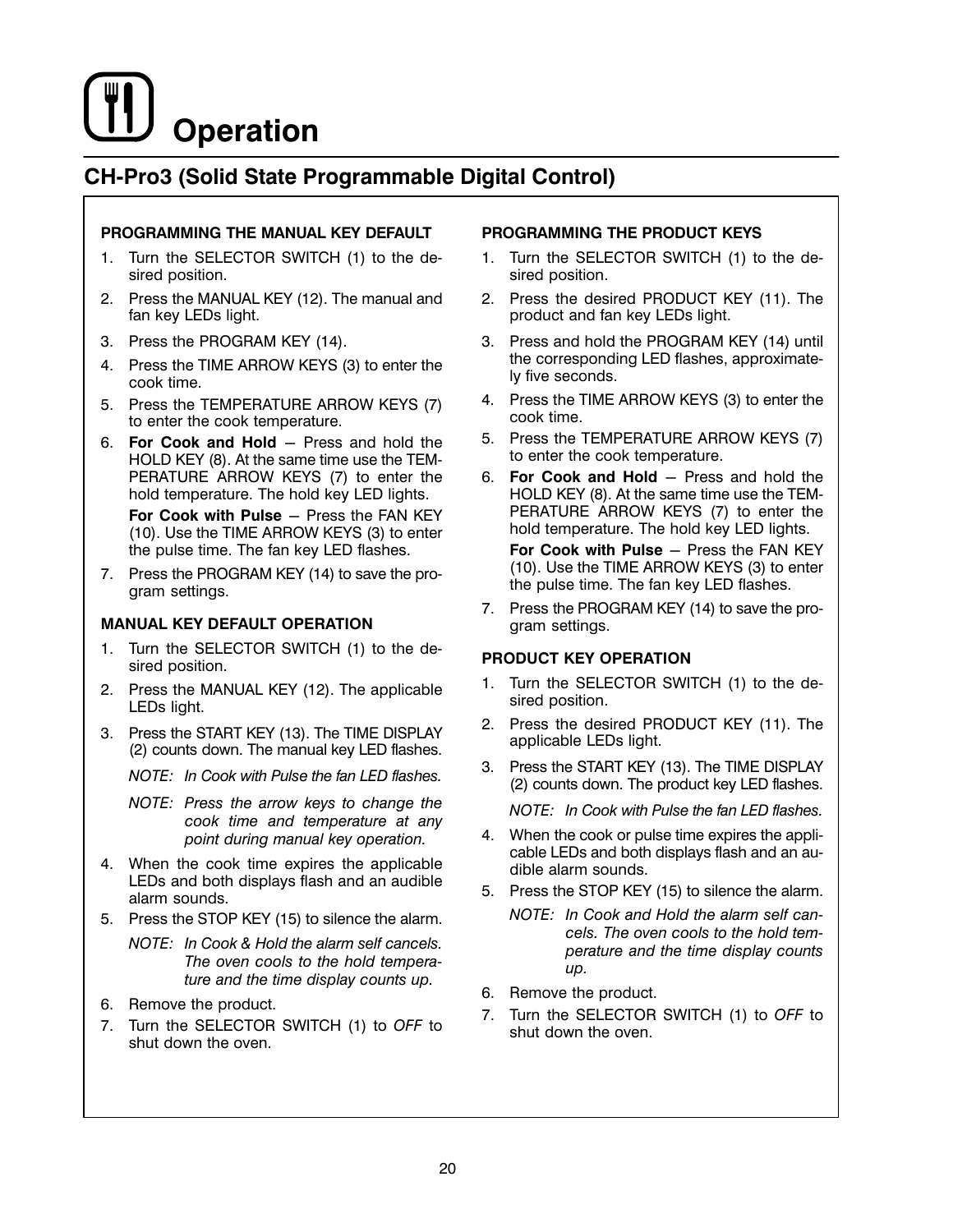## Blodgett IQ2<sup>(136)</sup> Vision Control



#### **COMPONENT DESCRIPTION**

- 1. OVEN POWER SWITCH controls power to the oven.
- 2. DISPLAY displays temperature and other controller related information.
- 3. PROGRAM KEY press to enter the programming mode.
- 4. PROGRAM ARROW KEYS use to move through programming menus and options
- 5. HEAT LED when lit indicates the control is calling for heat.
- 6. PROG LED when lit indicates the controller is in the programming mode.
- 7. HIGH FAN LED when lit indicates the fan is running at high speed.
- 8. LOW FAN LED when lit indicates the fan is running at low speed.
- 9. SCAN KEY Press to view time remaining on multiple cook cycles and to review recipe programming.
- 10. COOL DOWN KEY press to enter the cool down mode.
- 11. TEMP/TOGGLE/CLEAR KEY press during programming to toggle options.
- 12. HOLD KEY press to enter hold mode.
- 13. SET BACK KEY -
- 14. PRODUCT KEYS (1-10) assigns a key to a programmed recipe and begins a programmed cooking process. Also used to enter numeric values in the programming mode.
- 15. PRODUCT LEDS when lit indicate which product keys are currently in use or programmed for the current oven temperature and fan speed.
- 16. SHELF KEYS  $(1-5)$  assigns a shelf key.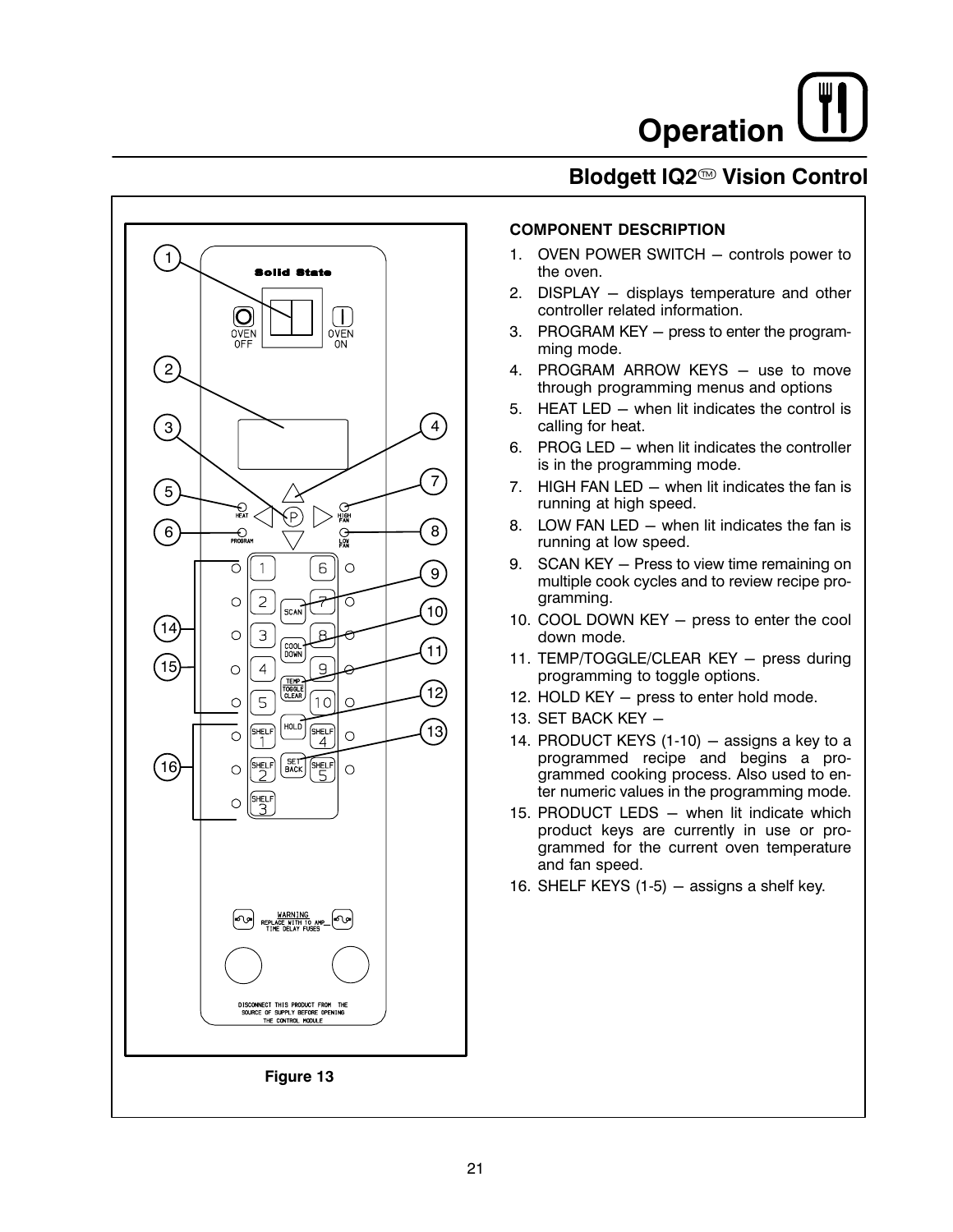### Blodgett IQ2<sup>™</sup> VisionControl

#### **OVEN OPERATION**

#### **Oven Startup:**

1. Toggle the POWER SWITCH (1) to ON. The display gives the software revision level. The oven preheats to the lowest programmed first stage temperature. The LEDS (15) for all products with the same first stage temperature light.

#### **Single Product Cooking Procedure:**

- NOTE: If the led next to the desired product key is lit skip step 1.
- 1. Press the desired PRODUCT KEY (14). The oven preheats to the first stage temperature for the selected product. When the oven reaches  $\pm$ 10° of the preheat temperature an alarm sounds and the DISPLAY (2) read:



2. Load the product into the oven. Press the desired PRODUCT KEY (14).

If the shelf timing function is toggled to the on position for that product key, the DIS-PLAY (2) reads:



Press a SHELF KEY (16) to assign the product to that shelf and start the cook cycle. Within five seconds, the DISPLAY (2) scrolls the product name and shelf number and counts down the remaining cook time.

If the shelf timing function is toggled to the off position for that product, pressing the product key will start the cook cycle. The DIS-PLAY (2) scrolls the product name and counts down the remaining cook time.

NOTE: If the selected product has a cook time of greater than 59:59 the DISPLAY (2) switches to hours: minutes.

- NOTE: If the selected product is a single stage recipe the LEDS for all single stage products with the same cook temperature and fan speed will light. If the selected product is a multiple stage recipe no other product LEDS will light.
- NOTE: Press and hold the selected product key for three seconds to cancel the cook cycle for normal operation. To cancel the cook cycle when using shelf timing, press and hold the corresponding SHELF KEY (16) for 3 seconds
- 3. When the cook time expires an alarm sounds and the DISPLAY (2) reads:



4. Press the selected product key to silence the alarm. Remove the product. If shelf timing is used, press the flashing SHELF KEY (16) to silence the alarm.

#### **Multiple Batch Cooking Procedure:**

This procedure is for single stage recipes with the same cook temperature and fan speed only.

- NOTE: If the led next to the first desired product key is lit skip step 1.
- 1. Press the first desired PRODUCT KEY (14). The LEDS for all recipes with the same cook temperature and fan speed will light.

The oven preheats to the cook temperature for the selected product. When the oven reaches  $\pm$ 10° of the preheat temperature an alarm sounds and the DISPLAY (2) reads:

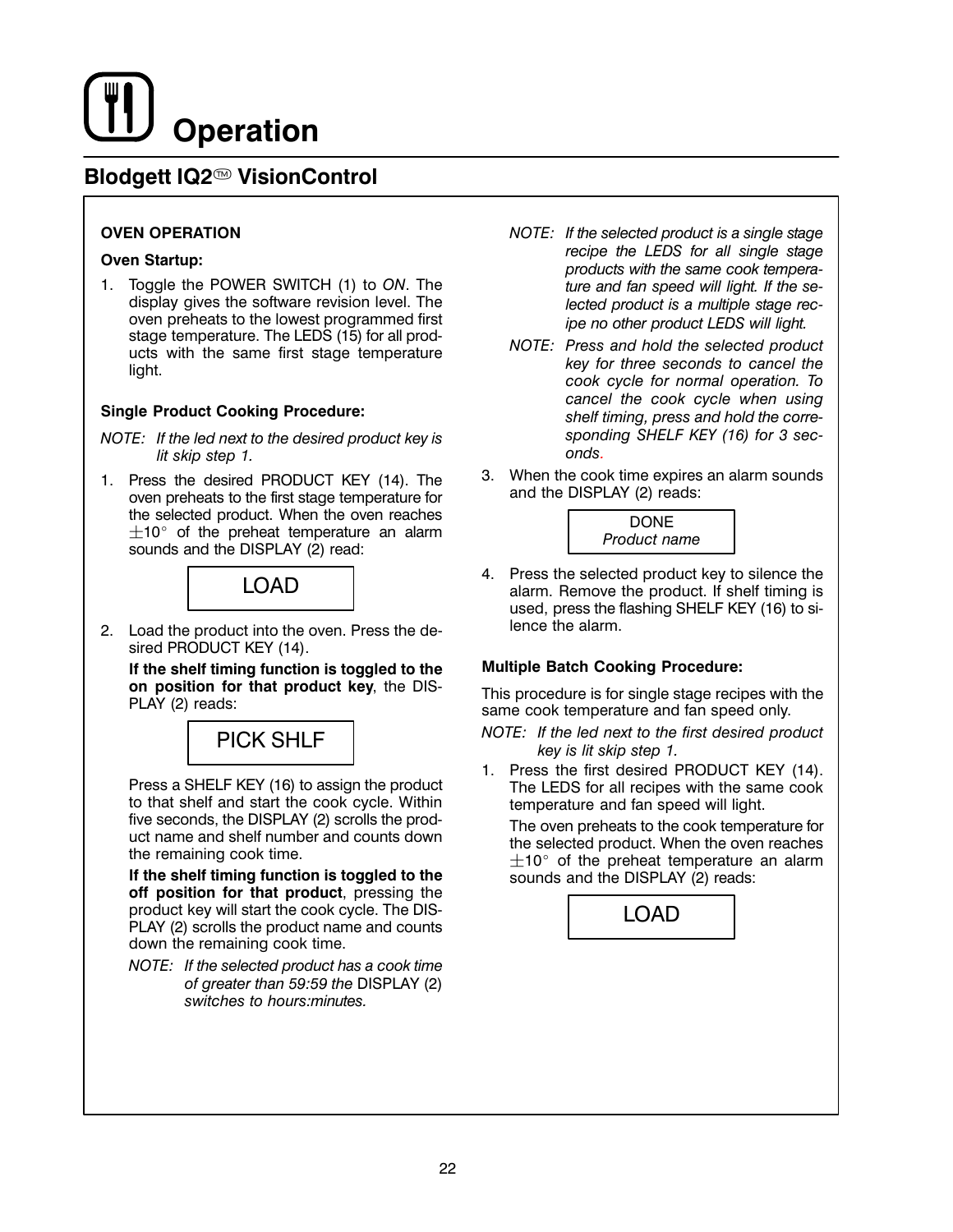## **Blodgett IQ2<sup>®</sup> Vision Control**

2. Load the product into the oven. Press the desired PRODUCT KEY (14).

If the shelf timing function is toggled to the on position for that product key, the DIS-PLAY (2) reads



Press a SHELF KEY (16) to assign the product to that shelf and start the cook cycle. Within five seconds, the DISPLAY (2) scrolls the product name and shelf number and counts down the remaining cook time.

If the shelf timing function is toggled to the off position for that product, pressing the product key will start the cook cycle. The DIS-PLAY (2) scrolls the product name and counts down the remaining cook time.

3. Load the second product. Press the desired PRODUCT KEY (14). the DISPLAY (2) reads



Press a SHELF KEY (16) to assign the product to that shelf and start the cook cycle for product two.

NOTE: Only products with lighted LEDS may be selected.

Repeat step 3 for additional products.

- 4. The DISPLAY (2) scrolls the product name and counts down the remaining cook time for the product with the least time remaining.
	- NOTE: To view the remaining cook time for the other products press and hold the SCAN KEY (9). The display cycles through the remaining cook times for each product. Only the led for the product with the cook time displayed will he lit
- 5. When a cook time expires an alarm sounds. The display reads

## **DONE**

The led for the finished product lights. All other LEDS are dark.

- 6. Press the SHELF KEY (16) for the finished product to silence the alarm. Remove the product. Close the oven door. The DISPLAY (2) scrolls the product name and counts down the remaining cook time for the product with the least time remaining.
- 7. When the cook time expires an alarm sounds and the display reads:



8. Press the SHELF KEY (16) to silence the alarm. Remove the product.

#### **Oven Cool Down:**

- 1. Close the oven door. Press the COOL DOWN KEY (10).
- NOTE: Cool down cannot be activated with the oven door open. Once the cool down cycle has begun the doors may be opened to speed the cooling process.

#### To Review Repipe Programming:

1. Press the SCAN KEY (9). The display reads:



The LEDs (15) for all previously programmed product keys light. Press the PRODUCT KEY (14) you wish to review. The display gives the recipe cook time for stage 1. Use the PRO-GRAM ARROW KEYS (4) to scroll through the recipe programming for the selected product kev.

2. The control will exit recipe review after 30 seconds if no key is pressed.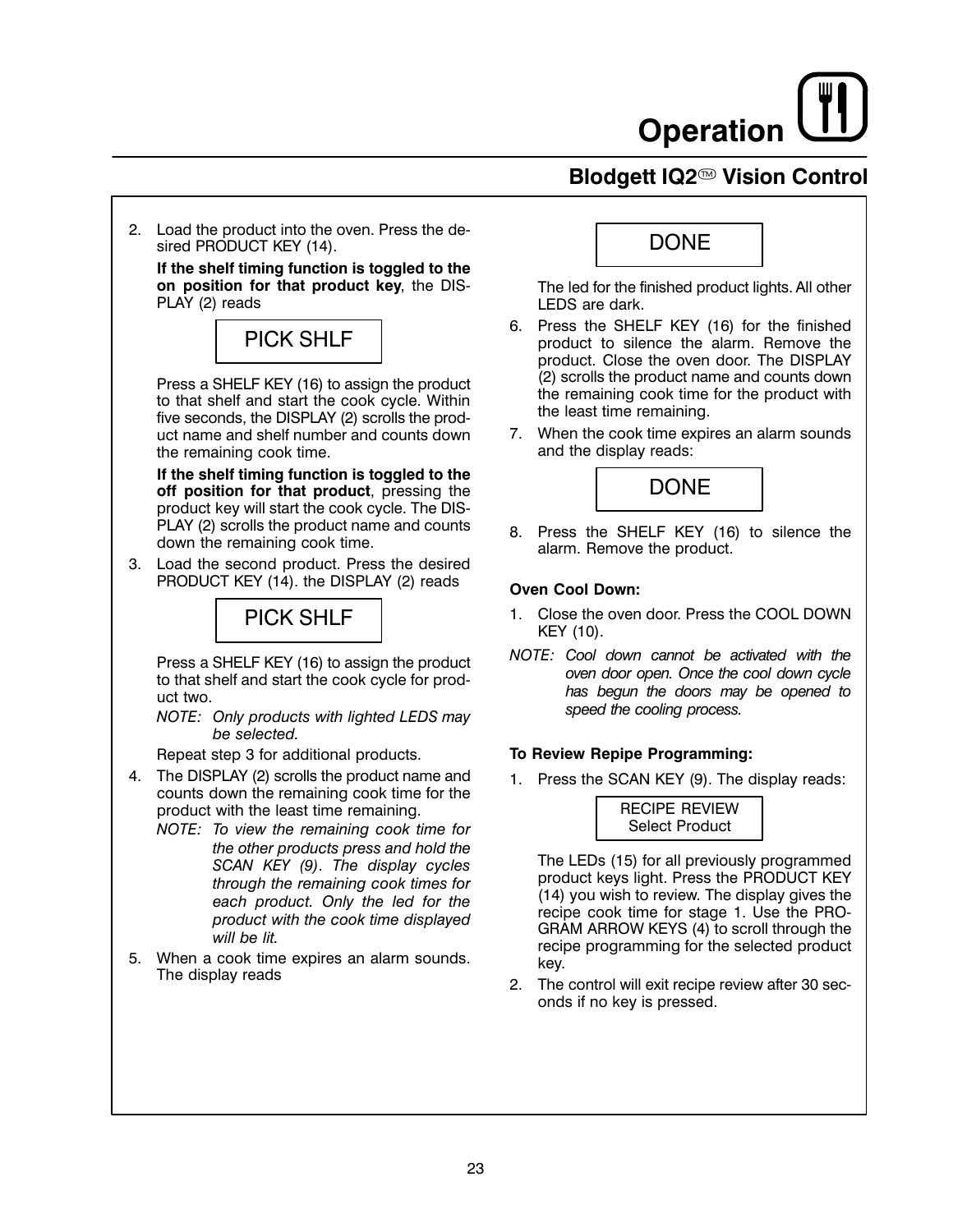## **Blodgett IQ2<sup></sup><sup>®</sup> Vision Control**

#### PRODUCT KEY PROGRAMMING

#### To enter the product programming mode

1. Press and hold the PROGRAM KEY (3). The DISPLAY (2) reads:



Use the PROGRAM ARROW KEYS (4) to highlight Programming. Press the PROGRAM KEY (3) to select. The display reads:



Use the PRODUCT KEYS (14) to enter the programming access code 1724. Press the PRO-GRAM KEY (3). The display reads:

**RECIPE** 

Press the PROGRAM KEY (3). All of the product LEDSs will light and the display reads:



#### To select the product to program

2. Press the desired product key. The display reads:



With All highlighted, press the PROGRAM KEY (3). The display reads:



The first alphabetical listing in the product name library appears.

3. To change the product name, use the PRO-GRAM ARROW KEYS (4) to scroll through the product name library. When the desired product name is highlighted, press the PROGRAM KEY (3) to select.

#### To program the product

4. The display reads:



Definition: Shelf cook enables the operator to reference product to one of the five shelf positions in the oven. At the end of a shelf cooking cycle the oven will display the name of the product and the shelf number that is ready to be pulled. Shelf cooking is not available for multi-stage recipes.

Use non shelf cooking when you do not need to reference product to one of the five shelf positions in the oven. Non shelf cooking may be used for single stage recipes and MUST be use for multi-stage recipes.

Use the PROGRAM ARROW KEYS (4) to select either YES (for shelf cooking) or NO (for non shelf cooking). Press the PROGRAM KEY  $(3).$ 

5. The display reads:



Use the PRODUCT KEYS (14) to enter the desired cook time. Press the PROGRAM KEY (3).

6. The display reads:



Use the PRODUCT KEYS (14) to enter the desired cook temperature. Press the PROGRAM KEY (3).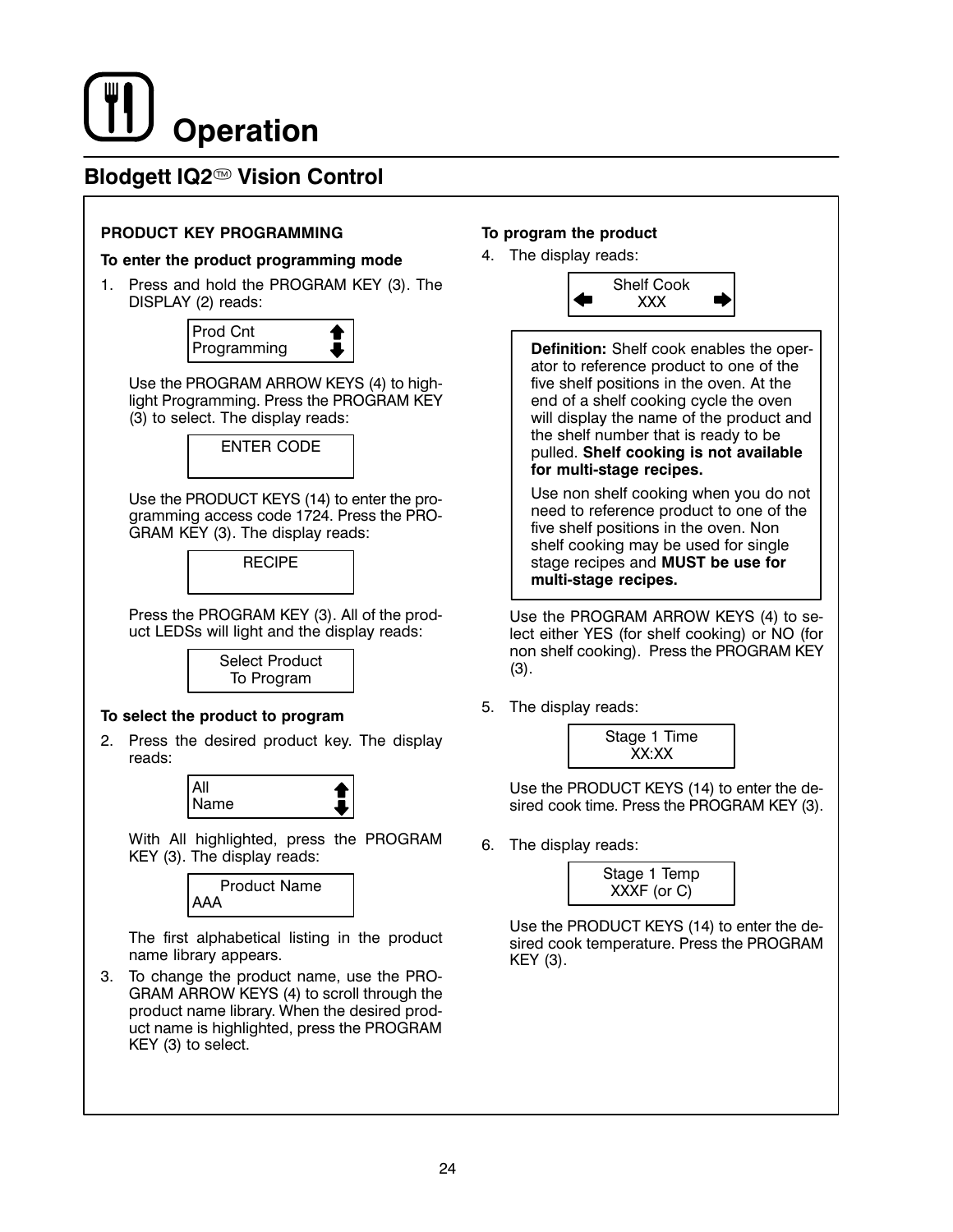## Blodgett IQ2<sup>(136)</sup> Vision Control

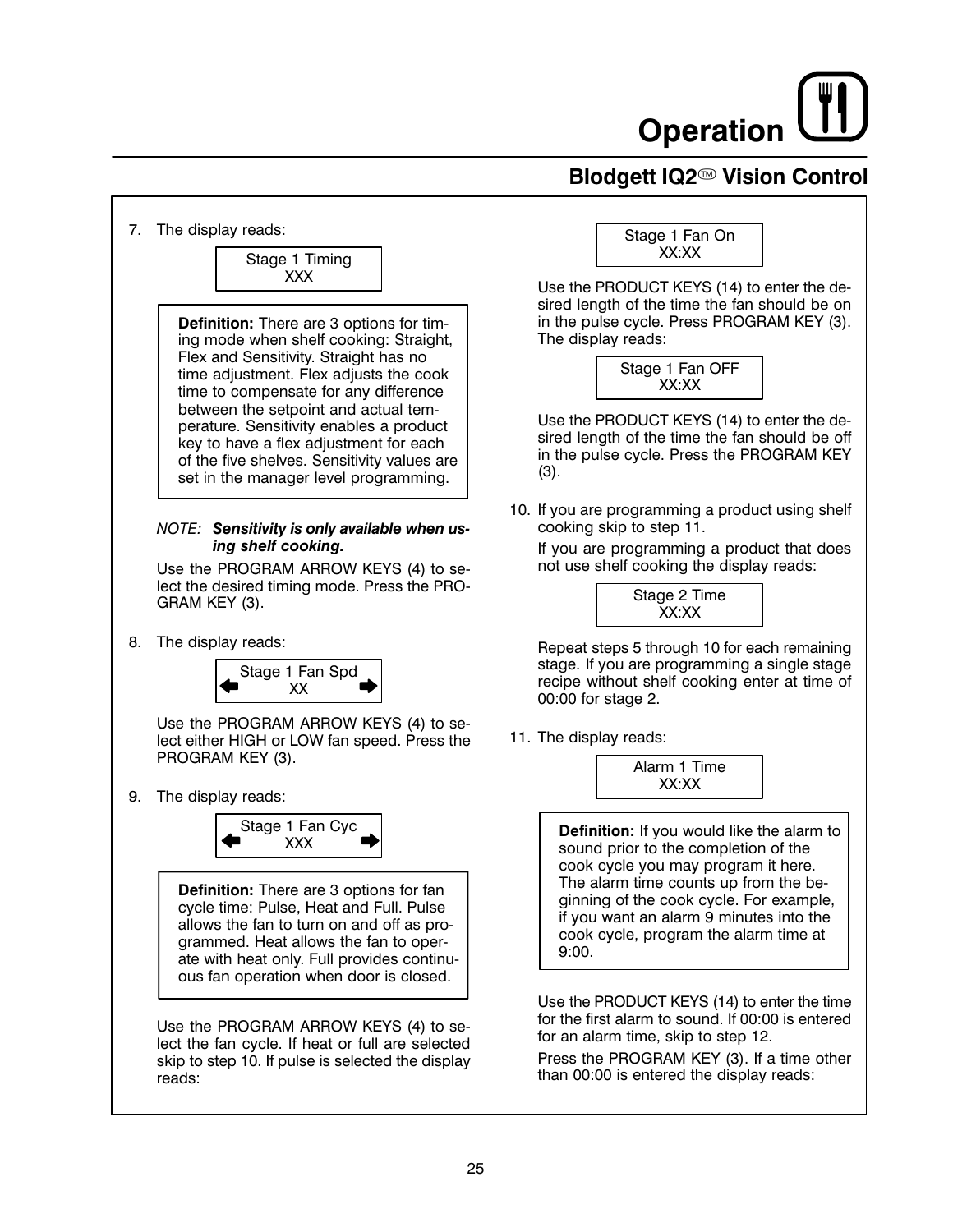

## **Blodgett IQ2<sup></sup><sup>®</sup> Vision Control**



To change the alarm name, use the PRO-GRAM ARROW KEYS (4) to scroll through the alarm name library.

Press the PROGRAM KEY (3). The display reads:



Use the PROGRAM ARROW KEYS (4) to select either AUTOMATIC or MANUAL.

Press the PROGRAM KEY (3). The display reads:



Use the PROGRAM ARROW KEYS (4) to select either NONE, SHORT, MEDIUM, LONG, DOUBLE, or LONG/SHORT.

Press the PROGRAM KEY (3). The display reads:



Repeat step 11 for alarm 2. If no Alarm 2 is desired, enter a time of 0.

12. Press the PROGRAM KEY (3). The display reads:



Use the PRODUCT KEYS (14) to enter desired hold time. If a hold time of 00:00 is entered skip to step 13. Press the PROGRAM KEY (3).

13. The display reads:



Use the PRODUCT KEYS (14) to enter desired hold temperature. The minimum hold temperature is 140F. Press the PROGRAM KEY (3).

14. The display reads:



Use the PROGRAM ARROW KEYS (4) to select either AUTOMATIC or MANUAL. Press the PROGRAM KEY (3).

15. The display reads:



Use the PROGRAM ARROW KEYS (4) to select HIGH or LOW. Press the PROGRAM KEY  $(3).$ 

#### To exit the program mode

16. The display reads:



Use the PROGRAM ARROW KEYS (4) to scroll down until exit is highlighted. Press the PRO-GRAM KEY (3). The display reads:



To program another product key select recipe. To exit the progam mode select exit. The display reads:



Use the PROGRAM ARROW KEYS (4) to scroll down until exit is highlighed. Press the PRO-GRAM KEY (3) to exit the programming mode.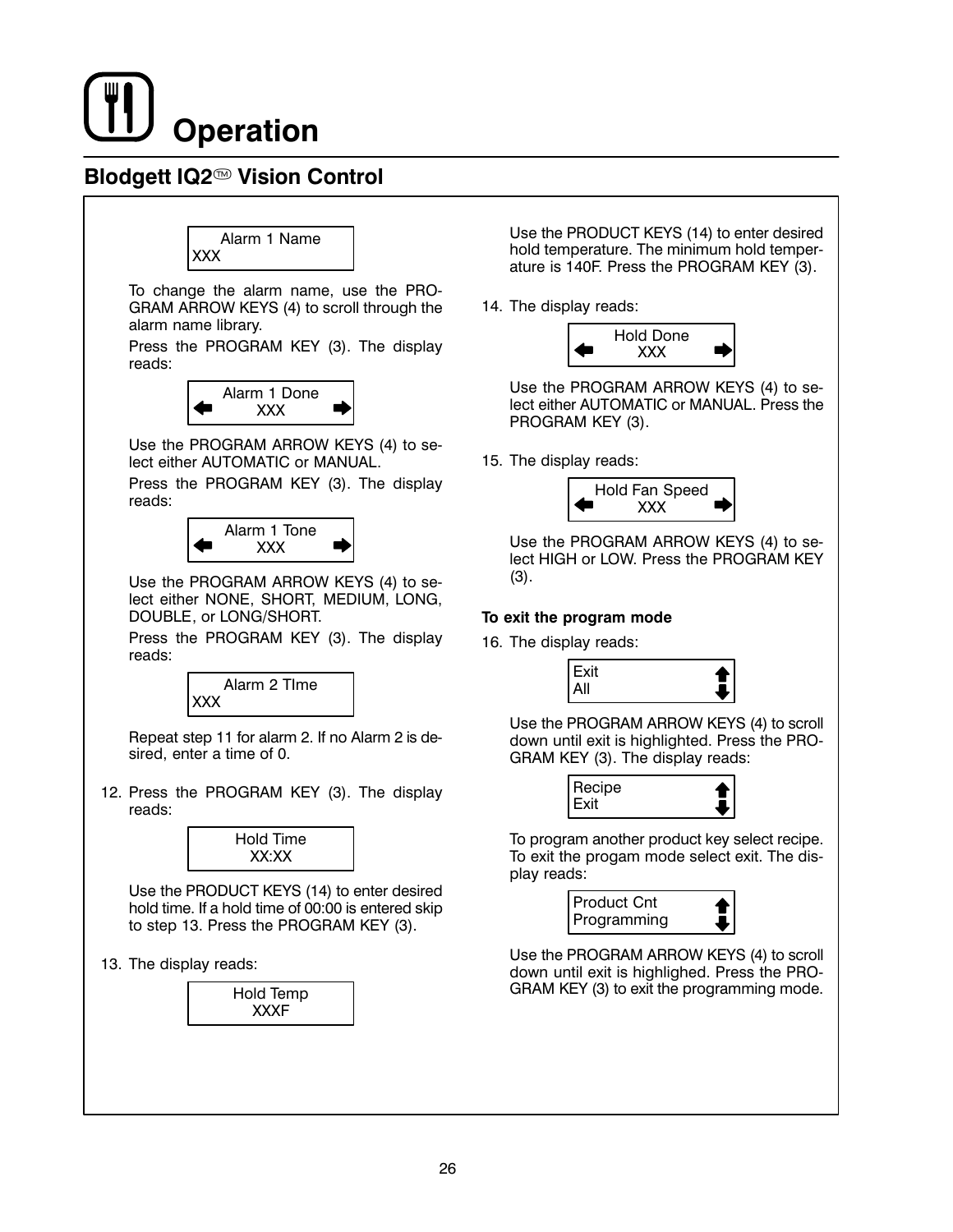## **Blodgett IQ2<sup>®</sup> Vision Control**

#### **SYSTEM LEVEL PROGRAMMING**

#### Entering the system programming mode

1. Press and hold the PROGRAM KEY (3). The display reads:



Use the PROGRAM ARROW KEYS (4) to highlight Programming. Press the PROGRAM KEY (3) to select. The display reads:



Use the PRODUCT KEYS (14) to enter the programming access code 6647. Press the PRO-GRAM KEY (3). The display reads:



#### **Programming the SYSTEM options**

1. With System highlighted, press the PRO-GRAM KEY (3) to select. The display reads:



Use the PROGRAM ARROW KEYS (4) to highlight electric half, electric full, gas half or gas full. Press the PROGRAM KEY (3) to select the correct appliance type.

If the appliance type is changed the display scrolls "Are you sure, existing recipes will be cleared?" Use the PROGRAM ARROW KEYS (4) to select either YES or NO.

2. The display reads:



Use the PROGRAM ARROW KEYS (4) to selecteither English or Other. Press the PRO-GRAM KEY (3) to select the desired language. 3. The display reads:



Use the PROGRAM ARROW KEYS (4) to select None, 1, 2, 3 or 4. Press the PROGRAM KEY (3) to select the desired level for all audible signals.

4. The display reads:



Use the PROGRAM ARROW KEYS (4) to select either F or C. Press the PROGRAM KEY (3) to select the desired temperature units.

5. The display reads:



Use the PRODUCT KEYS (14) to enter a hold time. Press the PROGRAM KEY (3).

6. The display reads:



**Definition** - Setback time is an energy savings feature that automatically lowers the cavity temperature when the oven is idle.

Use the PRODUCT KEYS (14) to enter a setback time. Press the PROGRAM KEY (3).

7. The display reads:



Use the PROGRAM ARROW KEYS (4) to select either Yes or No. Press the PROGRAM KEY (3).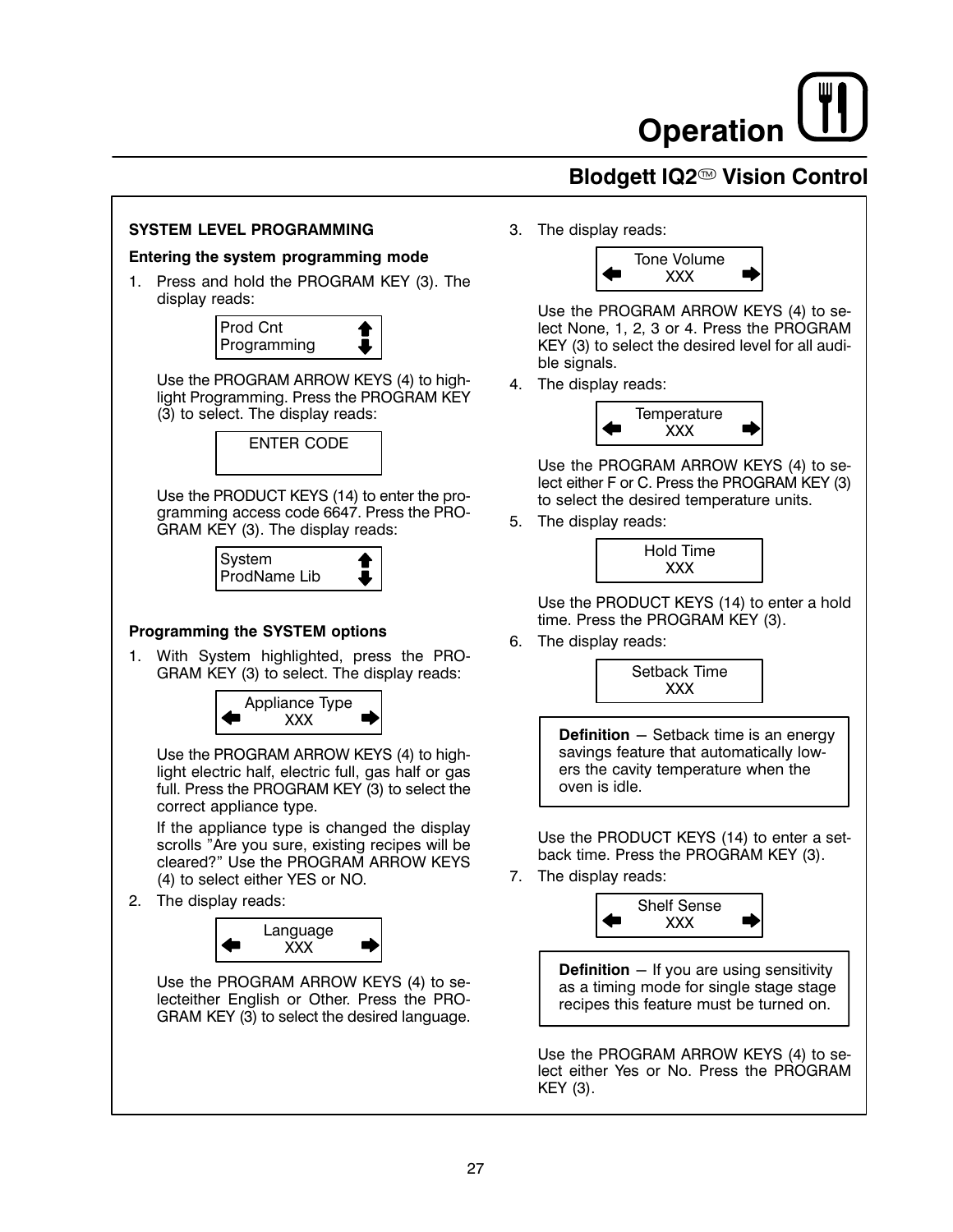## **Blodgett IQ2<sup></sup><sup>®</sup> Vision Control**

8. The display reads:



Use the PRODUCT KEYS (14) to enter sensitivity level of 1-9 for shelf 1. Press the PRO-GRAM KEY (3). Repeat for shelves 2-5.

9. The display reads:



**Definition** - This function programs time for the oven to idle after reaching the preheat temperature allowing heat to saturate the oven cavity. The preheat time only applies to the initial preheat after a cold start. This is strictly a prompt, the user may begin a bake cycle even with the preheat prompt displayed.

Use the PRODUCT KEYS (14) to enter a preheat time. Press the PROGRAM KEY (3).

10. The display reads:



Use the PROGRAM ARROW KEYS (4) to select either Yes or No. Press the PROGRAM KEY (3).

11. The display reads:



This enables you to program a product name. Use the PROGRAM ARROW KEYS (4) to select either Yes or No. Press the PROGRAM KEY (3).

12. The display reads:



Use the PROGRAM ARROW KEYS (4) to select either Yes or No. Press the PROGRAM KEY (3).

13. The display reads:



Use the PROGRAM ARROW KEYS (4) to select either Yes or No. Press the PROGRAM KEY (3).

14. The display reads:



Use the PROGRAM ARROW KEYS (4) to select either Yes or No. Press the PROGRAM KEY (3).

15. The display reads:



Use the PROGRAM ARROW KEYS (4) to select either Yes or No. Press the PROGRAM KEY (3).

16. The display reads:



Use the PROGRAM ARROW KEYS (4) to select either Yes or No. Press the PROGRAM KEY (3).

17. The display reads:



Use the PROGRAM ARROW KEYS (4) to select either Yes or No. Press the PROGRAM KEY (3).

18. The display reads

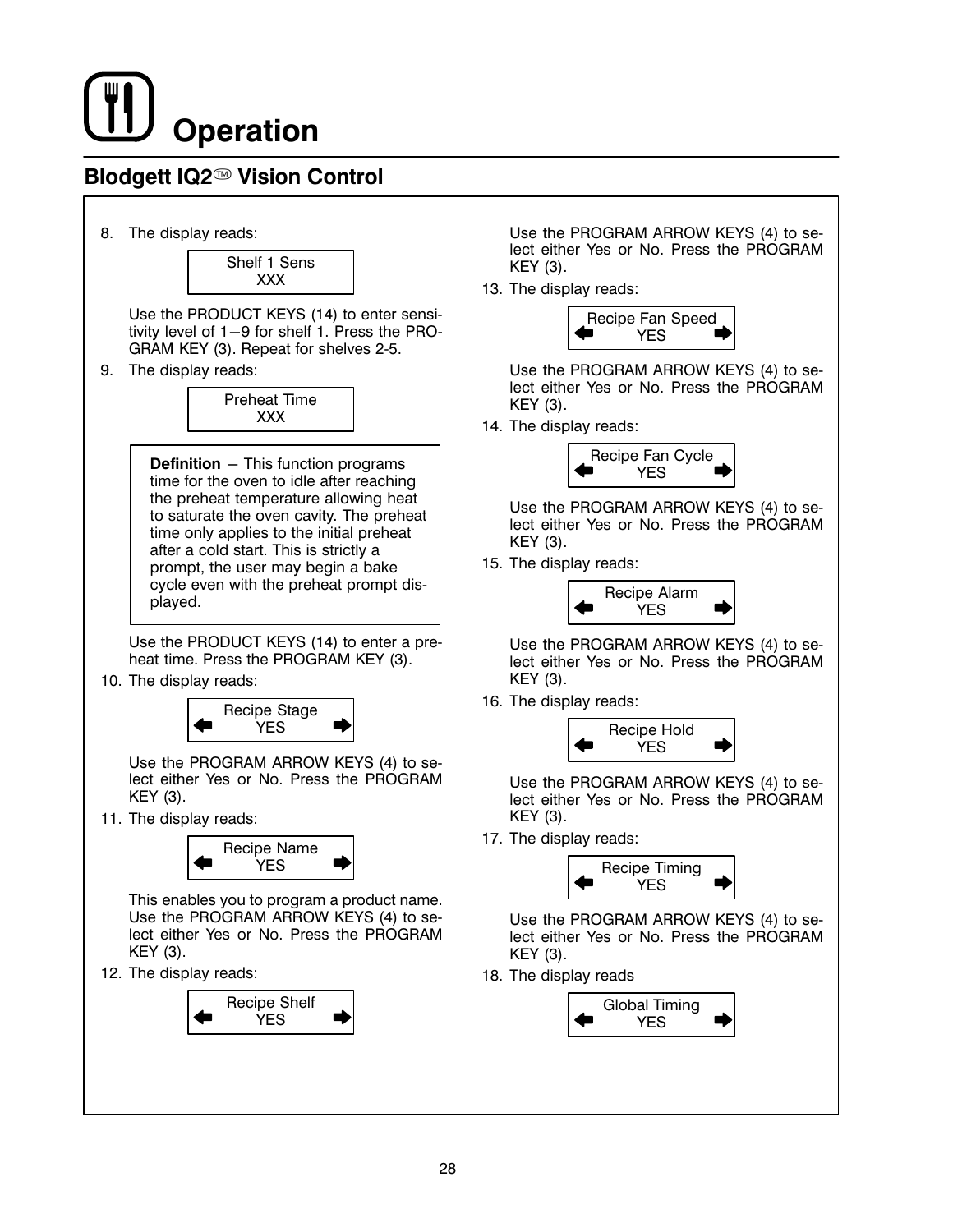## **Blodgett IQ2<sup>®</sup> Vision Control**

**Definition**  $-$  There are 3 options for timing mode when shelf cooking: Straight, Flex and Sensitivity. Straight has no time adjustment. Flex adjusts the cook time to compensate for any difference between the setpoint and actual temperature. Sensitivity enables a product key to have a flex adjustment for each of the five shelves. Sensitivity values are set in the manager level programming.

Use the PROGRAM ARROW KEYS (4) to select the timing mode. Press the PROGRAM KEY (3).

#### **Programming the PRODUCT NAME**

- NOTE: Use these instructions to modify an existing name, to add a product name or to delete a name already in the library.
- NOTE: Names may be up to 16 characters long and can contain letters and numbers.
- 1. After entering the manager level programming (see page 27) the display reads:



With ProdName Lib highlighted, press the PROGRAM KEY (3) to select. The display reads:



2. Use the up and down PROGRAM ARROW KEYS (4) to scroll through the existing product names. Or press the PRODUCT KEY (14) that corresponds with the first letter of the name you are looking for. Then use the PROGRAM ARROW KEYS (4) to scroll to the desired name.

- 3. Press the SCAN KEY (9) to edit the name.
- 4. Use the PRODUCT KEYS (14) to edit the product name. Press the right arrow key to advance to the next character.

To clear the product name, press the TEMP/ TOGGLE/CLEAR KEY (11).

NOTE: Use product key 1 for spaces, periods, quotation marks and underlines.

5. Once the product name has been entered, press the PROGRAM KEY (3). The display reads:



Use the PROGRAM ARROW KEYS (4) to select either ADD, MODIFY or CANCEL. Select ADD to create a new product name. Select MODIFY to change an existing product name. Select CANCEL to exit the edit mode without saving your changes.

- NOTE: To delete an exsisting product name, find the name in the product library. Press the TEMP/TOGGLE/CLEAR KEY (11) to clear the entire product name. Then select MODIFY to overwrite the name with a clear screen.
- 6. Press the PROGRAM KEY (3) to exit the product name library.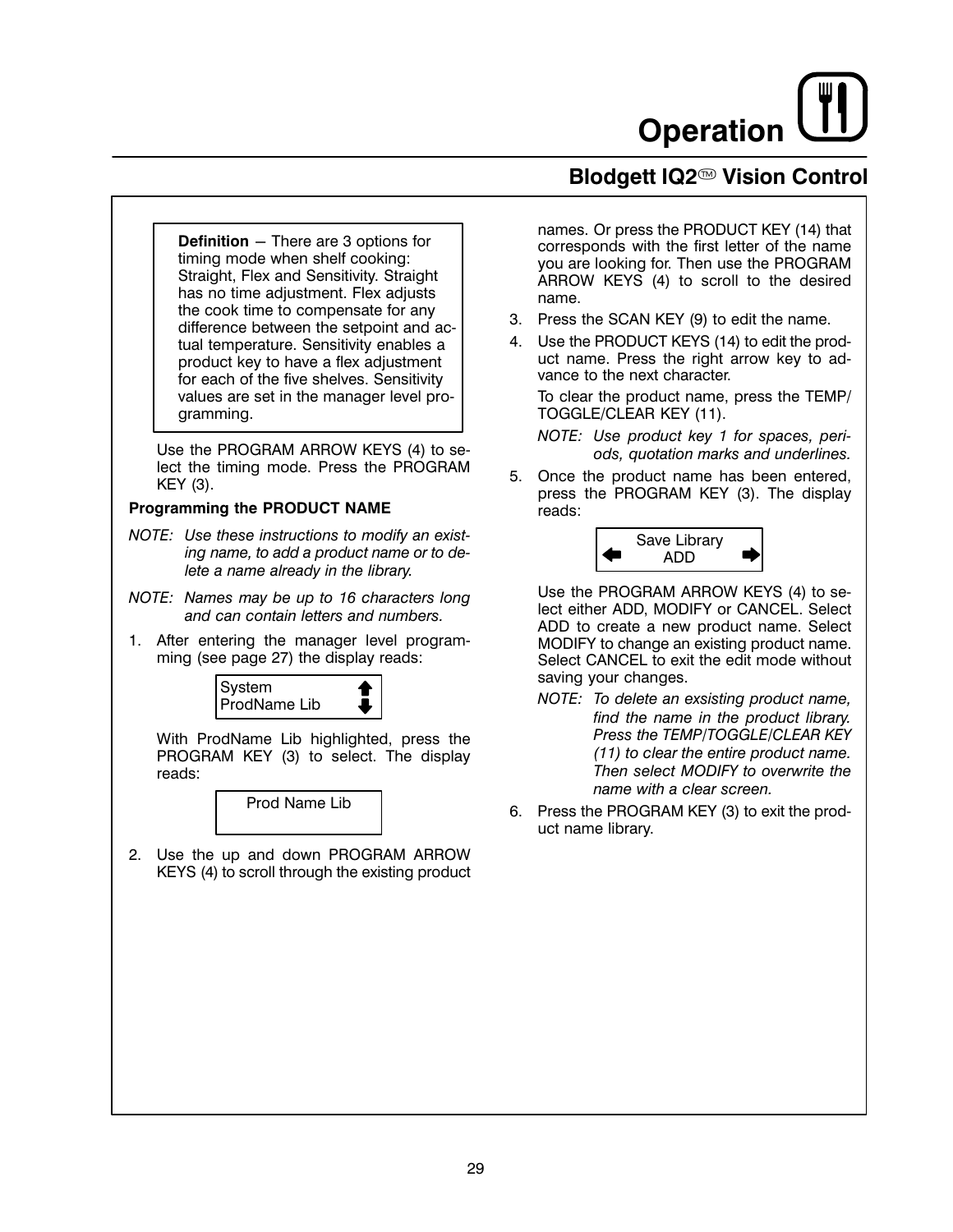## Blodgett IQ2<sup>™</sup> Vision Control

#### **Programming the ALARM NAME**

- NOTE: Use these instructions to modify an existing name, to add an alarm name or to delete a name already in the library.
- NOTE: Names may be up to 16 characters long and can contain letters and numbers.
- 1. After entering the system level programming (see page 27) the display reads:



Use the PROGRAM ARROW KEYS (4) to highlight Alarm Lib. Press the PROGRAM KEY (3) to select. The display reads:



- 2. Use the up and down PROGRAM ARROW KEYS (4) to scroll through the existing alarm names. Or press the PRODUCT KEY (14) that corresponds with the first letter of the name you are looking for. Then use the PROGRAM ARROW KEYS (4) to scroll to the desired name.
- 3. Press the SCAN KEY (9) to edit the name.
- 4. Use the PRODUCT KEYS (14) to edit the alarm name. Press the right arrow key to advance to the next character.

To clear the alarm name, press the TEMP/ TOGGLE/CLEAR KEY (11).

NOTE: Use product key 1 for spaces, periods, quotation marks and underlines.

5. Once the alarm name has been entered, press the PROGRAM KEY (3). The display reads:



Use the PROGRAM ARROW KEYS (4) to select either ADD, MODIFY or CANCEL. Select ADD to create a new alarm name. Select MODIFY to change an existing alarm name. Select CANCEL to exit the edit mode without saving your changes.

- NOTE: To delete an exsisting alarm name, find the name in the product library. Press the TEMP/TOGGLE/CLEAR KEY (11) to clear the entire alarm name. Then select MODIFY to overwrite the name with a clear screen.
- 6. Press the PROGRAM KEY (3) to exit the alarm name library.

#### Exiting the system program mode

1. The display reads:



Use the PROGRAM ARROW KEYS (4) to scroll up until Exit is highlighted. Press the PRO-GRAM KEY (3). The display reads:



Use the PROGRAM ARROW KEYS (4) to scroll up until Exit is highlighted. Press the PRO-GRAM KEY (3) to exit the programming mode.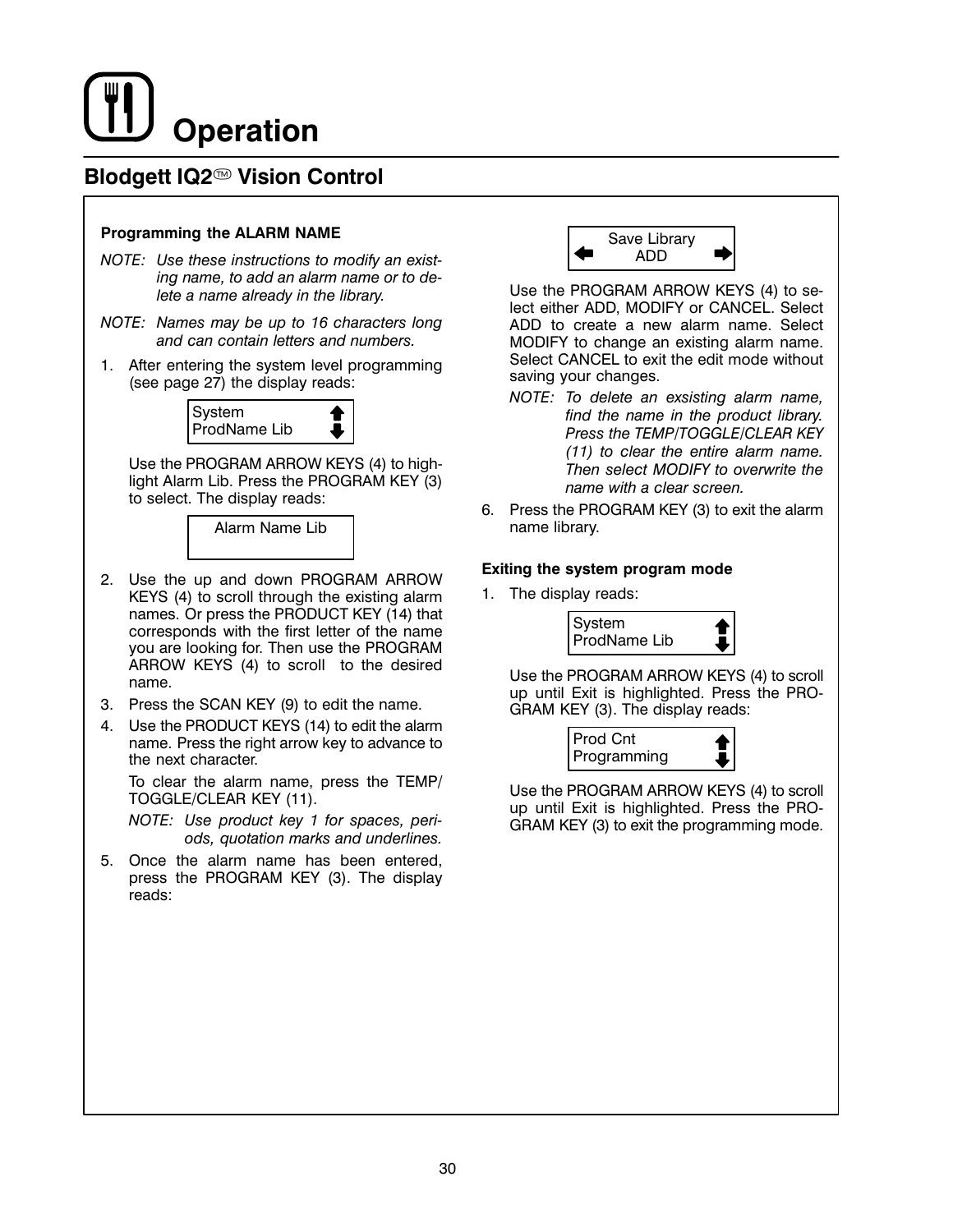### **How Cook and Hold Works**

With the optional COOK & HOLD feature, meat is roasted at lower temperatures for longer periods of time. This preserves flavor and tenderness and prevents over drying. There are three phases in cook and hold roasting.

- Primary Cooking controlled by the COOK & HOLD TIMER. The meat is cooked at a low temperature until approximately 2/3 done.
- Cooking from Stored Heat when the primary cook time expires, the oven automatically switches to HOLD. The product continues to cook from the heat stored in the oven. Meat must remain in the hold cycle for a minimum of 1-1/2 to 2 hours before being served.
- $\bullet$  Hold  $-$  holds the product for several hours before serving without loss of moisture or tenderness.

All meat should be completely thawed by refrigeration. Using frozen meat increases the cook time causing shrinkage.



Figure 14

| <b>Product</b>                                     | Cook<br>Temp.                      | Hold<br>Temp.                   | Quantity                 | <b>Cook Time</b><br>(Hrs)   | Min. Hold<br>Time (Hrs) | <b>Total Time</b><br>(Hrs)          |
|----------------------------------------------------|------------------------------------|---------------------------------|--------------------------|-----------------------------|-------------------------|-------------------------------------|
| Prime rib, bone cap off<br>14-18 lbs. (6.4-8.1 kg) | $200^{\circ}$ F<br>$93^{\circ}$ C  | 140°F<br>$60^{\circ}$ C         | 3<br>6                   | 3<br>$3 - 1/4$<br>$3 - 1/2$ | $1 - 1/2$<br>2          | 4<br>$4 - 3/4$<br>$5 - 1/2$         |
| Prime rib, bone cap on<br>14-18 lbs. (6.4-8.1 kg)  | $200^{\circ}$ F<br>$93^{\circ}$ C  | 140°F<br>$60^{\circ}$ C         | 1<br>3<br>6              | $3 - 1/2$<br>4<br>$4 - 1/2$ | $1 - 1/2$<br>2          | $4 - 1/2$<br>$5 - 1/2$<br>$6 - 1/2$ |
| Top or bottom rounds<br>20-22 lbs. (9.1-10.0 kg)   | $200^{\circ}$ F<br>$93^{\circ}$ C  | 140°F<br>$60^{\circ}$ C         | 1<br>3<br>6              | $3 - 1/2$<br>4<br>$4 - 1/2$ | $1 - 1/2$<br>2          | $4 - 1/2$<br>$5 - 1/2$<br>$6 - 1/2$ |
| Pork roast or ham<br>10-12 lbs. (4.5-5.4 kg)       | $250^{\circ}$ F<br>$121^{\circ}$ C | $170^\circ F$<br>76°C           | $\overline{2}$<br>4<br>6 | 4<br>$4 - 1/4$<br>$4 - 1/2$ | $1 - 1/2$<br>2          | 5<br>$5 - 3/4$<br>$6 - 1/2$         |
| Turkey<br>20-22 lbs. (9.1-10.0 kg)                 | $250^{\circ}$ F<br>$121^{\circ}$ C | $170^\circ$ F<br>76°C           | 1<br>6                   | $3 - 1/4$<br>4              | $1 - 1/2$               | $4 - 3/4$<br>$5 - 1/2$              |
| Leg of Lamb, bone in<br>8-10 lbs. (4.36-4.5 kg)    | $225^{\circ}$ F<br>$107^{\circ}$ C | $160^\circ F$<br>$71^{\circ}$ C | 2<br>4<br>6              | $2 - 1/2$<br>$2 - 3/4$<br>3 | $1 - 1/2$<br>2          | $3 - 1/2$<br>$4 - 1/4$<br>5         |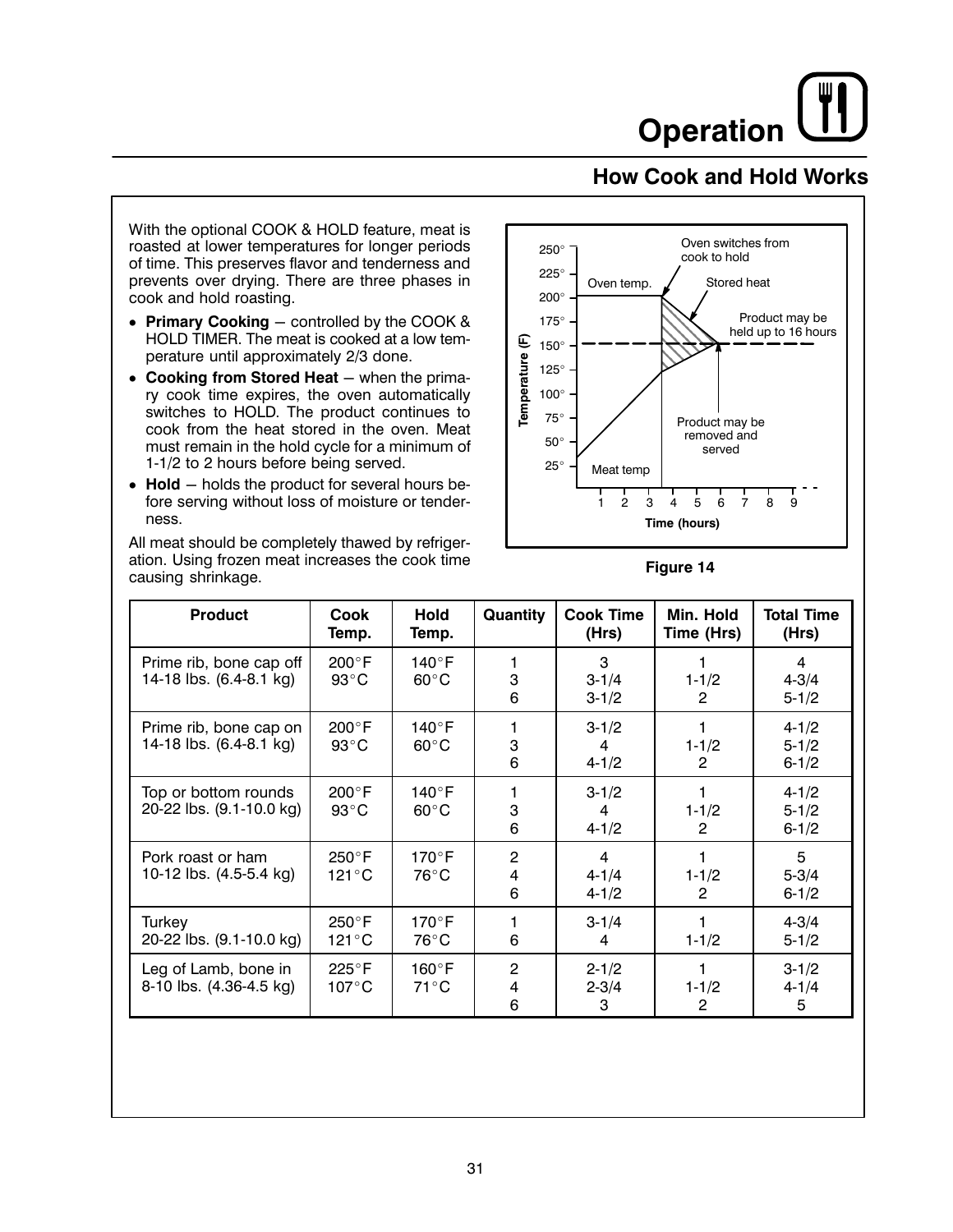### **General Guidelines for Operating Personnel**

#### **COOK TIMES AND TEMPERATURES**

#### **Preheating the oven**

Always preheat the oven before baking or roasting. We recommend preheating  $50^{\circ}F$  (10 $^{\circ}C$ ) above the cook temperature to offset the drop in temperature when the doors are opened and cold product is loaded into the oven. Set the thermostat to the cook temperature after the product is loaded.

NOTE: For frozen product, preheat the oven  $100^{\circ}$ F  $(38^{\circ}C)$  above the cook temperature.

#### **Cook Temperatures**

Generally, cook temperatures should be 50°F  $(10^{\circ}$ C) lower than deck or range oven recipes. If the edges of the product are done but the center is raw, or if there is color variation, reduce the thermostat setting another 15-25°F (10-15°C). Continue to reduce the cook temperature on successive loads until the desired results are achieved.

NOTE: Cooking at excessive temperatures will not reduce cook time, it will produce unsatisfactory baking and roasting results.

#### **Cook Time**

Check the product in about half the time recommended for deck or range oven recipes. Record times and temperatures which provide best results for future reference.

NOTE: Cook time will vary with the amount of product loaded, the type of pan and the temperature.

#### **OPERATING TIPS**

#### **Pans and Racks**

Product or pan height determines how many racks are used. The oven holds up to 9 racks.

Load the oven from the bottom, centering the pans on the rack. Never place a pan or aluminum foil on the bottom of the oven. This obstructs the flow of air and results in uneven baking and roasting.

#### Roasting

To reduce shrinkage when roasting, place meat directly on the racks. Place a sheet pan one-half full of water in the bottom rack position. The water evaporates, increasing humidity in the oven chamber. The pan catches grease from the meat, making oven cleaning easier.

#### **Baking**

Weigh the product to ensure equal distribution in each pan. Varying amounts of product will cause uneven baking results.

#### **Fans**

The fan must be operating for the oven to heat. Use the Pulse Plus feature to allow light or liquid product to set in the pan and to avoid rippling towards the fan. If your oven is not equipped with this feature use the following procedure.

- Preheat the oven 25°F (15°C) above the bak-1. ing temperature.
- 2. Load the oven with product. Close the doors.
- 3. Set the thermostat to the baking temperature.
- 4. Turn the oven off.
- 5. Allow the product to set for 5-7 minutes with the fan off. The residual heat in the oven sets the product.
- 6. Turn the oven on for the remainder of the bake.

#### Lights

Turn the oven lights off when not viewing the product. Leaving the lights on for extended periods of time shortens the bulb life considerably.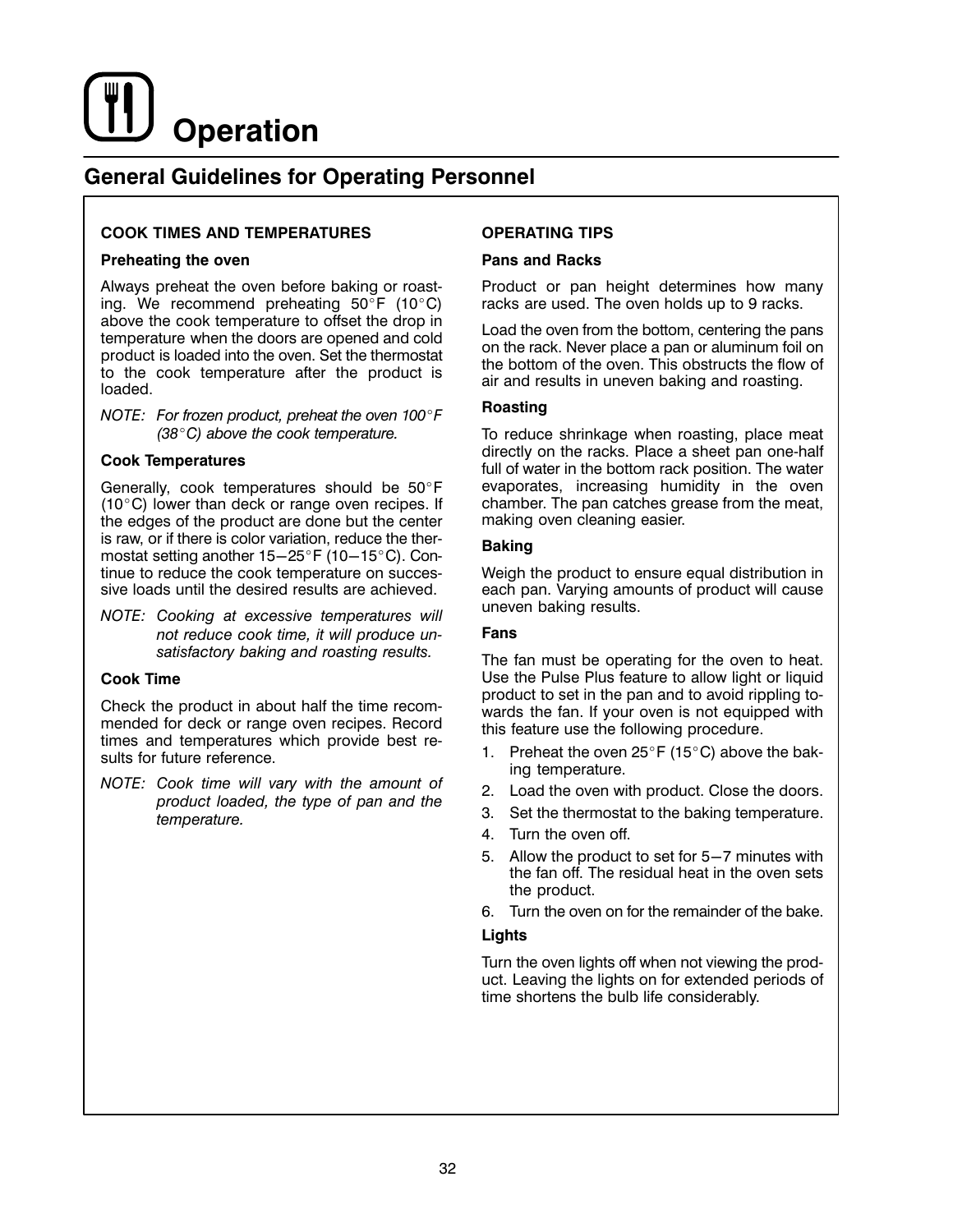# Operation

## **Suggested Times and Temperatures**

| <b>Product</b>                                                                                                                                                                                                                                                                                                         | <b>Temperature</b>                                                                                                                                                                                           | <b>Time</b>                                                                                                                                 | # Shelves                                                                                   |  |
|------------------------------------------------------------------------------------------------------------------------------------------------------------------------------------------------------------------------------------------------------------------------------------------------------------------------|--------------------------------------------------------------------------------------------------------------------------------------------------------------------------------------------------------------|---------------------------------------------------------------------------------------------------------------------------------------------|---------------------------------------------------------------------------------------------|--|
| <b>Meats</b>                                                                                                                                                                                                                                                                                                           |                                                                                                                                                                                                              |                                                                                                                                             |                                                                                             |  |
| Hamburger Patties (5 per lb)<br>Steamship Round (80 lb. quartered)<br>Standing Rib Choice (20 lbs, trimmed, rare)<br>Banquet Shell Steaks (10 oz. meat)<br>Swiss Steak after Braising<br><b>Baked Stuffed Pork Chop</b><br>Boned Veal Roast (15 lbs.)<br>Lamb Chops (small loin)<br>Bacon (on racks in 18" x 26" pans) | 400°F (205°C)<br>275°F (135°C)<br>235°F (115°C)<br>450°F (235°C)<br>275°F (135°C)<br>375°F (190°C)<br>300°F (150°C)<br>400°F (205°C)<br>400°F (205°C)                                                        | 8-10 mins.<br>2 hrs 45 mins.<br>2 hrs 45 mins.<br>7-8 mins.<br>1 <sub>hr.</sub><br>25-30 mins.<br>3 hrs. 10 mins.<br>7-8 mins.<br>5-7 mins. | 10<br>$\overline{\mathbf{c}}$<br>$\overline{c}$<br>5<br>5<br>5<br>$\overline{c}$<br>5<br>10 |  |
| <b>Poultry</b>                                                                                                                                                                                                                                                                                                         |                                                                                                                                                                                                              |                                                                                                                                             |                                                                                             |  |
| Chicken Breast & Thigh<br>Chicken Back & Wing<br>Chicken $(2^1)_2$ lbs. quartered)<br>Turkey Rolled (18 lb. rolls)                                                                                                                                                                                                     | 350°F (175°C)<br>350°F (175°C)<br>350°F (175°C)<br>310°F (155°C)                                                                                                                                             | 40 mins.<br>35 mins.<br>30 mins.<br>3 hrs 45 mins.                                                                                          | 5<br>5<br>5<br>3                                                                            |  |
| <b>Fish and Seafood</b>                                                                                                                                                                                                                                                                                                |                                                                                                                                                                                                              |                                                                                                                                             |                                                                                             |  |
| Halibut Steaks, Cod Fish (frozen 5 oz)<br>Baked Stuffed Lobster $(2^1/2)$ lb.)<br>Lobster Tails (frozen)                                                                                                                                                                                                               | 350°F (175°C)<br>400°F (205°C)<br>425°F (220°C)                                                                                                                                                              | 20 mins.<br>10 mins.<br>9 mins.                                                                                                             | 5<br>3<br>5                                                                                 |  |
| <b>Cheese</b>                                                                                                                                                                                                                                                                                                          |                                                                                                                                                                                                              |                                                                                                                                             |                                                                                             |  |
| Macaroni & Cheese Casserole<br>Melted Cheese Sandwiches                                                                                                                                                                                                                                                                | 350°F (175°C)<br>400°F (205°C)                                                                                                                                                                               | 30 mins.<br>8 mins.                                                                                                                         | 5<br>10                                                                                     |  |
| <b>Potatoes</b>                                                                                                                                                                                                                                                                                                        |                                                                                                                                                                                                              |                                                                                                                                             |                                                                                             |  |
| Idaho Potatoes (120 ct.)<br>Oven Roasted Potatoes (sliced or diced)                                                                                                                                                                                                                                                    | 400°F (205°C)<br>325°F (165°C)                                                                                                                                                                               | 50 mins.<br>10 mins.                                                                                                                        | 5<br>5                                                                                      |  |
| <b>Baked Goods</b>                                                                                                                                                                                                                                                                                                     |                                                                                                                                                                                                              |                                                                                                                                             |                                                                                             |  |
| Frozen Berry Pies (22 oz)<br>Fresh Apple Pie (20 oz.)<br>Pumpkin Pies (32 oz.)<br><b>Fruit Crisp</b><br>Bread (24 - 1 lb. loaves)<br>Southern Corn Bread<br><b>Baking Soda Biscuits</b><br>Brown & Serve Rolls<br>Sheet Cakes (5 lb. mixed batter per pan)<br>Chocolate Cake<br><b>Brownies</b>                        | $325^{\circ}$ F (150 $^{\circ}$ C)<br>350°F (175°C)<br>300°F (150°C)<br>300°F (150°C)<br>325°F (155°C)<br>375°F (190°C)<br>400°F (205°C)<br>350°F (175°C)<br>325°F (160°C)<br>325°F (160°C)<br>325°F (150°C) | 35 mins.<br>25-30 mins.<br>30-50 mins.<br>25 mins.<br>30 mins.<br>15-20 mins.<br>6 mins.<br>15 mins.<br>16-18 mins.<br>20 mins.<br>15 mins. | 5 (30 pies)<br>5 (30 pies)<br>5 (20 pies)<br>5<br>3<br>5<br>5<br>5<br>5<br>5<br>5           |  |

NOTE: Actual times and temperatures may vary considerably from those shown above. They are affected by weight of load, temperature of the product, recipe, type of pan and calibration of thermostat. Should your recipe vary, write in your proven time and temperature for ready reference.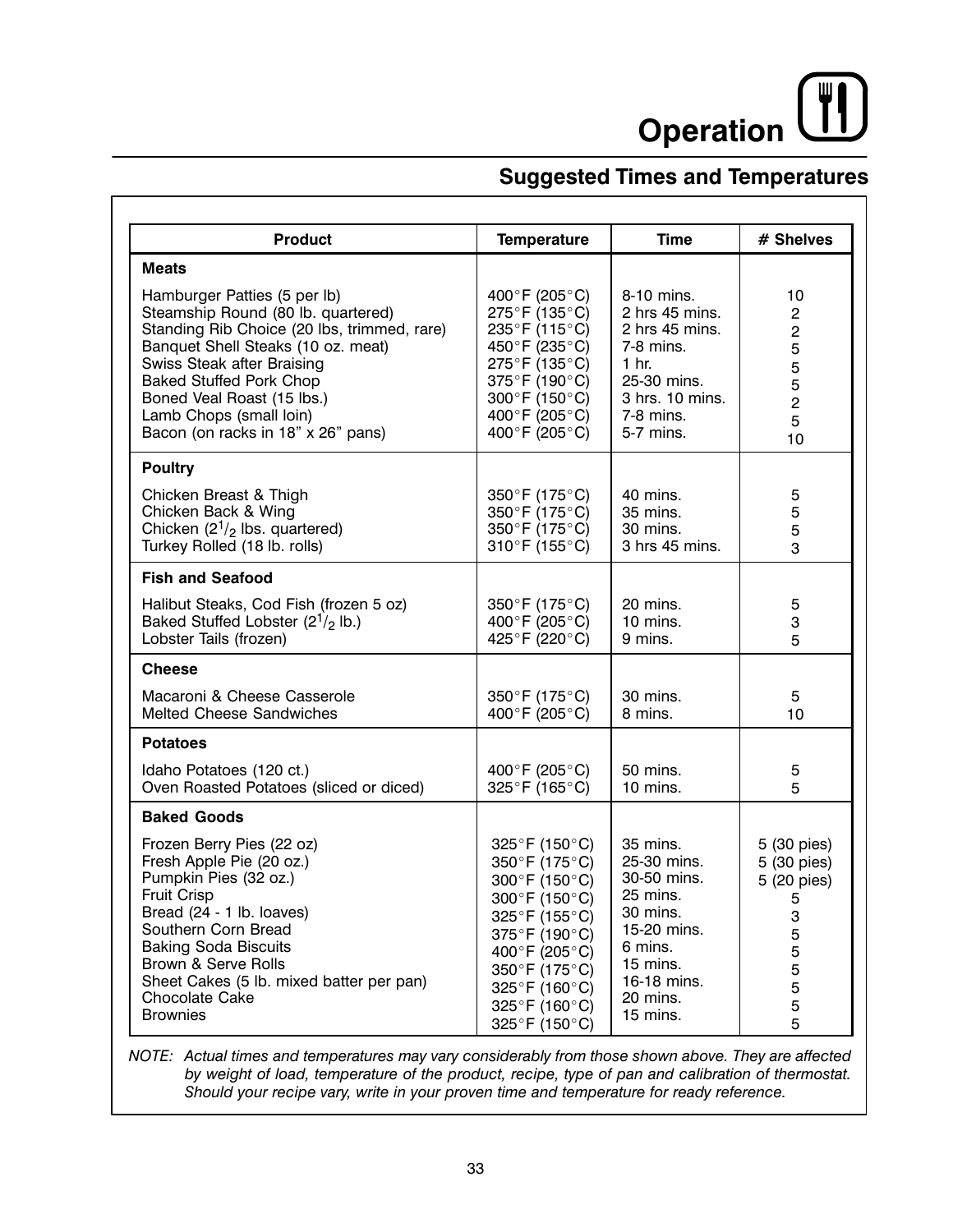

## **Cleaning and Preventative Maintenance**

### **CLEANING THE OVEN**

Painted and stainless steel ovens may be kept clean and in good condition with a light oil.

- 1. Saturate a cloth, and wipe the oven when it is cold.
- 2. Dry the oven with a clean cloth.

On the stainless front or interiors, deposits of baked on splatter may be removed with any nontoxic industrial stainless steel cleaner. Heat tint and heavy discoloration may be removed with any non-toxic commercial oven cleaner.

1. Apply cleaners when the oven is cold. Always rub with the grain of the metal.

The porcelain interior can be cleaned with any commercial oven cleaner. Be sure caustic cleaning compounds DO NOT come in contact with the temperature probe, aluminized steel heating element cover, and blower wheel.

- $1.$ Remove the racks, rack supports and blower wheel from the oven.
- 2. Soak the parts in a solution of ammonia and water
- 3. Reinstall after cleaning.

#### PREVENTATIVE MAINTENANCE

The best preventative maintenance measures are, the proper installation of the equipment and a program for routinely cleaning the ovens.

#### **Annual Maintenance**

This oven requires no lubrication, however, the venting system should be checked annually for possible deterioration resulting from moisture and corrosive flue products.

If maintenance or repairs are required, contact your local Blodgett service company, a factory representative or the Blodgett Oven company.



## **WARNING!!**

Always disconnect the appliance from the power supply before servicing or cleaning.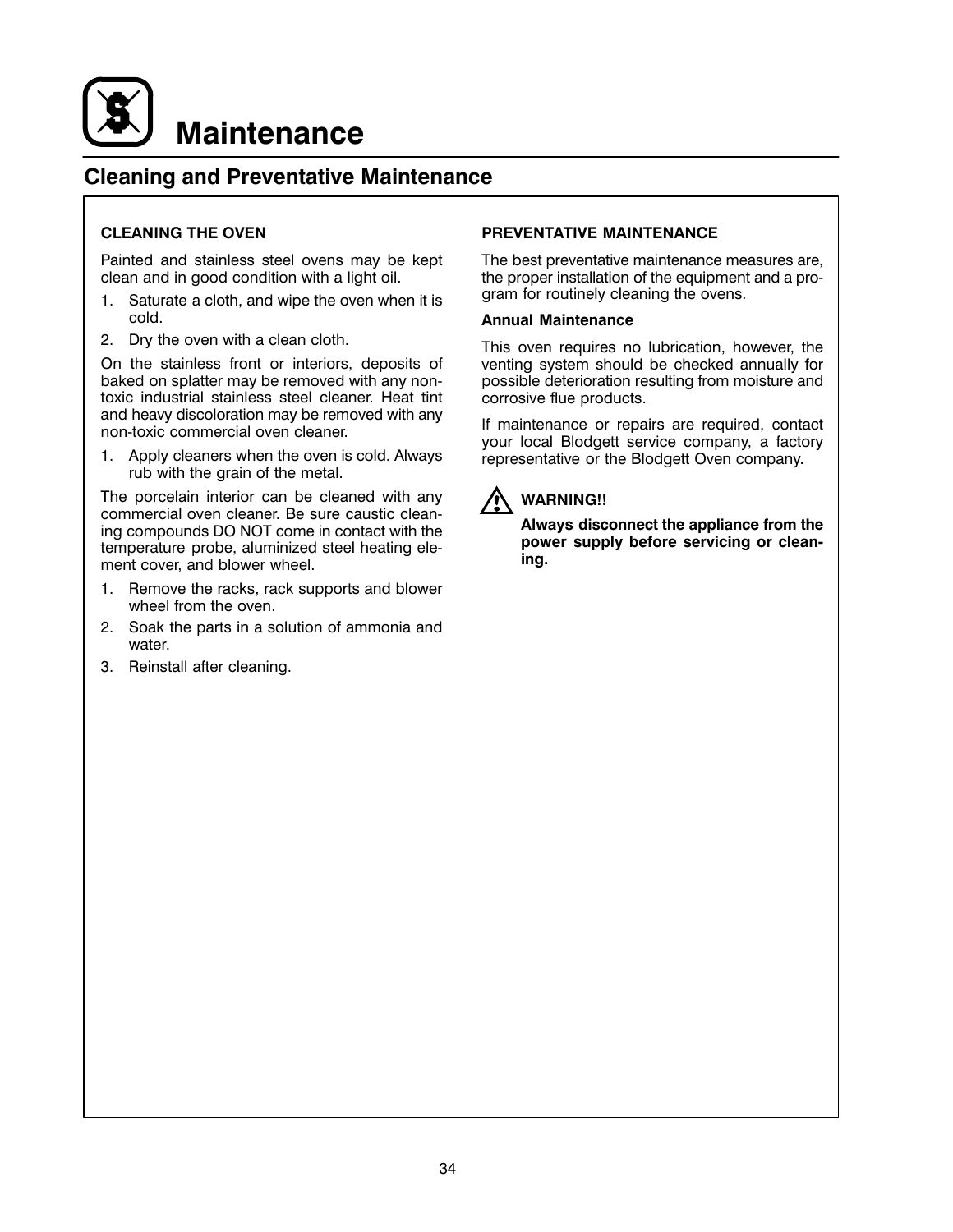$\boldsymbol{\mathcal{S}}$ Maintenance

## **Troubleshooting Guide**

| <b>POSSIBLE CAUSE(S)</b>                                                                                                                                                                                                                                          | <b>SUGGESTED REMEDY</b>                                                                |
|-------------------------------------------------------------------------------------------------------------------------------------------------------------------------------------------------------------------------------------------------------------------|----------------------------------------------------------------------------------------|
| SYMPTOM: Heating elements do not come on.                                                                                                                                                                                                                         |                                                                                        |
| • Oven not plugged in.                                                                                                                                                                                                                                            | • Plug in electrical supply cord.                                                      |
| • Power switch on the control panel is off.                                                                                                                                                                                                                       | • Set the control panel to COOK or OVEN ON.                                            |
| • Control set below ambient temperature.                                                                                                                                                                                                                          | Set to desired cook temperature.<br>٠                                                  |
| Doors are open.                                                                                                                                                                                                                                                   | Close doors.                                                                           |
| • Computerized controls - error code on display.                                                                                                                                                                                                                  | $\star$<br>$\bullet$                                                                   |
| SYMPTOM: Oven does not come to ready.                                                                                                                                                                                                                             |                                                                                        |
| • The oven has not reached preheat temperature.                                                                                                                                                                                                                   | • Wait for oven to reach preheat temperature.                                          |
| • Fan delay feature may be activated, if applicable.                                                                                                                                                                                                              | · Deactivate fan delay feature.                                                        |
| • Internal problem with main temperature control.                                                                                                                                                                                                                 | $\bullet$ *                                                                            |
| SYMPTOM: Convection fan does not run.                                                                                                                                                                                                                             |                                                                                        |
| • Oven is not plugged in.                                                                                                                                                                                                                                         | • Plug in electrical supply cord.                                                      |
| • Oven is not set to the cook mode.                                                                                                                                                                                                                               | • Set the control panel to COOK or OVEN ON.                                            |
| • Circuit breaker tripped.                                                                                                                                                                                                                                        | • Reset the breaker.                                                                   |
| • Fan delay feature may be activated, if applicable.                                                                                                                                                                                                              | • Deactivate fan delay feature.                                                        |
| • Doors are open                                                                                                                                                                                                                                                  | • Close doors.                                                                         |
| SYMPTOM: General baking problems.                                                                                                                                                                                                                                 |                                                                                        |
| • Computerized controls - incorrect product<br>programming.                                                                                                                                                                                                       | • Reprogram control per Operation section.                                             |
| • Thermostat out of calibration.                                                                                                                                                                                                                                  | $\star$                                                                                |
|                                                                                                                                                                                                                                                                   |                                                                                        |
| *Denotes remedy is a difficult operation and should be performed by qualified personnel only. It is recommended, however, that<br>All repairs and/or adjustments be done by your local Blodgett service agency and not by the owner/operator. Blodgett cannot as- | sume responsibility for damage as a result of servicing done by unqualified personnel. |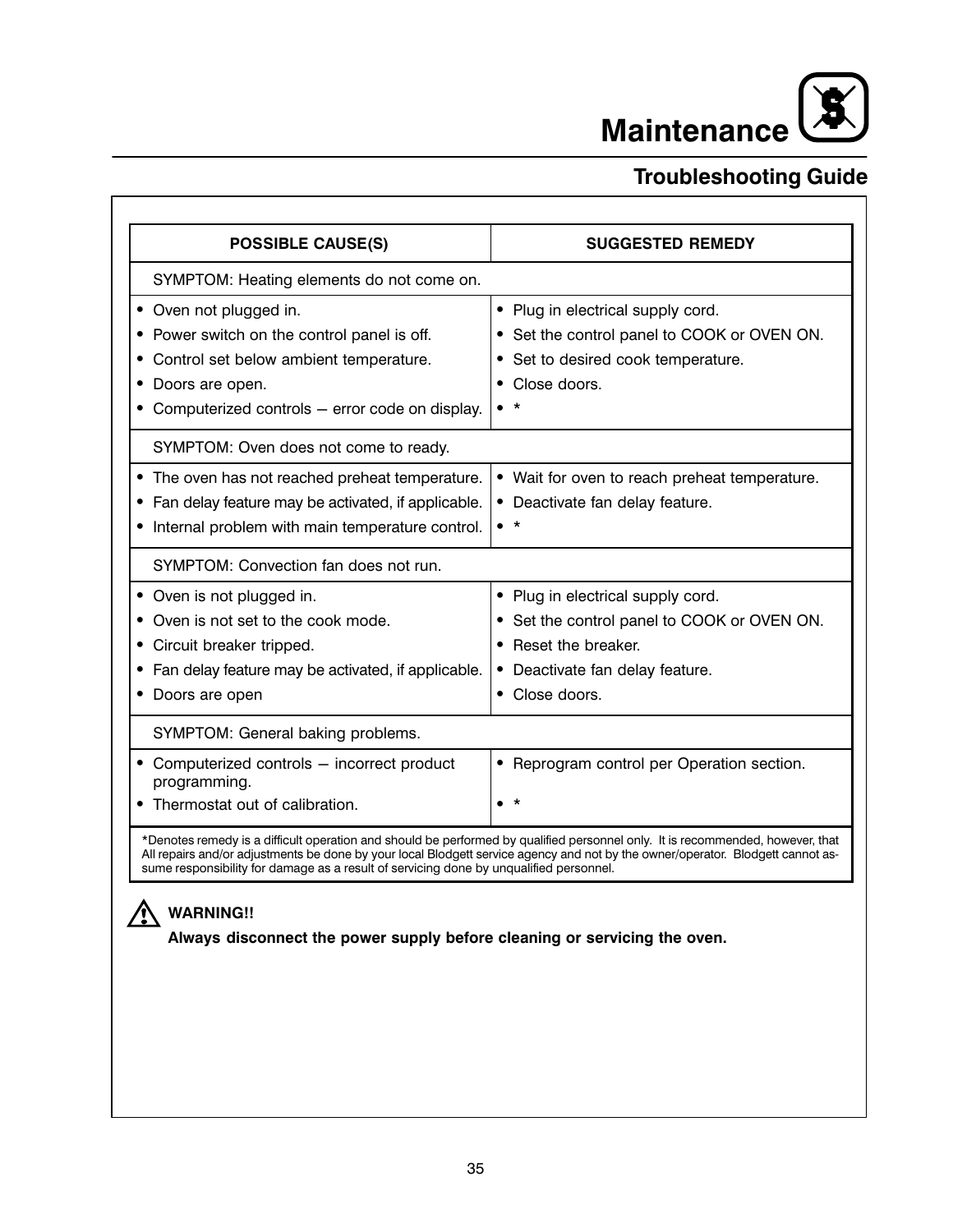**Introduction** 

## Description et Spécifications du Four

La cuisson dans un four à convection diffère de la cuisson dans un four de cuisine ordinaire en ce sens que de l'air chaud circule en permanence autour de l'aliment cuit, sous l'effet d'un ventilateur enfermé dans une enceinte spéciale. Le mouvement continu de l'air, en éliminant constamment la couche d'air froid qui se formerait autrement autour de l'aliment, permet la pénétration plus rapide de la chaleur. Il en résulte un aliment de qualité comparable à ceux préparés dans un four ordinaire, mais cuit à température inférieure et en moins de temps.

Le four à convection représente ce qu'il y a de plus perfectionné en termes de rendement énergétique, de fiabilité et de facilité d'emploi. Comme la source thermique se trouve à l'intérieur même de la chambre de cuisson, d'importantes économies d'énergie peuvent être réalisées en même temps que d'excellents résultats de cuisson.

| <b>KW</b> par<br>section de |                |              | <b>Ampères</b> |             |                | <b>Connexion</b><br>électrique |                               |
|-----------------------------|----------------|--------------|----------------|-------------|----------------|--------------------------------|-------------------------------|
| four                        | <b>Tension</b> | <b>Phase</b> | L1             | L2          | L <sub>3</sub> | N                              | (calibre mini-<br>mum)        |
| Fréquence = $60$ HZ         |                |              |                |             |                |                                |                               |
| 5.6                         | 208            | 1            | 27             | —           | 27             | $\equiv$                       | 8                             |
| 5.6                         | 208            | 3            | 24             | 12          | 15             |                                | 10                            |
| 5.6                         | 220-240        | 1            | 24             |             | 24             |                                | 8                             |
| 5.6                         | 220-240        | 3            | 21             | 11          | 14             |                                | 10                            |
| 8.0                         | 208            | 1            | 35             |             | 35             |                                | 6                             |
| 8.0                         | 208            | 3            | 22             | 20          | 21             |                                | 10                            |
| 8.0                         | 220-240        | 1            | 32             |             | 32             |                                | 6                             |
| 8.0                         | 220-240        | 3            | 20             | 18          | 19             |                                | 10                            |
| Fréquence = $50$ HZ         |                |              |                |             |                |                                |                               |
| 5.6                         | 208            | 1            | 27             |             | 27             |                                |                               |
| 5.6                         | 220-240        | 1            | 24             |             |                | 24                             |                               |
| 8                           | 220-240        | 1            | 35             |             |                | 35                             |                               |
| 5.6                         | 220/380        | 3            | 10             | 8           | 8              | $\overline{2}$                 |                               |
| 8                           | 220/380        | 3            | 14             | 12          | 12             | $\overline{c}$                 | Calibre suivant<br>code local |
| 5.6                         | 240/415        | 3            | 11             | 0           | 9              | 3                              |                               |
| 8                           | 240/415        | 3            | 13             | 11          | 11             | $\overline{c}$                 |                               |
| 5.6                         | 230/400        | 3            | 11             | $\mathbf 0$ | 10             | 1                              |                               |
| 8                           | 230/400        | 3            | 13             | 11          | 11             | $\overline{c}$                 |                               |

REMARQUE: \*La dimension du câblage des connexions électriques est déterminée pour les fils de cuivre de 90 °C à 125 % de la puissance d'entrée nominale.

REMARQUE: Les charges de phase des unités doubles peuvent être partiellement mises en équilibre en alignant les lignes lors du raccordement. Sinon, les exigences de charge électrique des modèles de fours superposés CTB-double ou CTBR-double sont égales à deux fois les données indiquées ci-dessus.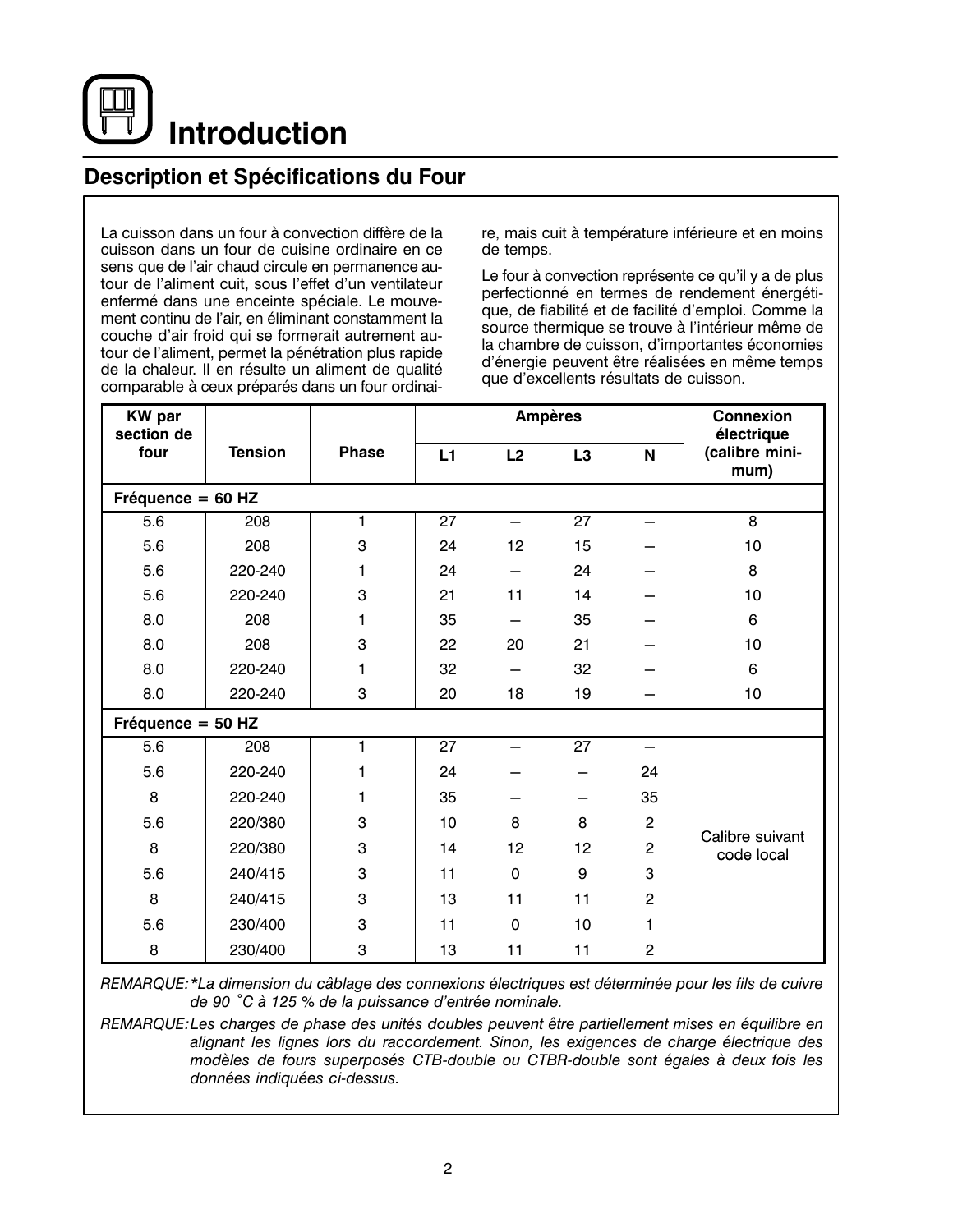## **Introduction**

## Éléments du Four

Éléments chauffants - situés sur le côté du four, les éléments procurent de la chaleur à la chambre de cuisson des fours électriques.

Panneau de Contrôle - contient les câblages et les éléments permettant de contrôler le fonctionnement du four.

Grilles de four  $-$  cinq grilles sont fournies en équipement standard. Des grilles supplémentaires sont disponibles.

Support de Grille - tient les grilles en place.

Couvercle de Ventilateur - situé sur la paroi intérieur au fond du four. Protège le ventilateur.

Ventilateur - tourne pour faire circuler l'air chaud dans le four.

Moteur à Convection - fournit la force pour faire tourner le ventilateur.

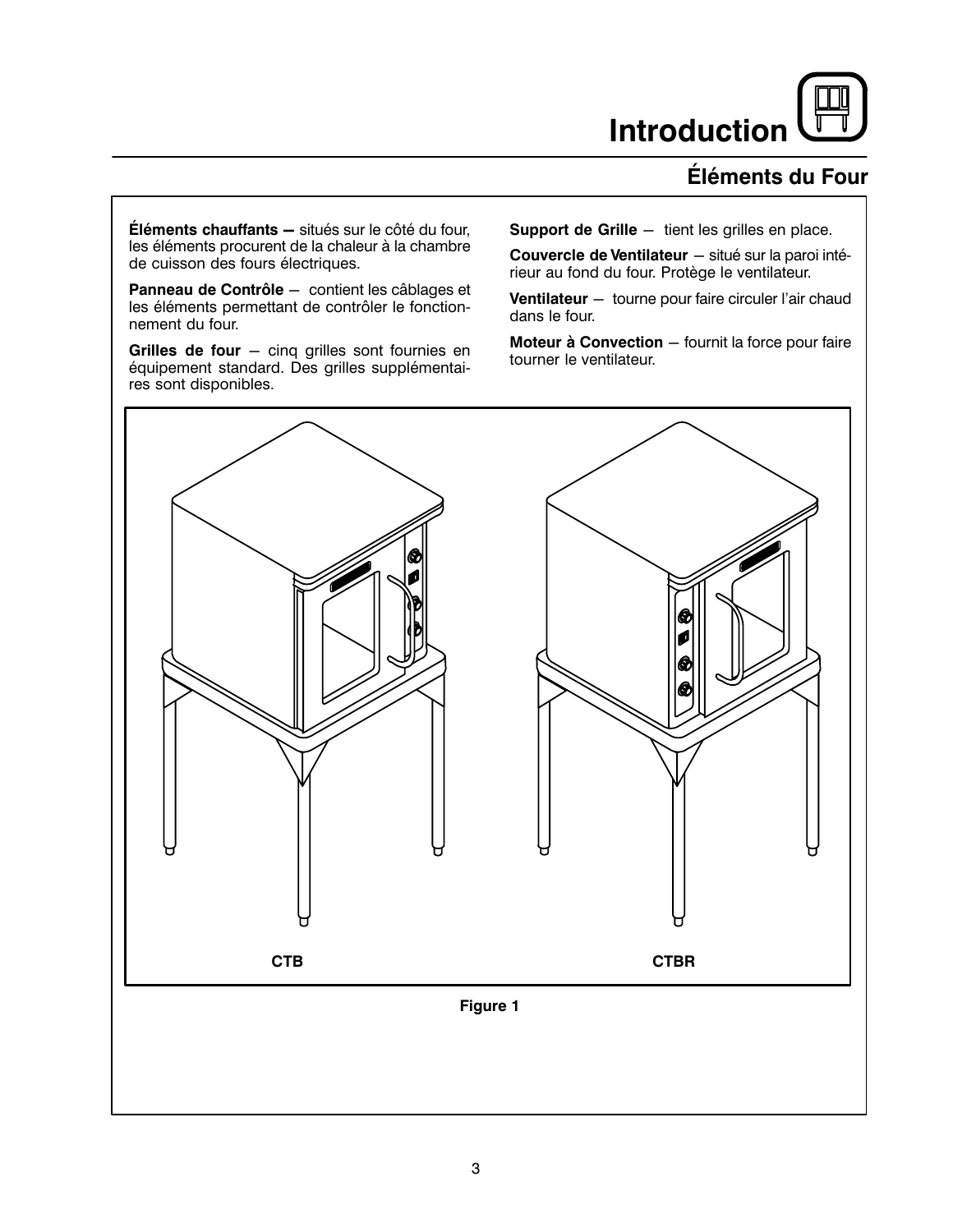## Livraison et Implantation

## **LIVRAISON ET INSPECTION**

Tous les fours sont expédiés en conteneurs. A la réception de votre four Blodgett vous devez:

- Vérifier que les emballages ne sont pas abimés. Toute défection dans l'emballage doit être notée sur l'accusé de reception de la marchandise; celui-ci doit être signé par le chauffeur.
- Sortir le four de son emballage et vérifier son bon état. Les transporteurs n'acceptent les réclamations et plaintes que si elles sont faites dans les quinze jours qui suivent la livraison et si l'emballage a été conservé afin d'être inspecté.

La Blodgett Oven Co., n'est pas responsable des dégâts subis pendant le transport. Le transporteur est seul responsable de la livraison du matériel en bon état lorsque l'expédition a été acceptée. Néanmoins, nous sommes à votre disposition pour vous aider à composer votre dossier de réclamation.

#### **IMPLANTATION DU FOUR**

L'implantation correcte et bien étudiée du four sera à l'avantage à long terme de l'opérateur et permettra d'obtenir un rendement satisfaisant.

Les espaces de dégagement ci-dessous doivent être prévus entre le four et toute construction combustible ou non

#### **CTB**

- Côté gauche du four  $-$  0 cm (0 po)
- Arrière du four  $-$  0 cm (0 po)

#### **CTBR**

- Côté droit du four  $-$  0 cm (0 po)
- Arrière du four  $-$  0 cm (0 po)

Il est essentiel qu'une circulation d'air adéquate au four soit maintenue pour apporter un débit d'air de combustion et de ventilation suffisant.

- La zone doit être accessible afin de permettre un entretien approprié.
- · Maintenez la zone du four libre et dégagée de tous matériaux combustibles tels que le papier, le carton, ainsi que les liquides et solvants inflammables.
- Afin de permettre un bon fonctionnement, la ventilation ne doit pas être obstruée de quelque manière que ce soit. Le déclenchement du dispositif de surcharge thermique du moteur à soufflerie est causé par une température ambiante excessive du côté de la commande du four entraînée par une ventilation insuffisante. Cette condition doit être immédiatement corrigée afin d'éviter d'endommager le four en permanence.

Avant de raccorder le four aux prises des services publics, vérifier la plaque signalétique afin de s'assurer que les spécifications du four soient compatibles avec les services électriques fournis à ce dernier.

1. La plaque signalétique est fixée sous le rebord supérieur du four, au-dessus du panneau de commande.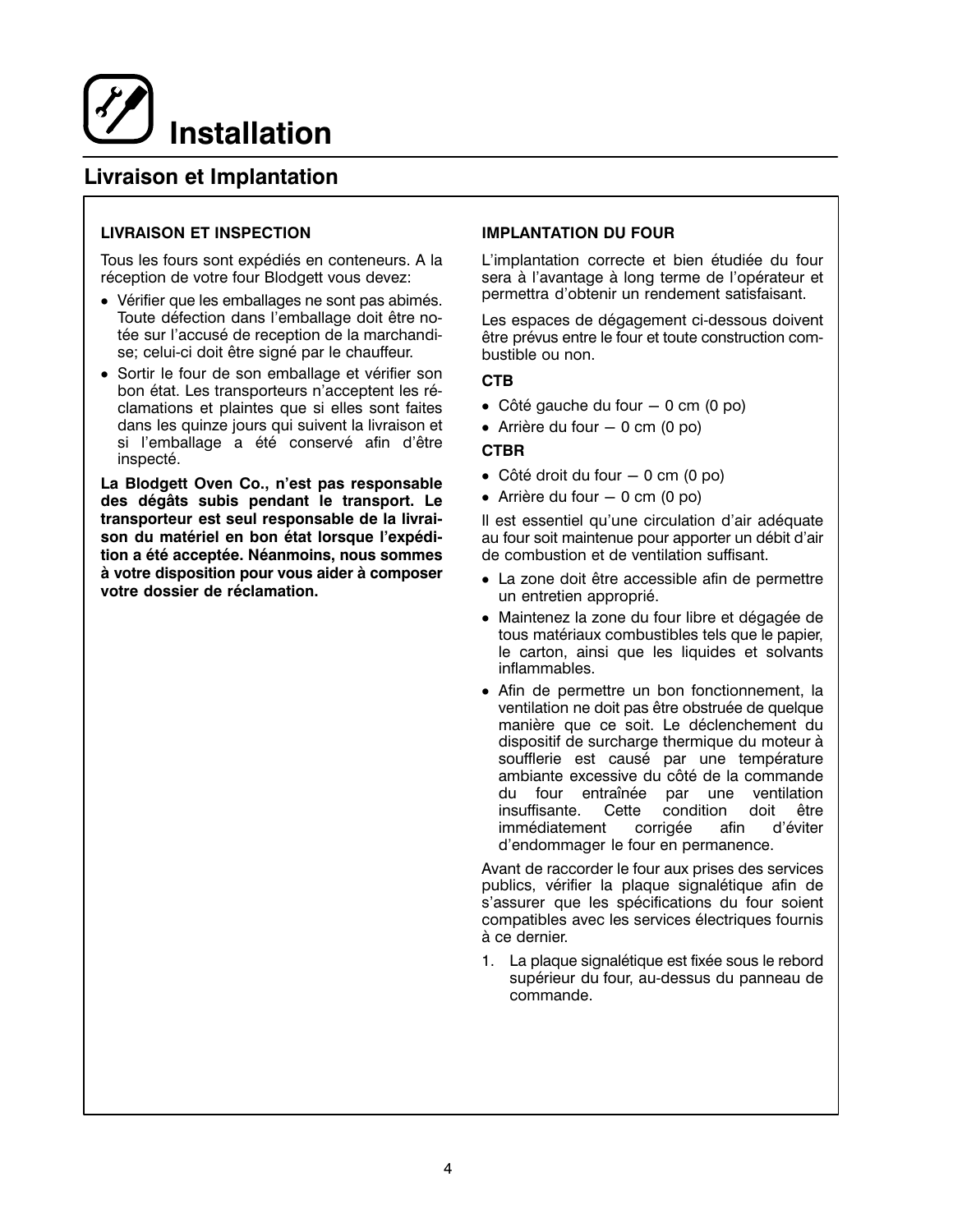## Montage du Bâti

## **OPTIONS DE BÂTI**

#### Petit bâti sans tablettes

- Le bâti de 15 cm (5 3/4 po) s'utilise avec les pieds courts pour mettre un four simple sur un comptoir.
- Le bâti de 18 cm (7 po) s'utilise pour les fours doubles superposés placés sur le plancher.

#### Bâti avec tablettes

- · Il existe trois bâtis 40 cm (16 po), 48 cm (19 po) et 61 cm (24 po) pour répondre aux besoins de diverses installations.
- Le bâti de 84 cm (33 po) s'utilise avec un four simple lorsqu'un encombrement minimum est nécessaire sur le comptoir.

#### **Bâtis ouverts avec grilles**

· Les bâtis ouverts de 61 cm (24 po) et de 84 cm (33 po) sont offerts avec un dispositif de support de grilles situé sous le four.

## **MONTAGE DU BÂTI**

### Petits bâtis sans tablettes

- $1<sup>1</sup>$ Mettez le cadre du bâti à l'envers sur une surface de travail.
- 2. Fixez une pied à chaque boulon de coin situé sur le dessous du dessus du bâti.
- 3. Placez une rondelle-frein et un écrou sur chaque boulon et serrez à fond.
- 4. Le bâti peut maintenant recevoir le four.

### **Bâtis avec tablettes**

- 1. Mettez le cadre du bâti à l'envers sur une surface de travail.
- 2. Fixez un pied à chaque boulon de coin situé sur le dessous du dessus du bâti.
- 3. Posez une rondelle-frein et un écrou sur chaque boulon et serrez. NE SERREZ PAS les boulons des pieds à fond.
- 4. Placez la tablette entre les pieds de manière à ce que la surface lisse du dessus soit orientée vers le haut du bâti.
- 5. Alignez les trous de la tablette avec les trous de boulons situés vers le bas de chaque pied.
- 6. Insérez un boulon à coussinet dans le pied, à partir de l'extérieur, et dans la cornière de la tablette.
- 7. Posez une rondelle-frein et un écrou sur chaque boulon et serrez à fond.
- 8. Serrez les boulons des pieds.

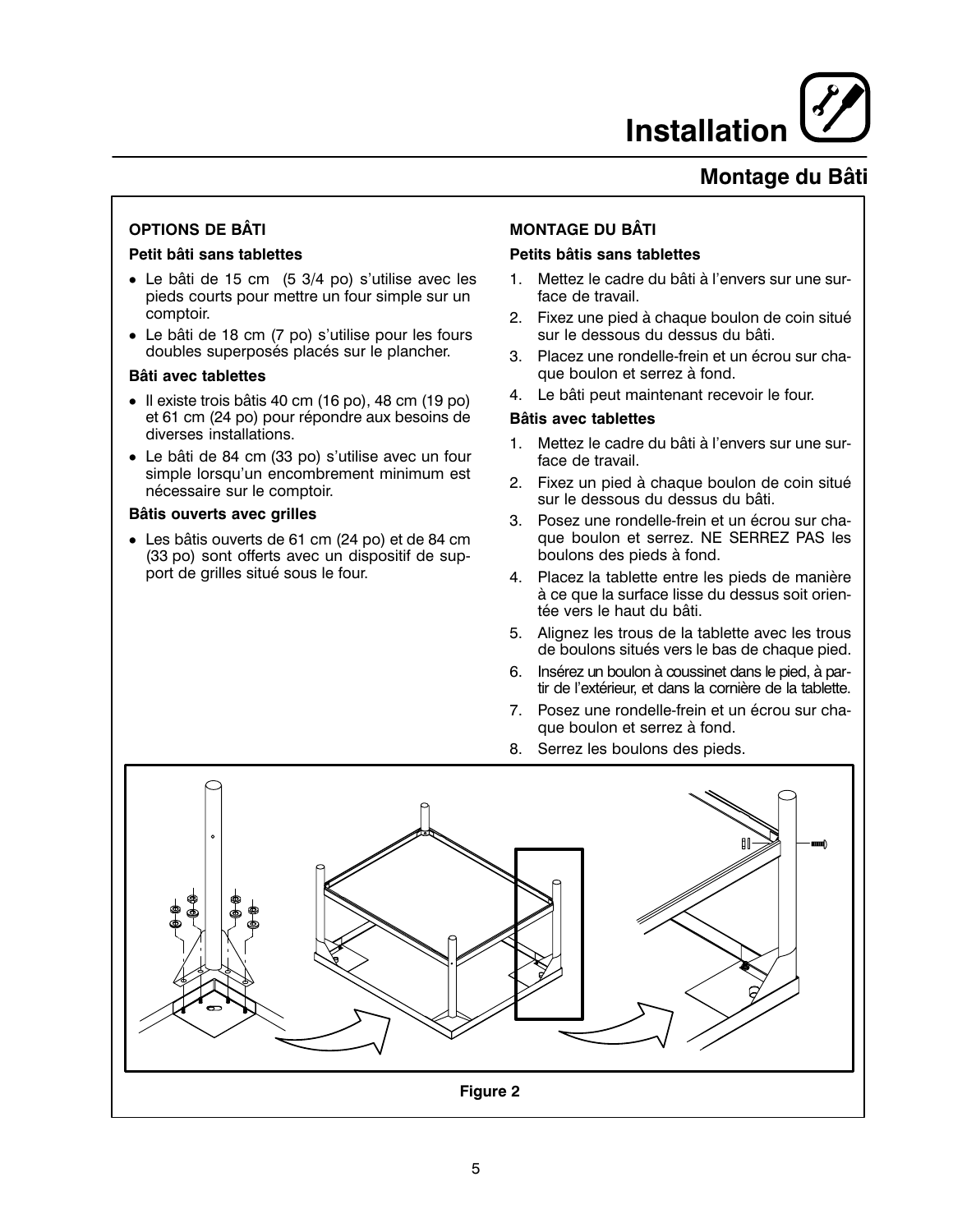## Montage du Bâti

#### Bâtis ouverts avec grilles

- Mettez le cadre du bâti à l'envers sur le plan-1. cher, comme l'illustre la Figure 3.
- $2.$ Disposez les quatre ensembles de pieds et de cornières tel qu'illustré. Fixez au moyen des écrous 5/16-18 fournis. NE SERREZ PAS les boulons à fond.

REMARQUE: Veillez à ce que les cornières et les pinces se trouvent à l'emplacement approprié pour la confiquration de votre four. Reportezvous à la Figure 3.

- 3. Placez la tablette inférieure entre les pieds de manière à ce que la surface lisse du dessus soit orientée vers le haut du bâti.
- 4. Alignez les trous de la tablette avec les trous de boulons situés vers le bas de chaque pied.
- 5. Insérez un boulon à coussinet dans chaque pied, à partir de l'extérieur, et dans la cornière de la tablette.
- 6. Posez une rondelle-frein et un écrou sur chaque boulon et serrez à fond. Reportez-vous à la Figure 2.
- 7. Répétez les étapes 3 à 6 pour la tablette supérieure.

REMARQUE: Veillez à aligner les trous percés dans la tablette supérieure avec les cornières.

- 8. Insérez la partie supérieure des butées de grilles dans les deux pinces arrière des cornières, tel qu'illustré. Insérez la partie inférieure des butées de grilles dans les fentes de la tablette supérieure, tel qu'illustré.
- Insérez les supports de grilles dans les quatre 9. autres pinces des cornières, tel qu'illustré. Insérez la partie inférieure des supports de grilles dans les trous de la tablette supérieure, tel qu'illustré.
- 10. Serrez tous les boulons lâches.

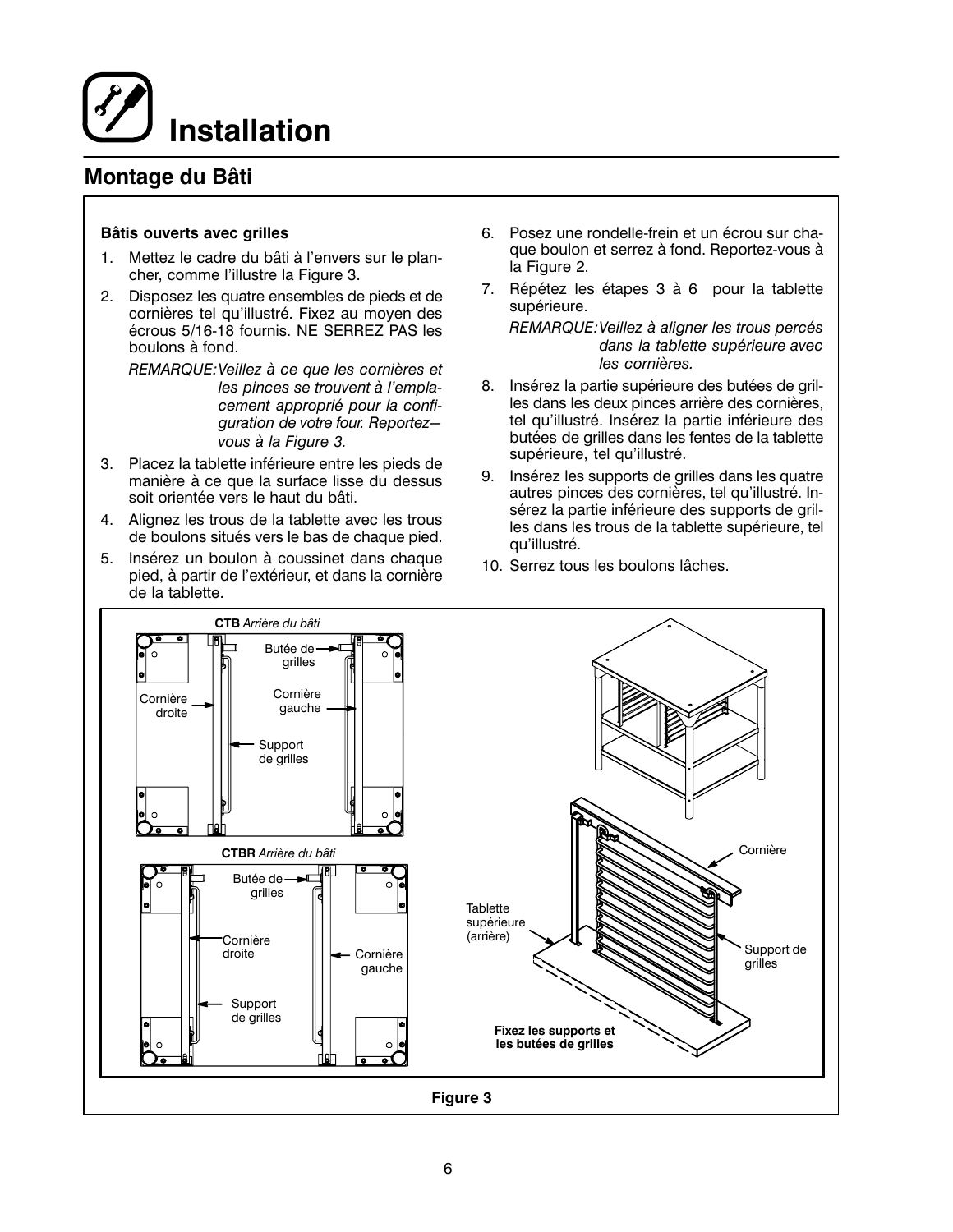## **Montage du Four**

### **ASSEMBLAGE DU FOUR SUR LE SOCLE Section simple**

- 1. Placez le bâti assemblé à l'endroit définitif où sera utilisé le four.
- Retirez le couvercle du compartiment latéral  $2.$ de commande et ouvrez le panneau de commande avant du four (ou du four inférieur).
- 3. Au moyen d'un outil, détachez les rondelles amovibles situées près de chaque coin du fond du four.
- 4. Placez le four sur le bâti. Centrez-le sur le bâti.
- 5. Alignez les trous de boulon avant et arrière du four avec les trous de boulon du bâti.
- 6. Insérez, du haut vers le bas, un boulon et une rondelle dans chacun des 2 trous.
- 7 Posez un écrou et une rondelle sur chacun des 2 boulons et serrez à fond.
- 8. Remettez le couvercle du compartiment latéral en place et refermez le panneau de commande avant.

REMARQUE: Pour les fours simples seulement. Dans le cas de fours doubles superposés, effectuez l'étape 8 une fois les deux fours superposés.



#### **Section double**

- 1. Assemblez la section inférieure du bâti, tel que décrit. NE REFERMEZ PAS le couvercle du compartiment latéral ni le panneau de commande avant.
- 2. Au moyen d'un outil, détachez les rondelles amovibles situées sommet du four inférieur.
- Retirez le couvercle du compartiment latéral  $3.$ des commandes et ouvrez le panneau de commande avant du four supérieur.
- 4. Au moyen d'un outil, détachez les rondelles amovibles situées près de chaque coin du fond du four supérieur.
- 5. Mettez le four supérieur sur le four inférieur.
- 6. Alignez les trous de boulon avant et arrière du four supérieur avec les trous de boulon du four inférieur.
- 7. Insérez, du haut vers le bas, un boulon et une rondelle dans chacun des 2 trous.
- $8<sup>1</sup>$ Posez un écrou et une rondelle sur chacun des 2 boulons et serrez à fond.
- 9. Remettez le couvercle du compartiment de commande en place et refermez le panneau de commande avant des deux fours.

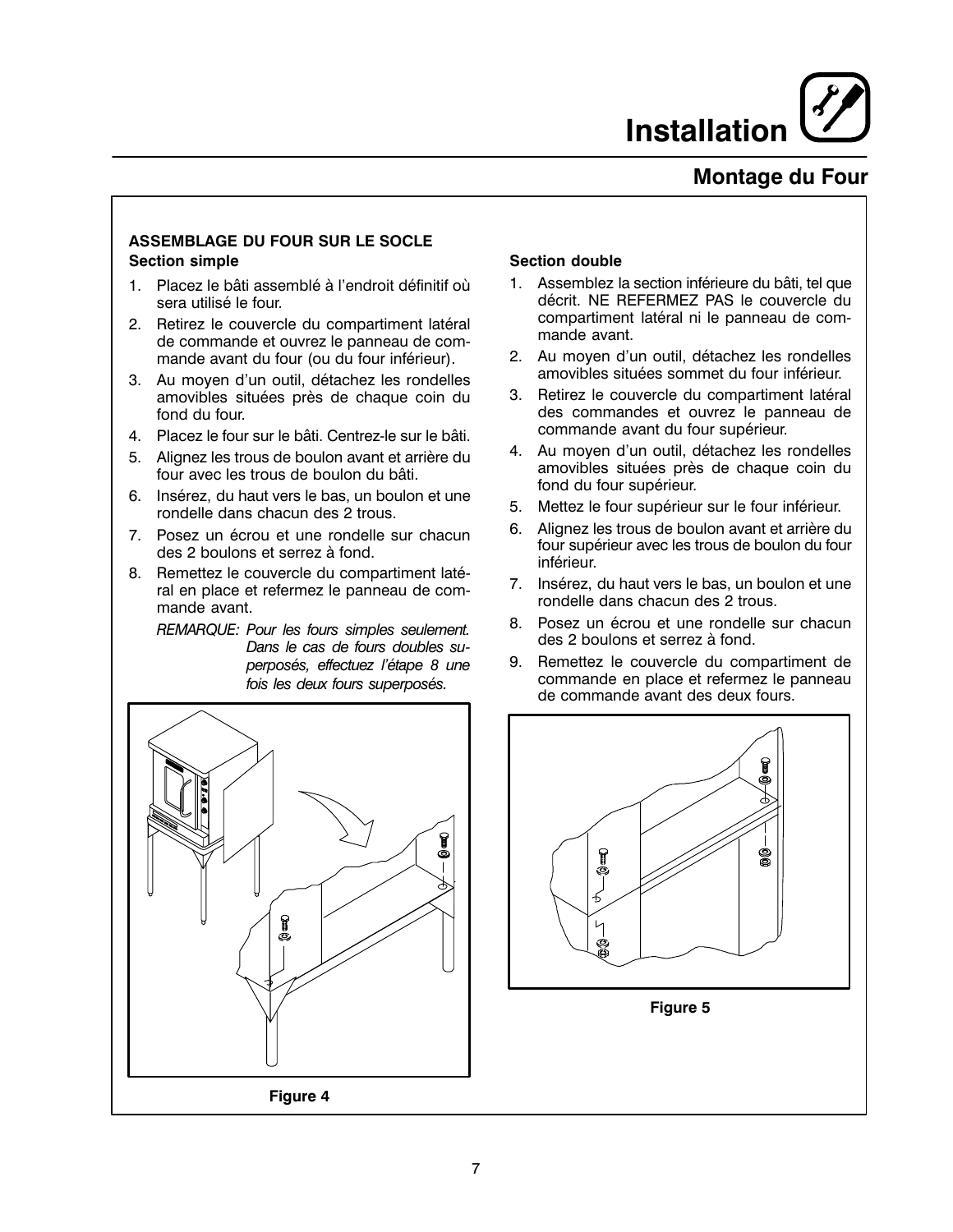

## **Montage du Four**

### DISPOSITIF DE FIXATION DU PIED DE 10 CM  $(4 PQ)$

- 1. Déposer le four sur le côté.
- Visser un pied dans chaque écrou situé dans 2. les coins du four.



Figure 6

#### **INSTALLATION DES ROULETTES**

- REMARQUE:Les roulettes ne sont pas fournies pour les pieds de 10 cm (4 po) ni pour les supports de 15 cm (5 3/4 po) ou de 18 cm (7 po)
- REMARQUE: Installer les roulettes bloquantes sur le devant du four, puis les roulettes non bloquantes à l'arrière du four.
- 1. Introduire la roulette dans le pied, puis la fixer au pied en serrant le contre-écrou.



### **MISE À NIVEAU DU FOUR**

Après assemblage le four doit être mis à niveau et installé à son emplacement d'utilisation.

1. Le four peut être mis à niveau en ajustant les vis de mise à niveau ou les roulettes en bas de chaque pied.

#### RÉGLAGES À FAIRE LORS DE L'INSTALLA-**TION INITIALE**

Chaque four ainsi que ses composants ont été soigneusement testés et inspectés avant d'être expédiés. Cependant, il est bien souvent nécessaire de faire des vérifications et des réglages sur place au moment de l'installation initiale. Ceci est un procédé normal. De tels réglages sont sous la responsabilité du vendeur ou de l'installateur et ne sont pas imputables à des défauts de fabrication ou de matériau. Par conséquent, ces réglages ne sont pas couverts par la garantie de l'équipment d'origine. Ces réglages comprennent, sans s'y limiter:

- le calibrage du thermostat
- · le réglage des portes
- · la mise de niveau
- le serrage des boulons.

On ne peut considérer une installation achevée tant qu'un personnel qualifié n'a pas procédé à sa vérification complète et fait les réglages nécessaires s'il en est besoin.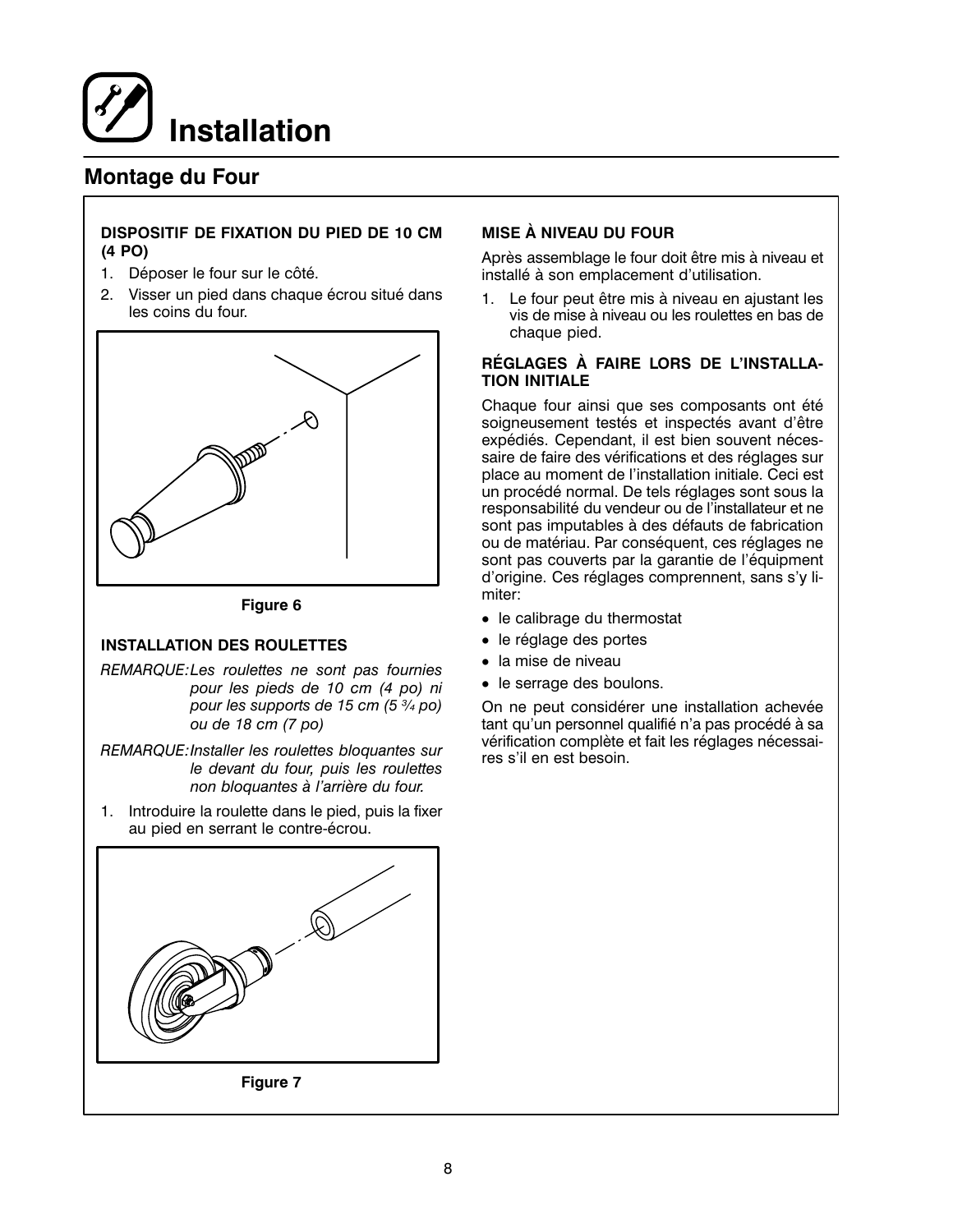## Branchements de Service - Normes et Codes

LES CONSEILS D'INSTALLATION ET D'ENTRE-TIEN CONTENUS DANS CE MANUEL NE S'ADRESSENT QU'Á UN PERSONNEL QUALI-FIÉ. UN PERSONNEL NON QUALIFIE PEUT SE BLES SER ET/OU ABÎMER LE FOUR LORS DE SON INSTALLATION ET/OU SON ENTRETIEN.

Un personnel d'installation qualifié est représenté soit par des personnes physiques, soit par un société, une usine, une corporation qui en personne ou par l'intermédiaire d'un représentant s'engage à et est responsable de:

· l'installation du câblage électrique reliant le compteur d'électricité, l'armoire électrique ou la prise de courant à l'appareil électrique.

Le personnel d'installation qualifié doit être expérimenté dans ce type de travail, s'être familiarisé avec toutes les précautions requises et respecter tous les réglements promulgués par les autorités provinciales ou locales compétentes.

### Installation aux États-Unis et au Canada

La mise en service doit respecter les normes locales ou, en l'absence de tels normes, les règlements suivants : National Electrical Code, ANSI/ NFPA 70 - dernière édition ou le Code canadien de l'électricité CSA C22.1, selon le cas.

La ventilation de ce four devrait être conforme aux codes locaux. En l'absence de codes locaux, se reporter au code national de la ventilation intitulé "Normes pour l'installation d'équipements pour l'enlèvement des fumées et vapeurs grasses provenant d'équipements commerciaux pour la cuisine", NFPA-96- Édition la plus récente.

#### Généralités concernant les installations à l'exportation

Les installations doivent être conformes avec les normes d'installation locales et nationales. Les codes locaux d'installation peuvent varier. Pour toute question concernant l'installation et/ou le fonctionnement correct du four Blodgett, prendre contact avec le distributeur local. S'il n'y a pas de distributeur local, appeler la Blodgett Oven Company au 0011-802-860-3700.

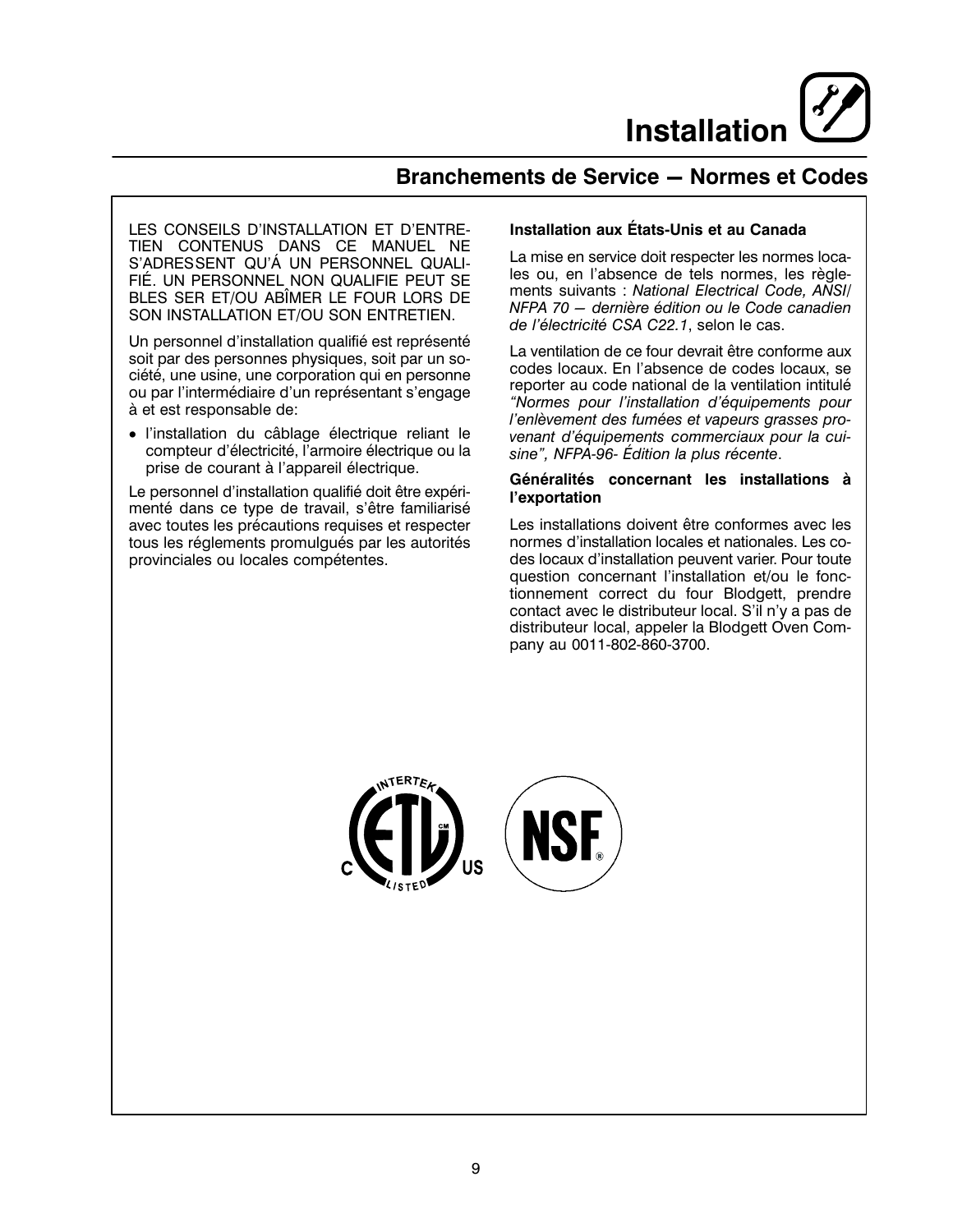

## **Raccordement Électrique**

Les schémas de câblage sont situés dans la zone du compartiment de commande.

Les fours sont fournis en vue d'être utilisés selon plusieurs choix de tensions ou de circuits mis à la terre monophasés ou triphasés.

Le moteur électrique, les voyants lumineux et les interrupteurs connexes sont interconnectés par une seule source de courant qui alimente le four. 1. Le conduit d'alimentation passe à l'intérieur du four par l'arrière de celui-ci et le bloc électrique est fixé au panneau perforé situé à l'arrière du compartiment de commande.

LA SOCIÉTÉ BLODGETT NE SAURAIT ÊTRE TE-NUE POUR RESPONSABLE DES PERTES OU DOMMAGES SUBI PAR SUITE DE L'INSTALLA-TION INCORRECTE DE FOURS.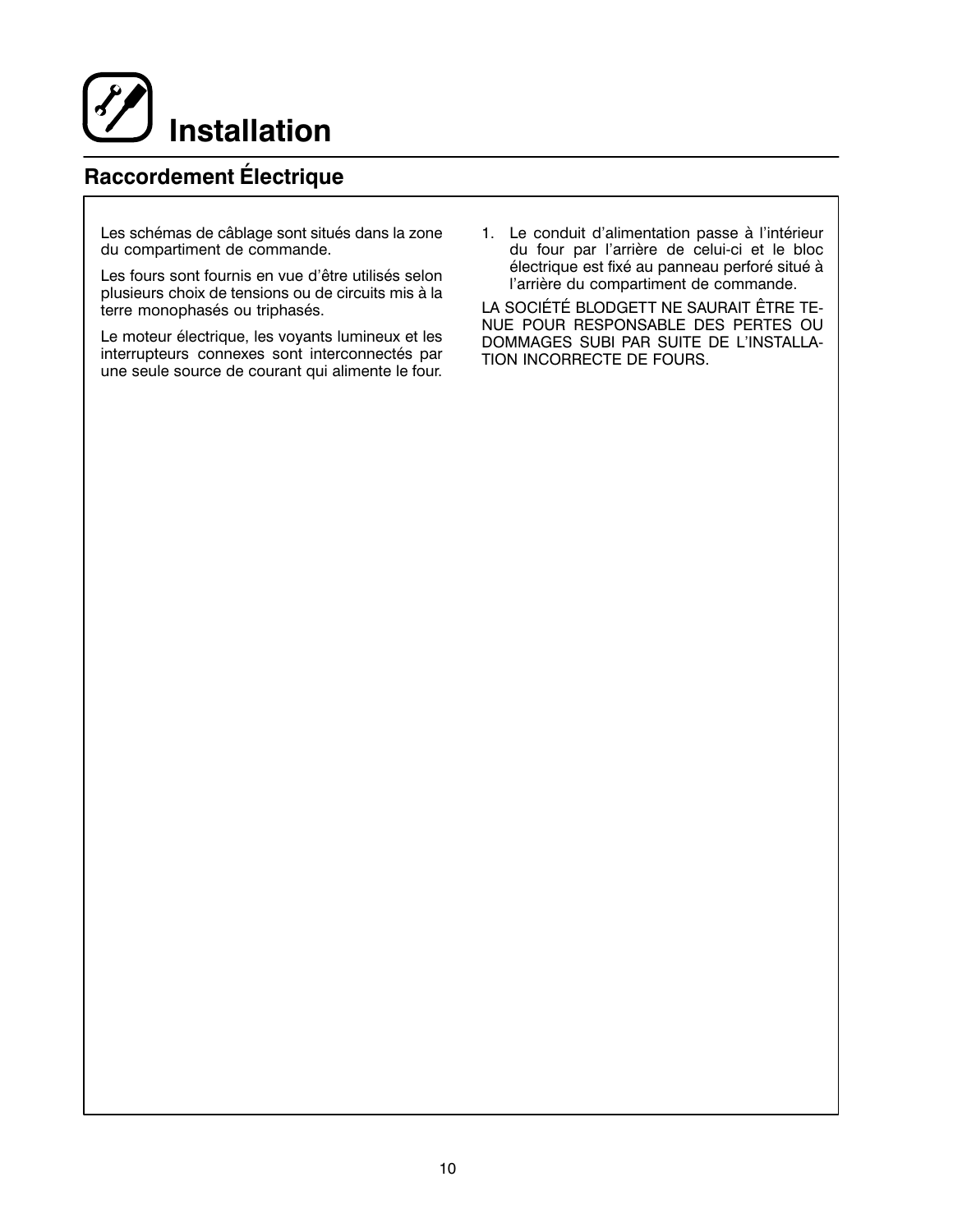## Informations de Sécurité

LES INFORMATIONS CONTENUES DANS CET-TE SECTION SONT DESTINÉES AU PERSONNEL QUALIFIÉ APPELÉ A UTILISER LE FOUR. ON EN-TEND PAR PERSONNEL QUALIFIÉ LE PERSON-NEL QUI AURA LU ATTENTIVEMENT LES INFOR-MATIONS CONTENUES DANS CE MANUEL, CONNAIT BIEN LES FONCTIONS DU FOUR ET/ OU POSSEDE UNE EXPÉRIENCE ANTÉRIEURE DE L'EMPLOI DE L'ÉQUIPEMENT DÉCRIT. LE RESPECT DES PROCÉDURES RECOMMAN-DÉES DANS CETTE SECTION PERMETTRA D'ATTEINDRE LES PERFORMANCES OPTIMA-LES DU SYSTEME ET D'EN OBTENIR UN SERVI-CE DURABLE ET SANS ENCOMBRES.

Prenez le temps de lire attentivement les instructions qui suivent. Vous y trouverez la clé du succès du four à convection Blodgett

## **A CONSEILS DE SÉCURITÉ**

Pour la sécurité, lire avant d'utiliser l'appareil

#### Conseils généraux de sécurité :

- · Si vous devez déplacer le four pour quelque raison que ce soit, la corde d'approvisionnement doit être disconnected du four avant d'enlever le câble d'immobilisation. Rebranchez ce câble une fois le four remis en place.
- · NE PAS retirer le couvercle du panneau de contrôle sauf si le four est débranché.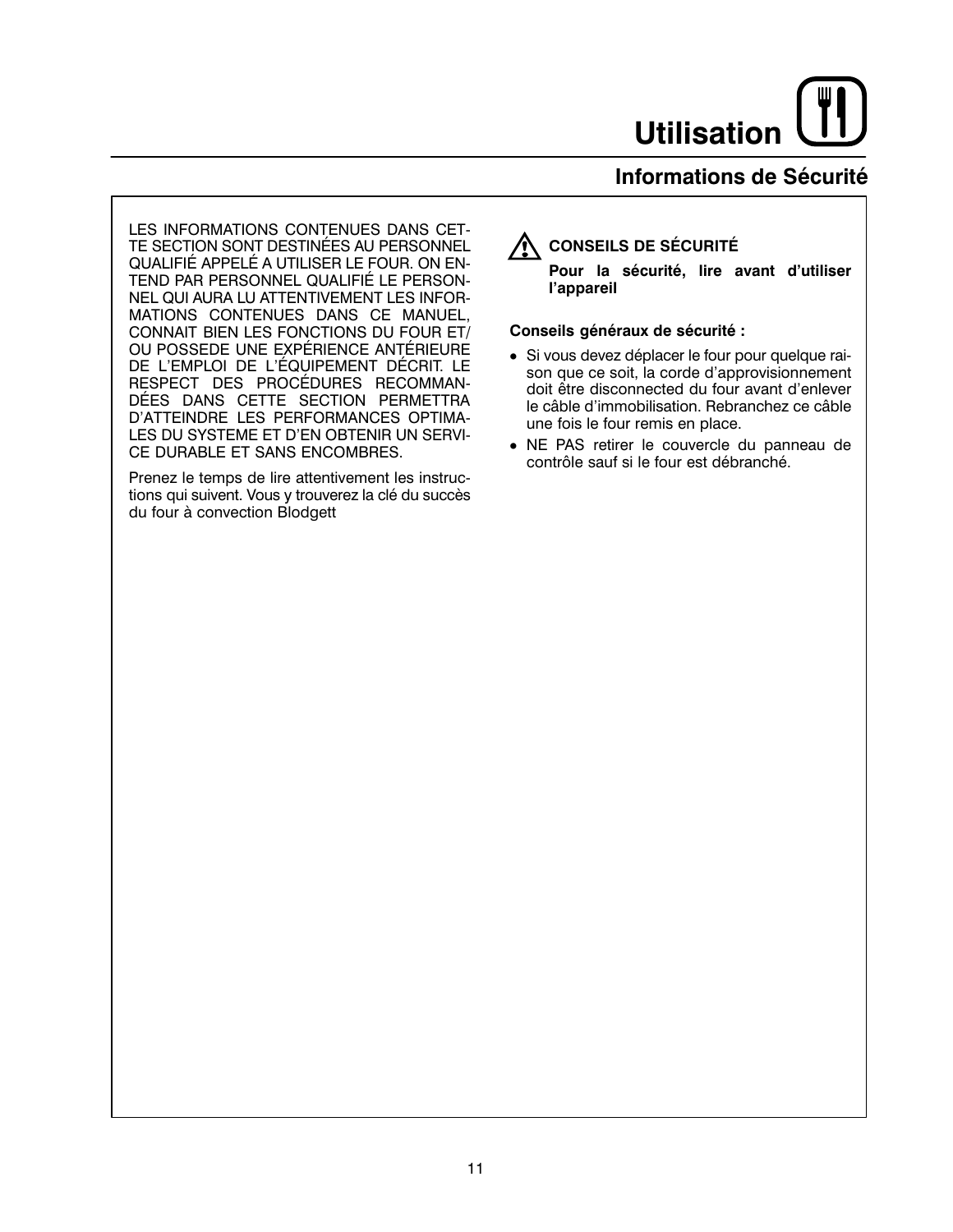

## **Commandes Standard**



### **DESCRIPTION DES COMMANDES**

- 1. SÉLECTEUR commande le fonctionnement du four en mode de cuisson ou de refroidissement (COOL DOWN).
- 2. VOYANT D'ÉTAT DU FOUR indique l'opération de réchauffeur. Le voyant s'éteint lorsque le four atteint la température demandée
- 3. THERMOSTAT À SEMI-CONDUCTEURS permet soit la sélection de 8 températures pré-réglées sélectionnées en accord avec les demandes du client, soit une infinité de sélections entre 95-260°C (200-500°F). (contrôle infini illustré)
- 4. MINUTERIE active un vibreur électrique qui retentit au terme de la durée de cuisson demandée pour indiquer à l'utilisateur le moment d'enlever l'aliment du four.

### **UTILISATION**

- 1. Mettez le SÉLECTEUR (1) en position OVEN ON.
- Réglez le THERMOSTAT (3) à la température  $2.$ désirée.
- 3. Préchauffez le four jusqu'à ce que le voyant d'ÉTAT DU FOUR (2) s'éteigne.
- 4. Chargez l'aliment dans le four, déterminez la durée de cuisson et réglez la MINUTERIE (4).
- 5. Lorsque le vibreur retentit, enlevez l'aliment du four et mettez la minuterie en position d'arrêt (OFF) pour arrêter le vibreur.
- 6. Éteignez le four en mettant le SÉLECTEUR (1) en position d'arrêt (OVEN OFF).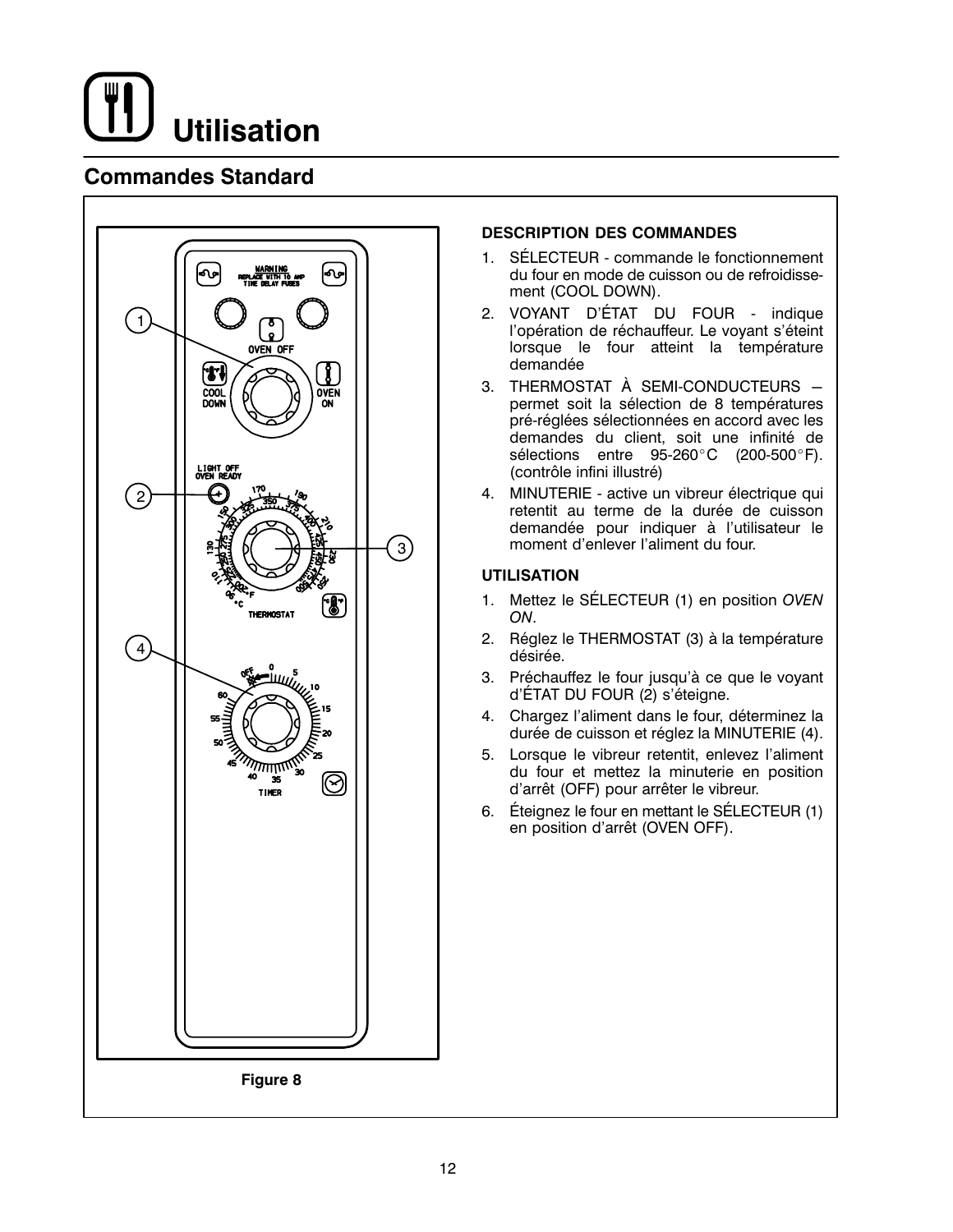



### **DESCRIPTION DES COMMANDES**

- 1. SÉLECTEUR  $\equiv$ commande le fonctionnement du four en mode de cuisson (COOK) ou de refroidissement (COOL DOWN) et vitesse du ventilateurand (si applicable).
- 2. AFFICHAGE indique la durée et la température, ainsi que d'autres informations relatives au fonctionnement du four.
- 3. VOYANT "HEAT" s'allume lorsque les brúleurs sont allumés.
- 4. VOYANT "PULSE" s'allume lorsque le mode de ventilateur par impulsions est activé.
- 5. VOYANT "HOLD" s'allume lorsque le mode de maintien est actif.
- 6. CADRAN permet l'entrée des réglages voulus sur l'affichage.
- 7. TOUCHE "START/STOP" démarre ou arrête la minuterie.
- 8. TOUCHE "TIME" indique la durée sur l'affichage.
- 9. TOUCHE "TEMP" indique le réglage de température sur l'affichage.

REMARQUE: Pour afficher la température actuelle du four, tenez la touche TEMP enfoncée.

- 10. TOUCHE "HOLD" active ou désactive le mode de maintien.
- 11. TOUCHE "PULSE" active ou désactive le mode par impulsions.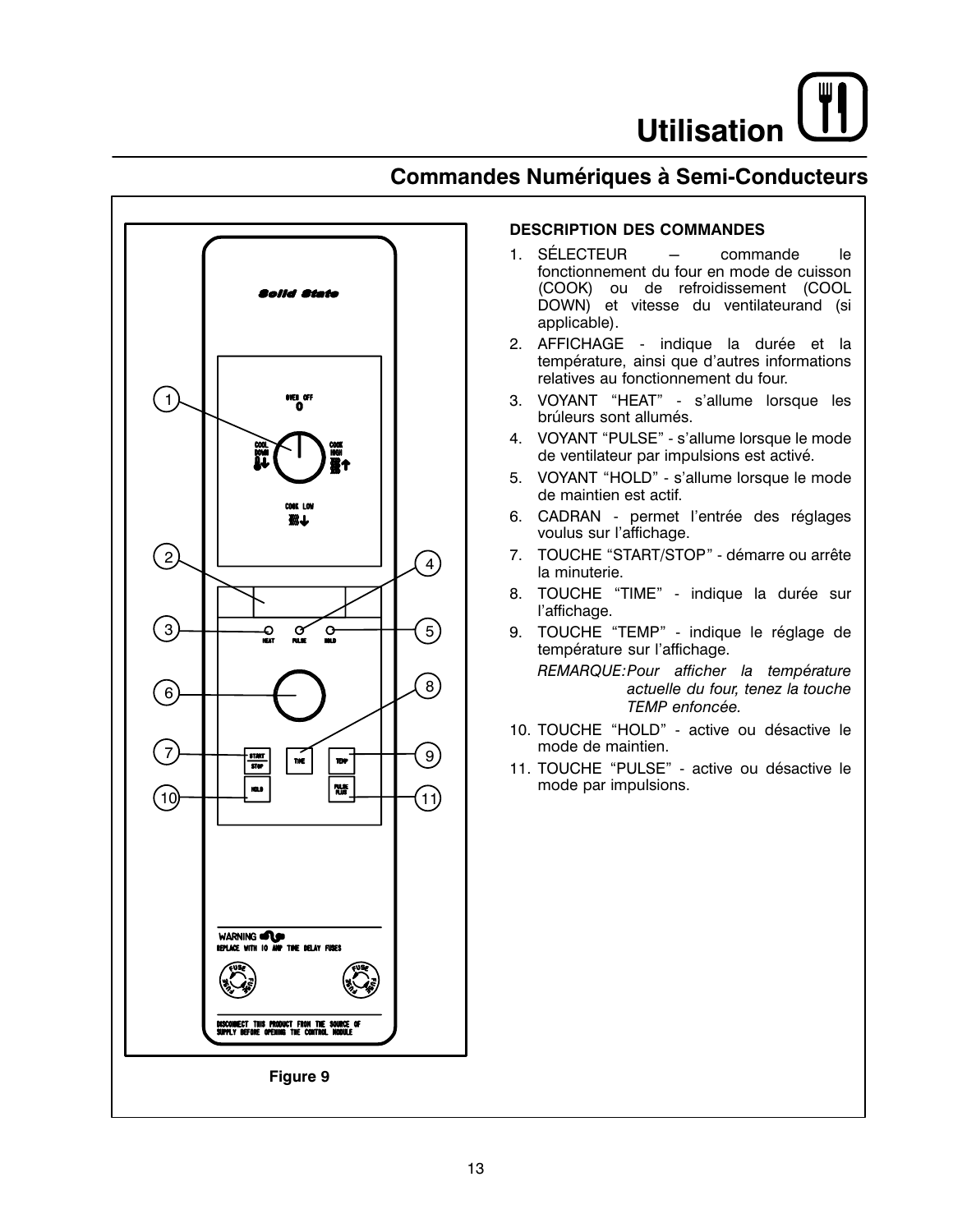## **Commandes Numériques à Semi-Conducteurs**

## **PROGRAMMATION**

### Pour régler la température de cuisson

- 1. Appuyez sur la touche TEMP (9).
- 2. Choisissez la température voulue à l'aide du CADRAN (6).

### Pour régler la durée de cuisson

- 1. Appuyez sur la touche TIME (8).
- 2. Choisissez la durée voulue à l'aide du CADRAN (6).

| REMARQUE:Le temps est entré |                   |     | en  |
|-----------------------------|-------------------|-----|-----|
|                             | heures/minutes    | ΩIJ | en. |
|                             | minutes/secondes. |     |     |

## Pour régler le mode de maintien

- 1. Appuyez sur la touche HOLD (10). REMARQUE: Le voyant HOLD s'allume.
- 2. Choisissez la température de maintien à l'aide du CADRAN (6).
- 3. Appuyez sur la touche START/STOP (7)

## Pour régler le mode par impulsions

- 1. Appuyez sur la touche PULSE (11). REMARQUE: Le voyant PULSE s'allume.
- 2. Choisissez la durée de pulse à l'aide du CADRAN (6). Le mode d'impulsion est une portion du temps de cuisson.

## **UTILISATION**

## Cuisson:

- 1. Placez le SÉLECTEUR DE MODE (1) à la position désirée.
- 2. Entrez la durée de cuisson et la température de cuisson.
- 3. Chargez l'aliment dans le four. REMARQUE:Le message LOAD apparaît sur *l'affichage* lorsque la température du four approche la température demandée.
- 4. Appuyez sur START/STOP (7). La minuterie se met en marche.
- 5. Le vibreur retentit et le message DONE s'affiche lorsque la minuterie arrive à 00:00.
- 6. Appuyez sur START/STOP (7) pour arrêter le vibreur.
- 7. Enlevez l'aliment du four.

### **Cuisson et Maintien:**

- REMARQUE:Le voyant HOLD s'allume lorsque le mode est actif et s'éteint lorsqu'il ne l'est pas.
- 1. Placez le SÉLECTEUR DE MODE (1) à la position désirée.
- 2. Entrez la durée de cuisson et la température de cuisson.
- 3. Appuyez sur HOLD (10). Entrez la température de maintien.
- 4. Chargez l'aliment dans le four. REMARQUE:Le message LOAD apparaît sur l'affichage lorsque
	- la température du four approche la température demandée.
- 5. Appuyez sur START/STOP (7). La minuterie se met en marche.
- 6. Le vibreur retentit et le message DONE s'affiche lorsque la minuterie arrive à 00:00. Le vibreur s'arrête après quelques secondes. Le message HOLD s'affiche jusqu'à ce que le four atteigne la température de maintien demandée, puis la minuterie se met à compter le temps écoulé.
- 7. Appuyez sur START/STOP (7) pour arrêter la minuterie.
- 8. Enlevez l'aliment du four.
- 9. Appuyez deux fois sur HOLD (10) pour désactiver le mode de maintien.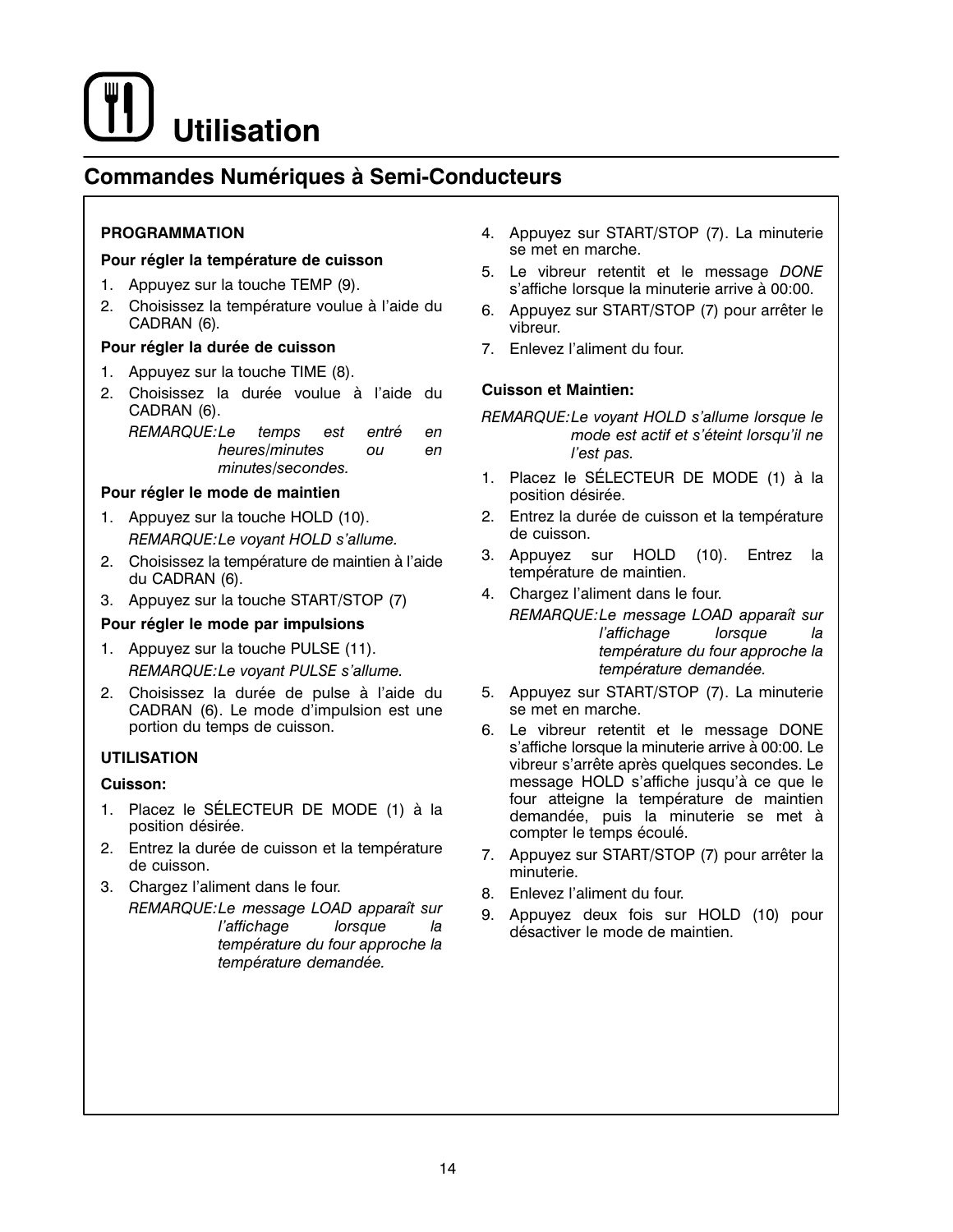## **Commandes Numériques à Semi-Conducteurs**

#### **Cuisson par Impulsions**

REMARQUE: Le voyant PULSE s'allume lorsque le mode est actif et s'éteint lorsqu'il ne l'est pas.

- 1. Placez le SÉLECTEUR DE MODE (1) à la position désirée.
- 2. Entrez la durée de cuisson et la température de cuisson.
- 3. Appuyez sur PULSE (11). Entrez la température d'impulsions.

REMARQUE:Le mode d'impulsion est une portion du temps de cuisson. Elle n'augmentera pas la durée de cuisson déjà entrer.

4. Chargez l'aliment dans le four.

REMARQUE:Le message LOAD apparaît sur l'affichage lorsque la température du four approche la température demandée.

- 5. Appuyez sur START/STOP (9). La minuterie se met en marche. Le four sera au mode d'impulsion pour le temps déjà régler. Une fois le temps régler est expirer, l'unité changera qu mode de cuisson automatiquement et continura le déconte.
- 6. Le vibreur retentit et le message DONE s'affiche lorsque la minuterie arrive à 00:00.
- 7. Appuyez sur START/STOP (9) pour arrêter le vibreur.
- 8. Enlevez l'aliment du four.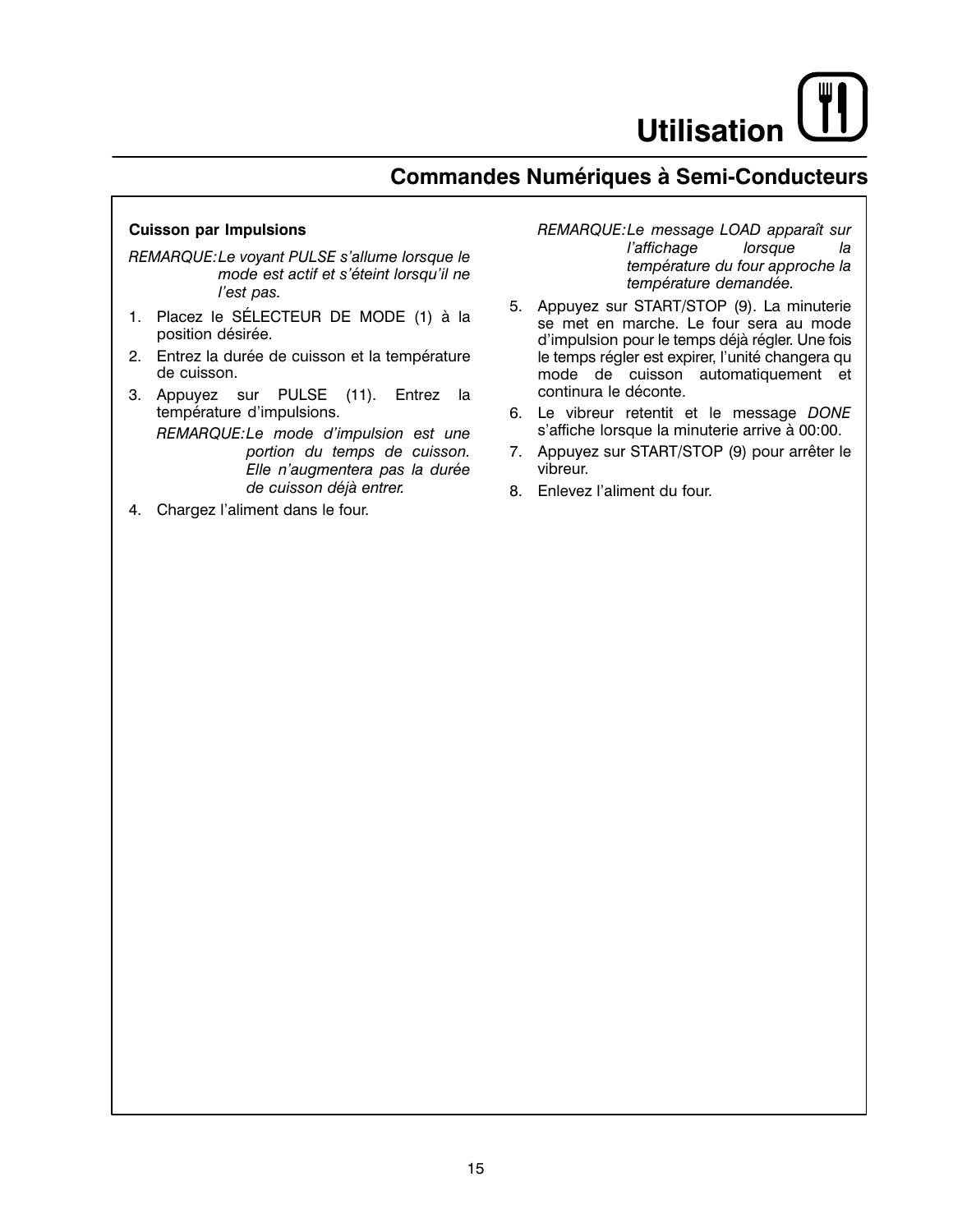

## Commandes Minuterie du Délai de Ventilateur et Pulse Plus



### **DESCRIPTION DES COMMANDES**

- 1. COMMUTATEUR SÉLECTEUR commande la puissance électrique du four pour la cuisson, ou pour refroidir.
- 2. VOYANT AMBRE DU DÉLAI DE VENTILA-TEUR - indique que le four est en pulse plus.
- 3. MINUTERIE DU DÉLAI DE VENTILATEUR actionne pulse plus de 0 à 10 minutes. La soufflerie et les brûleurs pulsent pour 30 secondes en marche, 30 secondes à l'arrêt pour la durée du temps réglé.
- 4. VOYANT ROUGE INDICATEUR indique que le four est en cycle de minuterie de cuisson.
- 5. MINUTERIE DE CUISSON actionne un ronfleur électrique quand le temps de cuisson se termine.
- 6. VOYANT D'ÉTAT DU FOUR indique l'opération de réchauffeur. Le voyant s'éteint lorsque le four atteint la température demandée
- 7. THERMOSTAT À SEMI-CONDUCTEURS permet soit la sélection de 8 températures pré-réglées sélectionnées en accord avec les demandes du client, soit une infinité de sélections entre 95 et 260°C. (contrôle infini illustré)

#### **UTILISATION**

- 1. Placer le SÉLECTEUR DE MODE (1) sur COOK (CUISSON).
- 2. Régler le THERMOSTAT (7) sur la température de cuisson désirée.
- 3. Préchauffer le four jusqu'à ce que le VOYANT FOUR PRÊT (6) s'éteigne.
- 4. Charger le produit dans le four.
- 5. Régler la MINUTERIE DE DÉLAI DE VENTILATEUR (5) pour le temps désiré de fonctionnement en pulse plus.
- 6. Régler la MINUTERIE DE CUISSON (5) sur le temps de cuisson désiré.
- 7. Quand le ronfleur se fait entendre, sortir le produit du four. Tourner la MINUTERIE (5) sur OFF (ARRÊT) pour arrêter le ronfleur.
- 8. Tourner le COMMUTATEUR SÉLECTEUR (1) sur OVEN OFF (ARRÊT FOUR).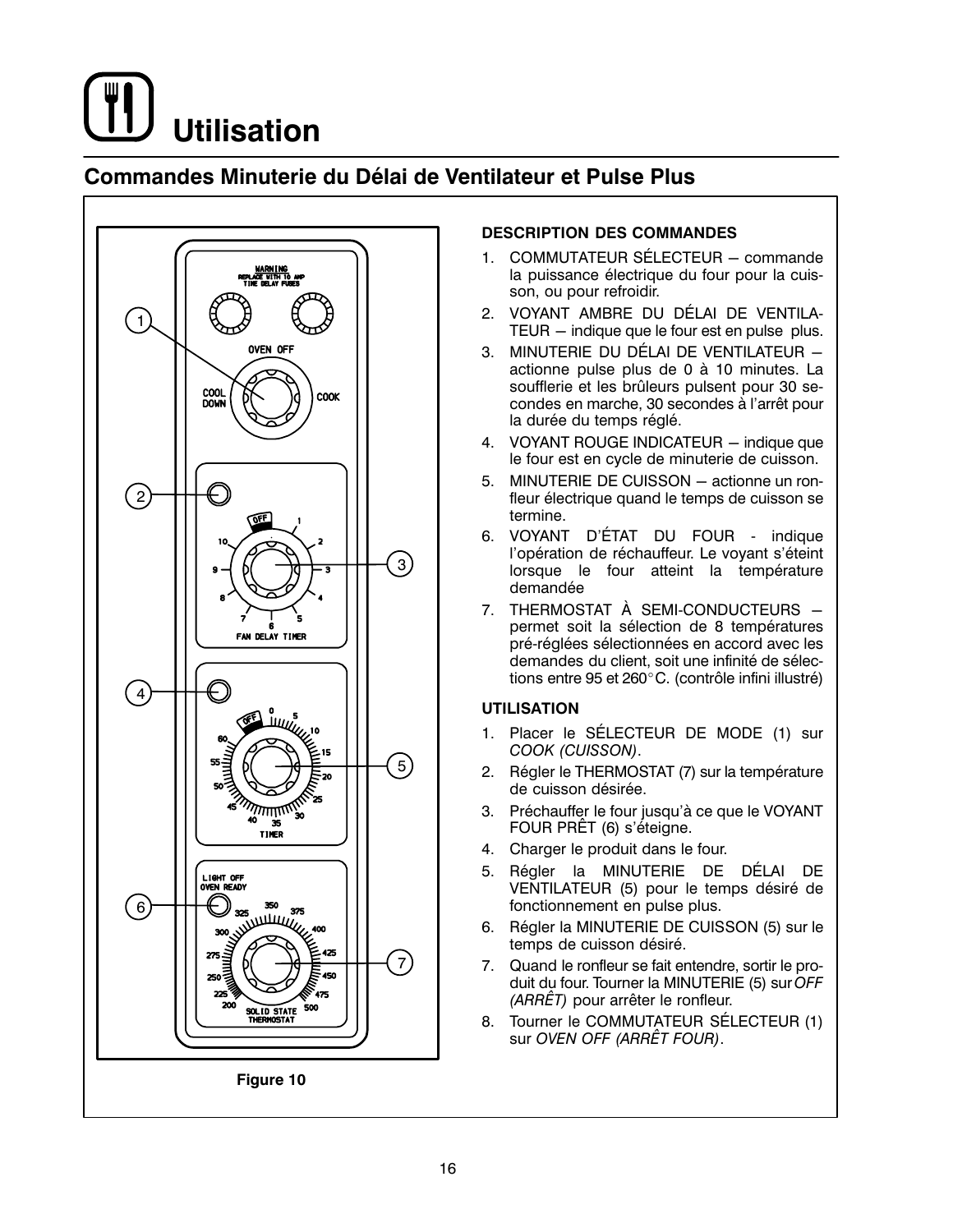## **Commande Cuisson et Maintien**

![](_page_54_Figure_2.jpeg)

### **DESCRIPTION DES COMMANDES**

- 1. COMMUTATEUR SÉLECTEUR commande la puissance électrique du four pour la cuisson, cuisson et maintien ou refroidir
- 2. VOYANT D'ÉTAT DU FOUR indique l'opération de réchauffeur. Le voyant s'éteint lorsque le four atteint la température demandée.
- 3. THERMOSTAT DE CUISSON contrôle la température du four pendant le cycle de cuisson.
- 4. MINUTERIE DE CUISSON active le ronfleur électrique qui se déclenche quand le temps de cuisson est terminé.
- 5. VOYANT DE MAINTIEN indique que le four est en mode de maintien.
- 6. THERMOSTAT DE MAINTIEN contrôle la température du four pendant le cycle de maintien.
- 7. MINUTERIE DE CUISSON ET MAINTIEN contrôle la longueur du temps de cuisson de 0 à 12 heures. Quand le temps de cuisson se termine, le contrôle de la température du four passe du thermostat de cuisson à celui de maintien.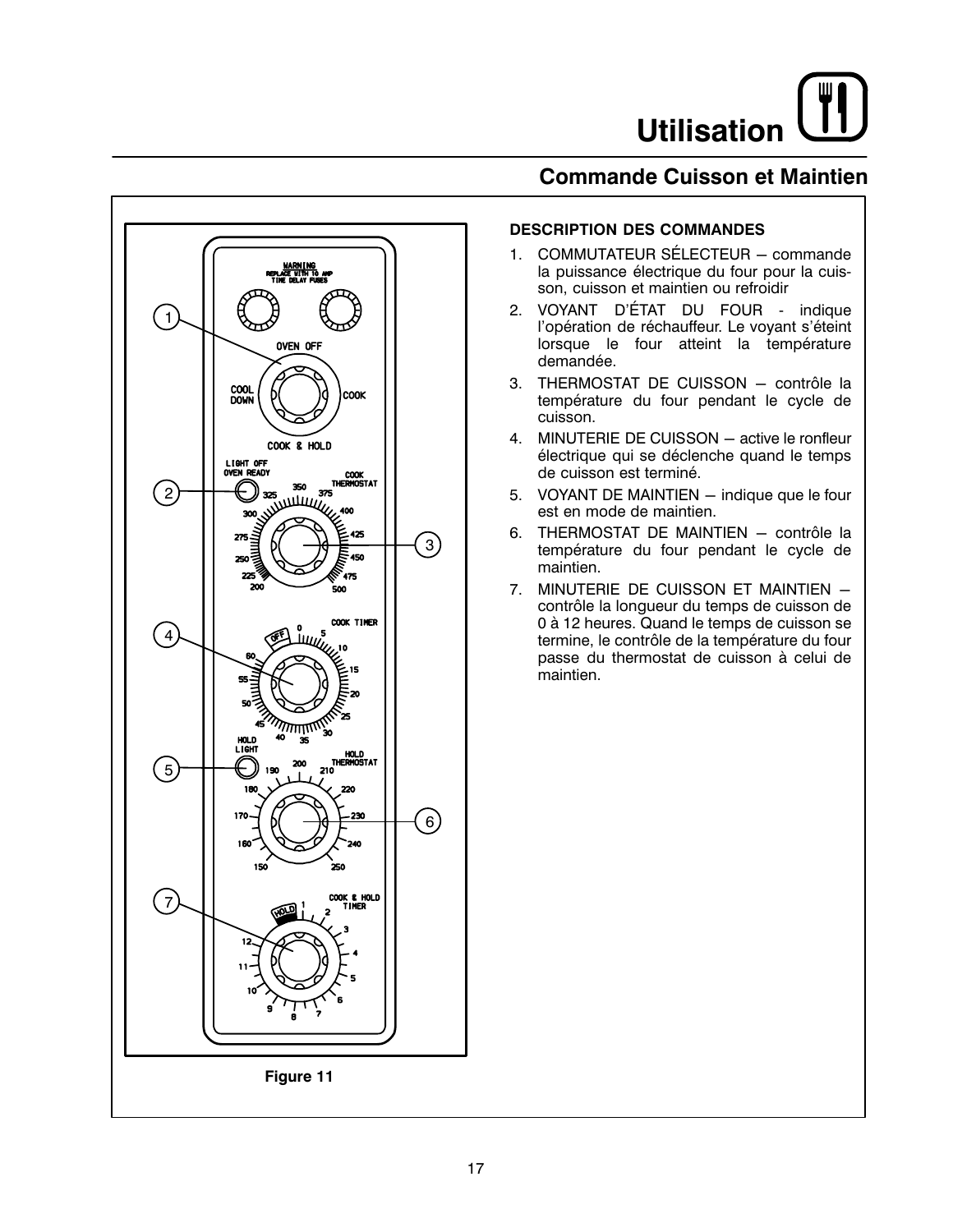## **Commande Cuisson et Maintien**

## **UTILISATION**

#### **Cuisson seulement:**

- 1. Tourner le COMMUTATEUR SÉLECTEUR (1) sur COOK (CUISSON)
- Régler le THERMOSTAT DE CUISSON (3) sur  $2.$ la température désirée.
- Préchauffer le four jusqu'à ce que le VOYANT 3. FOUR PRÊT (2) s'éteigne.
- 4. Charger le produit dans le four. Régler la MI-NUTERIE DE CUISSON (4) sur le temps de cuisson désiré.
- 5. Quand le ronfleur se fait entendre, sortir le produit. Tourner la MINUTERIE DE CUISSON (4) sur OFF (ARRÊT) pour arrêter le ronfleur.
- 6. Tourner le COMMUTATEUR SÉLECTEUR (1) sur OVEN OFF (ARRÊT FOUR).

### **Cuisson et maintien:**

- 1. Tourner le COMMUTATEUR SÉLECTEUR (1) sur COOK (CUISSON).
- Régler le THERMOSTAT DE CUISSON (3) sur 2. la température désirée.
- 3. Régler le THERMOSTAT DE MAINTIEN (6) sur la température de maintien désirée.
- 4. Préchauffer le four jusqu'à ce que le VOYANT FOUR PRÊT (2) s'éteigne.
- 5. Charger le produit dans le four.
- 6. Tourner le COMMUTATEUR SÉLECTEUR (1) sur COOK & HOLD (CUISSON ET MAINTIEN).
- 7. Régler la MINUTERIE DE CUISSON ET MAINTIEN (7) sur le temps de cuisson désiré.
- Quand la cuisson se termine. le four passe sur 8. MAINTIEN et le VOYANT DE MAINTIEN (5) s'allume
- 9. Le four reste à la température de maintien jusqu'à ce que le produit soit sortit du four et que le four soit arrêté.

REMARQUE: Pendant le cycle MAINTIEN (HOLD), la soufflerie se met en marche et s'arrête en même temps que le brûleur.

10. Tourner le COMMUTATEUR SÉLECTEUR (1) sur OVEN OFF (ARRET FOUR).

#### Refroidir

1. Pour le fonctionnement REFROIDIR, régler le COMMUTATEUR SÉLECTEUR (1) sur COOL DOWN (REFROIDIR).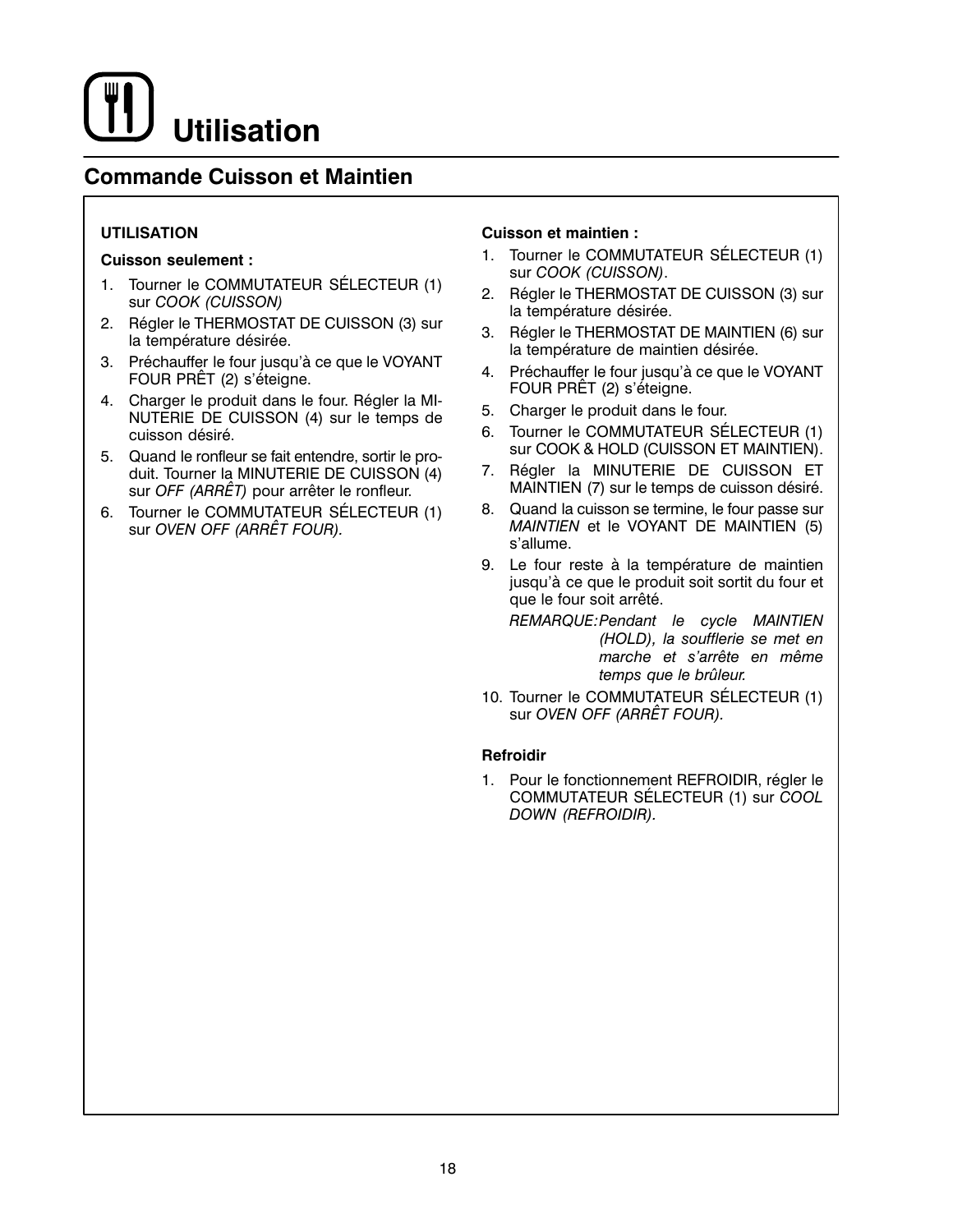## CH-Pro3 (Commande Numérique Programmable pour Semi-Conducteurs)

![](_page_56_Figure_2.jpeg)

## **DESCRIPTION DES COMMANDES**

- $1.$ SÉLECTEUR - contrôle l'alimentation électrique du four pour ventilateur haut débit, ventilateur faible débit ou refroidissement.
- 2. CADRAN DE LA MINUTERIE indique le temps de cuisson.
- 3. TOUCHES FLÉCHÉES DE LA MINUTERIE utiliser ces touches pour entrer le temps de cuisson et / ou d'impulsion.
- 4. INDICATEUR PRÊT il indique, lorsqu'il est allumé, que le four a atteint la température choisie et que l'aliment peut être mis au four.
- 5. CADRAN DE LA TEMPÉRATURE indique la température de cuisson et d'attente.
- 6. INDICATEUR DE CHAUFFAGE il indique, lorsqu'il est allumé, que le four chauffe.
- TOUCHES FLÉCHÉES DE TEMPÉRATURE -7. utiliser ces touches pour entrer la température de cuisson et d'attente.
- 8. TOUCHE ATTENTE active ou désactive le mode d'attente.
- 9. TOUCHE DE TEMPÉRATURE appuyer sur cette touche pour afficher la température véritable du four.
- 10. TOUCHE VENTILATEUR active et désactive le mode d'impulsion. Le DEL au-dessus de la touche du ventilateur est toujours allumée.
- 11. TOUCHE DE PRODUIT trois touches programmables.
- 12. TOUCHE DE PRODUIT CUISSON MANUELLE - Touche de produit par défaut utilisée pour l'opération manuelle.
- 13. TOUCHE DÉMARRAGE appuyer sur cette touche pour démarrer un cycle de cuisson.
- 14. TOUCHE DE PROGRAMMATION appuyer sur cette touche pour entrer le mode de programmation et pour enregistrer les réglages programmés.
- 15. TOUCHE ARRÊT appuyer sur cette touche pour arrêter l'avertisseur sonore et pour annuler les cycles de cuisson.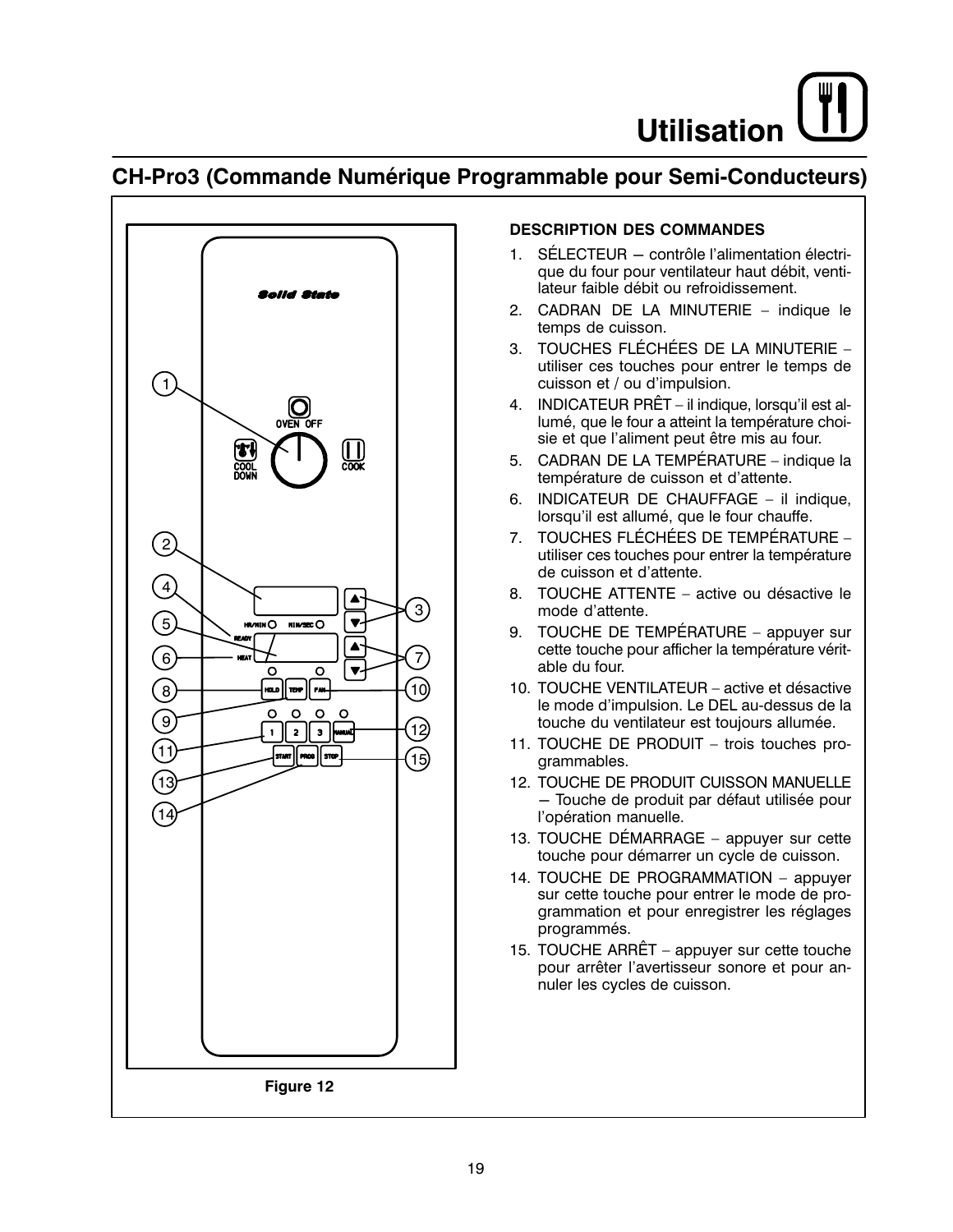## **CH-Pro3 (Commande Numérique Programmable pour Semi-Conducteurs)**

## **OPÉRATION MANUELLE**

REMARQUE: Appuyer sur les touches fléchées pour changer le temps et la température de cuisson à n'importe quel moment durant l'opération manuelle.

### **Cuisson seulement:**

- 1. Régler le SÉLECTEUR (1) sur la position désirée.
- 2. Appuyer sur la TOUCHE DE PRODUIT CUIS-SON MANUELLE (12). Les voyants DEL de la touche manuelle et du ventilateur s'allument.
- 3. Appuyer sur les TOUCHES FLÉCHÉES DE LA MINUTERIE (3) pour entrer le temps de cuisson.
- 4. Appuyer sur les TOUCHES FLÉCHÉES DE TEMPÉRATURE (7) pour entrer la température de cuisson.
- 5. L'INDICATEUR PRÊT (4) s'allume lorsque le four a atteint la température de cuisson choisie. Mettre l'aliment au four.
- 6. Appuyer sur la TOUCHE DÉMARRAGE (13). Le CADRAN DE LA MINUTERIE (2) commence le compte à rebours. Le voyant DEL de l'opération manuelle clignote.
- 7. Lorsque le temps de cuisson touche à sa fin, les DEL et les deux cadrans se mettent à clignoter et une alarme retentie. Appuyer sur la TOUCHE ARRÊT (15) pour arrêter l'alarme.
- 8. Retirer l'aliment du four.

## **Cuisson avec attente:**

- $1.$ Régler le SÉLECTEUR (1) sur la position désirée.
- 2. Appuyer sur la TOUCHE DE PRODUIT CUIS-SON MANUELLE (12). Les voyants DEL de la touche manuelle et du ventilateur s'allument.
- 3. Appuyer sur les TOUCHES FLÉCHÉES DE LA MINUTERIE (3) pour entrer le temps de cuisson.
- 4. Appuyer sur les TOUCHES FLÉCHÉES DE TEMPÉRATURE (7) pour entrer la température de cuisson.
- 5. Appuver et maintenir la TOUCHE ATTENTE (8) enfonce. Utiliser les TOUCHES FLÉ-CHÉES DE TEMPÉRATURE (NO TAG) pour

entrer la température d'attente. Le voyant DEL de la touche d'attente s'allume. Appuyez de nouveau sur la touche Hold pour quitter le programme de maintien.

- 6. L'INDICATEUR PRÊT (4) s'allume lorsque le four a atteint la température de cuisson choisie. Mettre l'aliment au four.
- 7. Appuver sur la TOUCHE DÉMARRAGE (13). Le CADRAN DE LA MINUTERIE (2) commence le compte à rebours. Le voyant DEL de l'opération manuelle clignote.
- 8. Lorsque le temps de cuisson touche à sa fin, les deux cadrans se mettent à clignoter et une alarme retentit pendant quelques secondes, puis s'arrête automatiquement. Le voyant DEL de la touche d'attente clignote. La minuterie se met en route et la température du four baisse jusqu'à ce qu'elle atteigne la température d'attente. Le cadran de la minuterie se remet alors à 00:00 puis commence le compte du temps d'attente. Le ventilateur chauffant se met en route automatiquement si la température doit augmenter en mode d'attente.
- 9. Appuver sur la TOUCHE ARRÊT (15) pour désactiver le mode d'attente.
- 10. Retirer l'aliment du four.
- 11. Appuyer la TOUCHE ATTENTE (8) pour désactiver le mode d'attente.

#### Cuisson avec impulsion :

- Régler le SÉLECTEUR (1) sur la position dési- $1.$ rée
- 2. Appuyer sur la TOUCHE DE PRODUIT CUIS-SON MANUELLE (12). Les voyants DEL de la touche manuelle et du ventilateur s'allument.
- 3. Appuyer sur les TOUCHES FLÉCHÉES DE TEMPÉRATURE (7) pour entrer la température de cuisson.
- 4. Appuyer sur la TOUCHE VENTILATEUR (10). Le voyant DEL du ventilateur clignote. Utiliser les TOUCHES FLÉCHÉES DE LA MINUTERIE (3) pour entrer le temps d'impulsion..
- 5. L'INDICATEUR PRÊT (4) s'allume lorsque le four a atteint la température de cuisson choisie. Mettre l'aliment au four.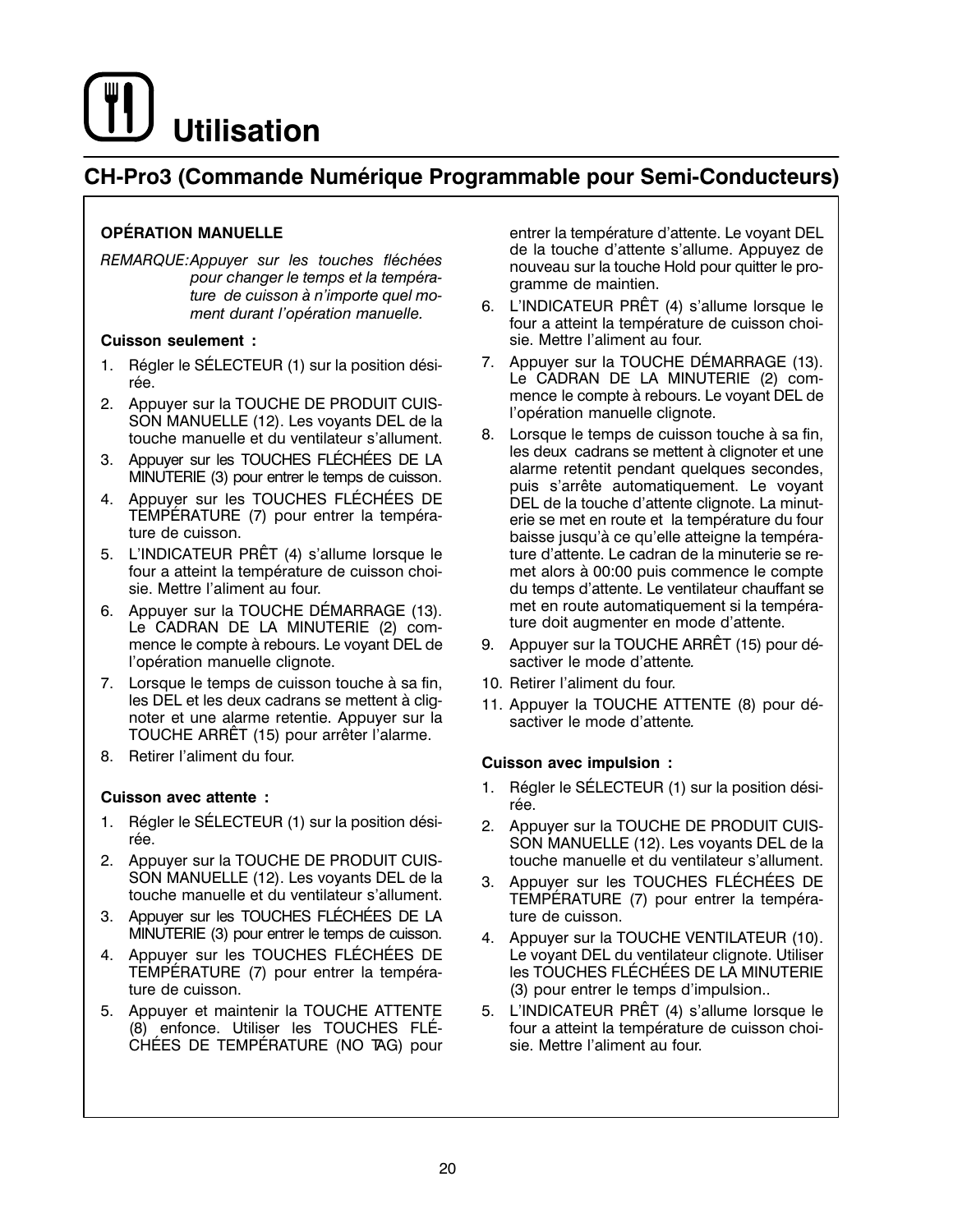## **CH-Pro3 (Commande Numérique Programmable pour Semi-Conducteurs)**

- 6. Appuyer sur la TOUCHE DÉMARRAGE (13). Le voyant DEL de l'opération manuelle clignote. Le CADRAN DE LA MINUTERIE (2) commence le compte à rebours. Le ventilateur tourne pendant 30 secondes et s'arrête pendant 30 secondes, puis recommence ce cycle jusqu'à ce que le temps d'impulsion choisi se termine.
- 7. Lorsque le temps d'impulsion touche à sa fin, les deux cadransse mettent à clignoter et une alarme retentit. Appuyer sur la TOUCHE ARRET (15) pour arrêter l'alarme.
- 8. Retirer l'aliment du four.

### Arrêt de four:

1. Régler le SÉLECTEUR (1) sur la position OVEN OFF.

#### PROGRAMMATION DES OPTIONS PAR DÉFAUT DE LA TOUCHE CUISSON MANUELLE

- $1.$ Régler le SÉLECTEUR (1) sur la position désirée.
- 2. Appuyer sur la TOUCHE DE PRODUIT CUIS-SON MANUELLE (12). Les voyants DEL de la touche manuelle et du ventilateur s'allument.
- 3. Régler le la TOUCHE DE PROGRAMMATION  $(14).$
- 4. Appuyer sur les TOUCHES FLÉCHÉES DE LA MINUTERIE (3) pour entrer le temps de cuisson.
- 5. Appuyer sur les TOUCHES FLÉCHÉES DE TEMPÉRATURE (7) pour entrer la température de cuisson.
- 6. Pour la cuisson et attente Appuyer et maintenir la TOUCHE ATTENTE (8). Utiliser les TOUCHES FLÉCHÉES DE TEMPÉRATURE (7) pour entrer la température d'attente. Le voyant DEL de la touche d'attente s'allume.

Pour la cuisson par impulsion - Appuver sur la TOUCHE VENTILATEUR (10). Utiliser les TOUCHES FLÉCHÉES DE LA MINUTERIE (3) pour entrer le temps d'impulsion. Le voyant DEL de la touche ventilateur s'allume

7. Appuyer sur la TOUCHE DE PROGRAMMA-TION (14) pour enregistrer les réglages programmés.

#### **FONCTIONNEMENT DES OPTIONS PAR** DÉFAUT DE LA TOUCHE CUISSON MANUELLE

- 1. Régler le SÉLECTEUR (1) sur la position désirée.
- 2. Appuyer sur la TOUCHE CUISSON MANUEL-LE (12). Les voyants DEL des touches pertinentes s'allument.
- 3. Appuyer sur la TOUCHE DÉMARRAGE (13). Le CADRAN DE LA MINUTERIE (2) commence le compte à rebours. Le voyant DEL de l'opération manuelle clignote.
	- REMARQUE: Lorsque le four est en mode cuisson par impulsion, le DEL du ventilateur clignote.
	- REMARQUE: Appuyer sur les touches fléchées pour changer le temps et la température de cuisson à n'importe quel moment durant l'opération manuelle.
- 4. Lorsque le temps de cuisson touche à sa fin, les DEL pertinentes et les deux cadrans se mettent à clignoter et une alarme retentit.
- 5. Appuyer sur la TOUCHE ARRÊT (15) pour arrêter l'alarme.
	- REMARQUE: Lorsque le four est en mode cuisson et attente, l'alarme s'arrête automatiquement. Le température du four baisse jusqu'à ce qu'elle atteigne la température d'attente et le cadran de la minuterie commence le compte.
- 6. Retirer l'aliment du four.
- 7. Turn the SELECTOR SWITCH (1) sur la position OFF pour éteindre le four.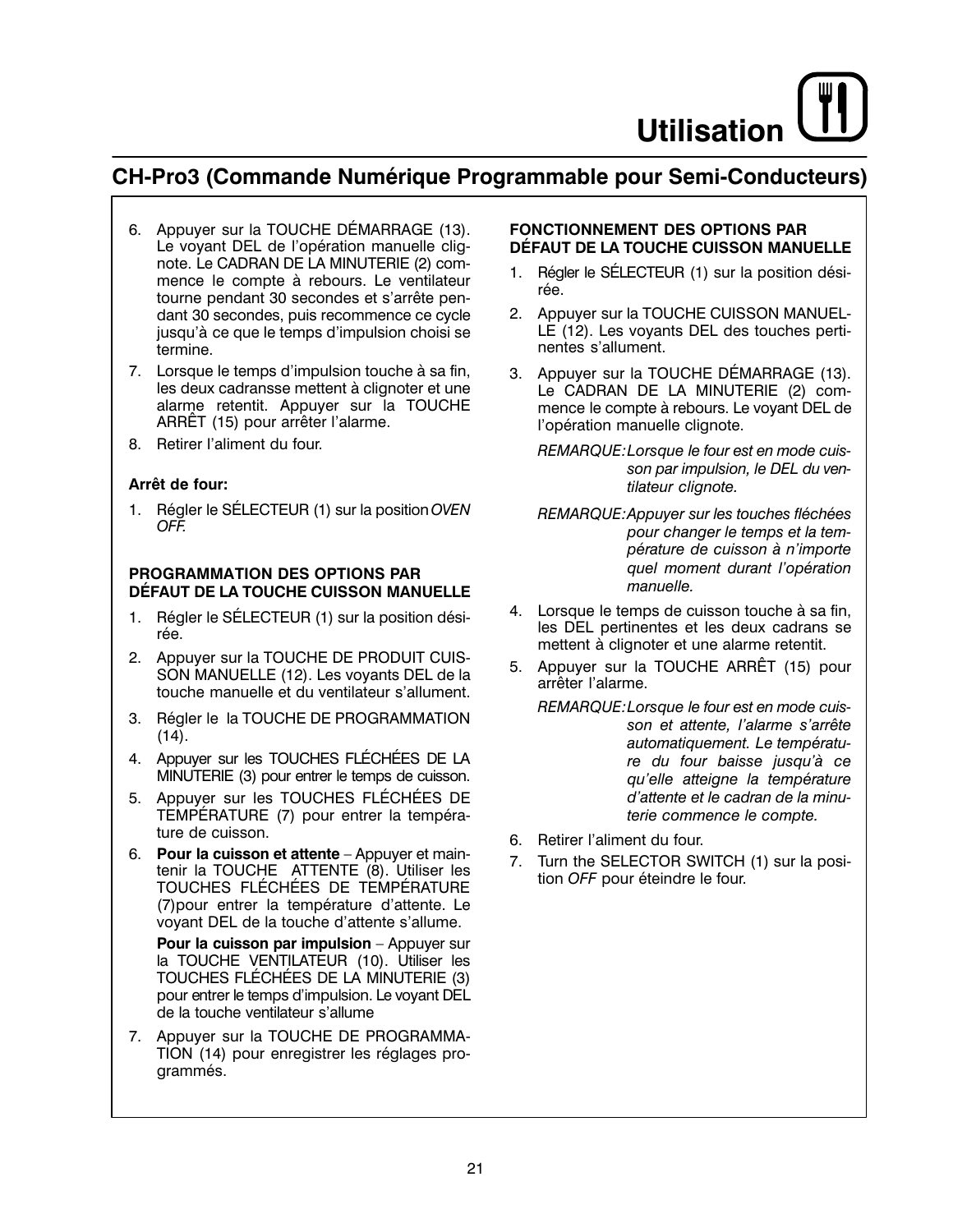## CH-Pro3 (Commande Numérique Programmable pour Semi-Conducteurs)

### PROGRAMMATION DE LA TOUCHE DE **PRODUIT**

- 1. Régler le SÉLECTEUR (1) sur la position désirée.
- 2. Appuyer sur la TOUCHE DE PRODUIT (11) désirée. Les voyants DEL de la touche manuelle et du ventilateur s'allument.
- 3. Appuyer et maintenir la TOUCHE DE PRO-GRAMMATION (14) enfoncée, jusqu'à ce que les DEL pertinents se mettent à clignoter, soit environ 5 secondes.
- 4. ppuyer sur les TOUCHES FLÉCHÉES DE LA MI-NUTERIE (3) pour entrer le temps de cuisson.
- 5. Appuyer sur les TOUCHES FLÉCHÉES DE TEMPÉRATURE (7) pour entrer la température de cuisson.
- 6. Pour la cuisson et attente Appuver et maintenir la TOUCHE ATTENTE (8) enfoncée. Utiliser les TOUCHES FLÉCHÉES DE TEMPÉ-RATURE (7) pour entrer la température d'attente. Le voyant DEL [LED] de la touche d'attente s'allume.

Pour la cuisson par impulsion - Appuyer sur la TOUCHE VENTILATEUR (10). Utiliser les TOUCHES FLÉCHÉES DE LA MÍNUTERIE (3) pour entrer le temps d'impulsion. Le voyant DEL de la touche ventilateur s'allume.

7. Appuyer sur la TOUCHE DE PROGRAMMA-TION (14) pour enregistrer les réglages programmés.

#### **FONCTIONNEMENT DE LA TOUCHE DE PRODUIT**

- 1. Régler le SÉLECTEUR (1) sur la position désirée.
- 2. Appuyer sur la TOUCHE DE PRODUIT (11) désirée. Les voyants DEL des touches pertinentes s'allument.
- ppuyer sur la TOUCHE DÉMARRAGE (13). Le 3. CADRAN DE LA MINUTERIE (2) commence le compte à rebours. Le voyant DEL de la touche de produit clignote.

REMARQUE:Lorsque le four est en mode cuisson par impulsion, le DEL du ventilateur clignote.

- 4. Lorsque le temps de cuisson ou d'impulsion touche à sa fin, les DEL pertinents et les deux cadrans se mettent à clignoter et une alarme retentit.
- 5. Appuyer sur la TOUCHE ARRÊT (15) pour arrêter l'alarme.
	- REMARQUE: Lorsque le four est en mode cuisson et attente, l'alarme s'arrête automatiquement. La température du four baisse jusqu'à ce qu'elle atteigne d'attente et le cadran de la minuterie commence le compte.
- 6. Retirer l'aliment du four.
- 7. Régler le SÉLECTEUR (1) sur la position OFF pour éteindre le four.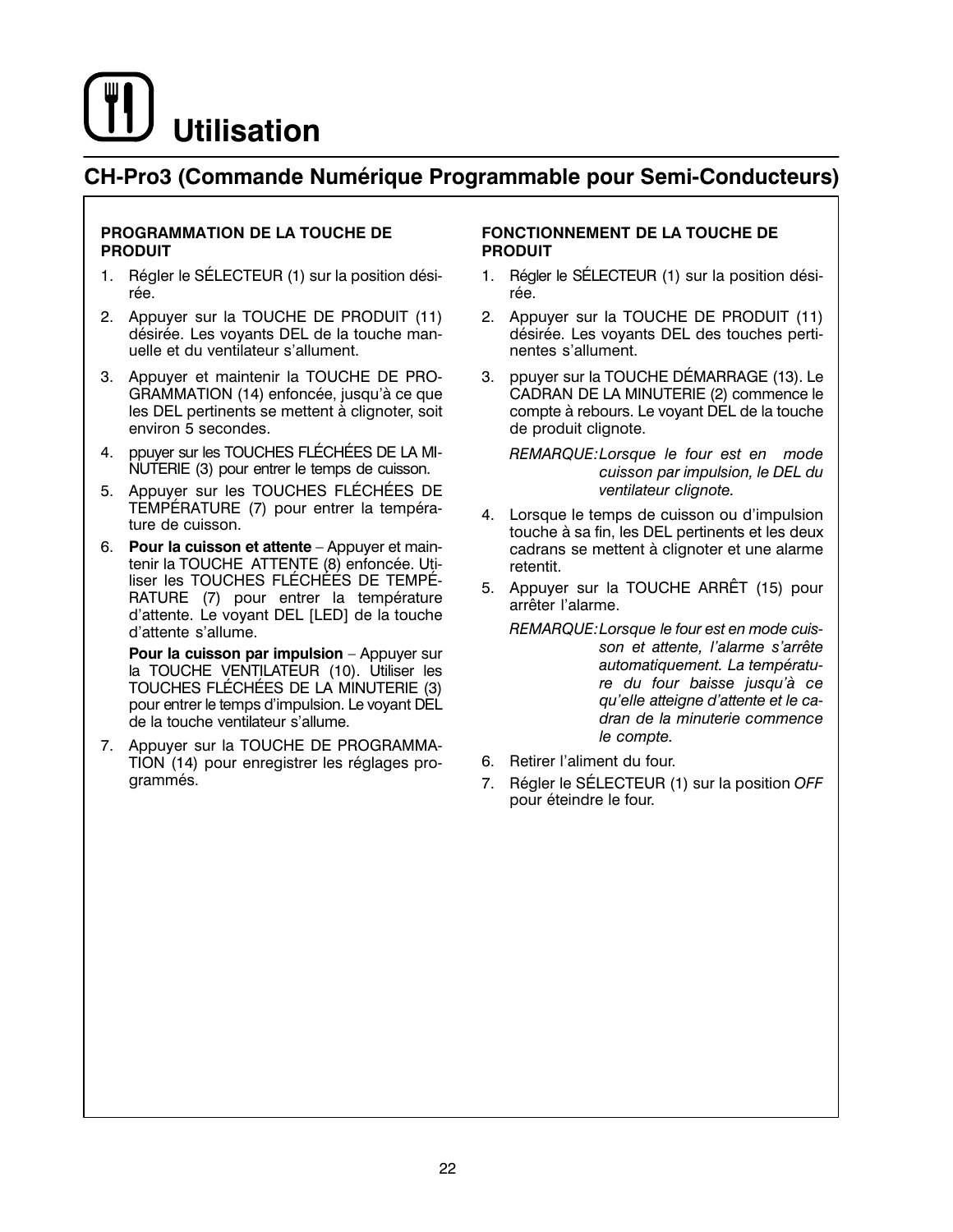## Blodgett IQ2<sup>®</sup> Commande Vision

![](_page_60_Figure_2.jpeg)

### **DESCRIPTION DES COMPOSANTS**

- 1. INTERRUPTEUR **OVEN POWER** (PUISSANCE DU FOUR) - contrôle la puissance du four.
- 2. AFFICHEUR affiche la température et l'information reliée au contrôleur.
- 3. TOUCHE PROGRAM enfoncer pour entrer le mode de programmation.
- 4. TOUCHES FLÈCHES PROGRAM utiliser pour déplacer le curseur dans les menus et les options de programmation
- DEL HEAT (CHAUFFAGE) lorsqu'il est 5. allumé, cela indique que la commande fait une demande de chauffage.
- 6. DEL PROG (PROGRAMME) lorsqu'il est allumé, cela indique que le contrôleur est en mode de programmation.
- 7. DEL HIGH FAN (VENTILATEUR HAUT) lorsqu'il est allumé, cela indique que le ventilateur fonctionne à haute vitesse.
- 8. DEL LOW FAN (VENTILATEUR BAS) lorsqu'il est allumé, cela indique que le ventilateur fonctionne à basse vitesse.
- 9. TOUCHE SCAN (BALAYAGE) Enfoncer pour visualiser le temps qui reste sur les cycles de cuisson multiples et revoir la programmation des recettes.
- 10. TOUCHE **COOL DOWN** (REFROIDISSEMENT) - enfoncer pour entrer le mode de refroidissement.
- 11. TOUCHE TEMP/TOGGLE/CLEAR (TEMP/BASCULER/EFFACER - enfoncer durant la programmation pour basculer les options.
- 12. TOUCHE HOLD (MAINTIEN)- enfoncer pour entrer le mode de maintien.
- 13. TOUCHE SET BACK (MODE DE RETARD)
- 14. TOUCHES PRODUCT (PRODUIT) (1 à 10) attribue une touche à une recette programmée et amorce un processus de cuisson programmé. Aussi utilisé pour entrer des valeurs numériques en mode de programmation.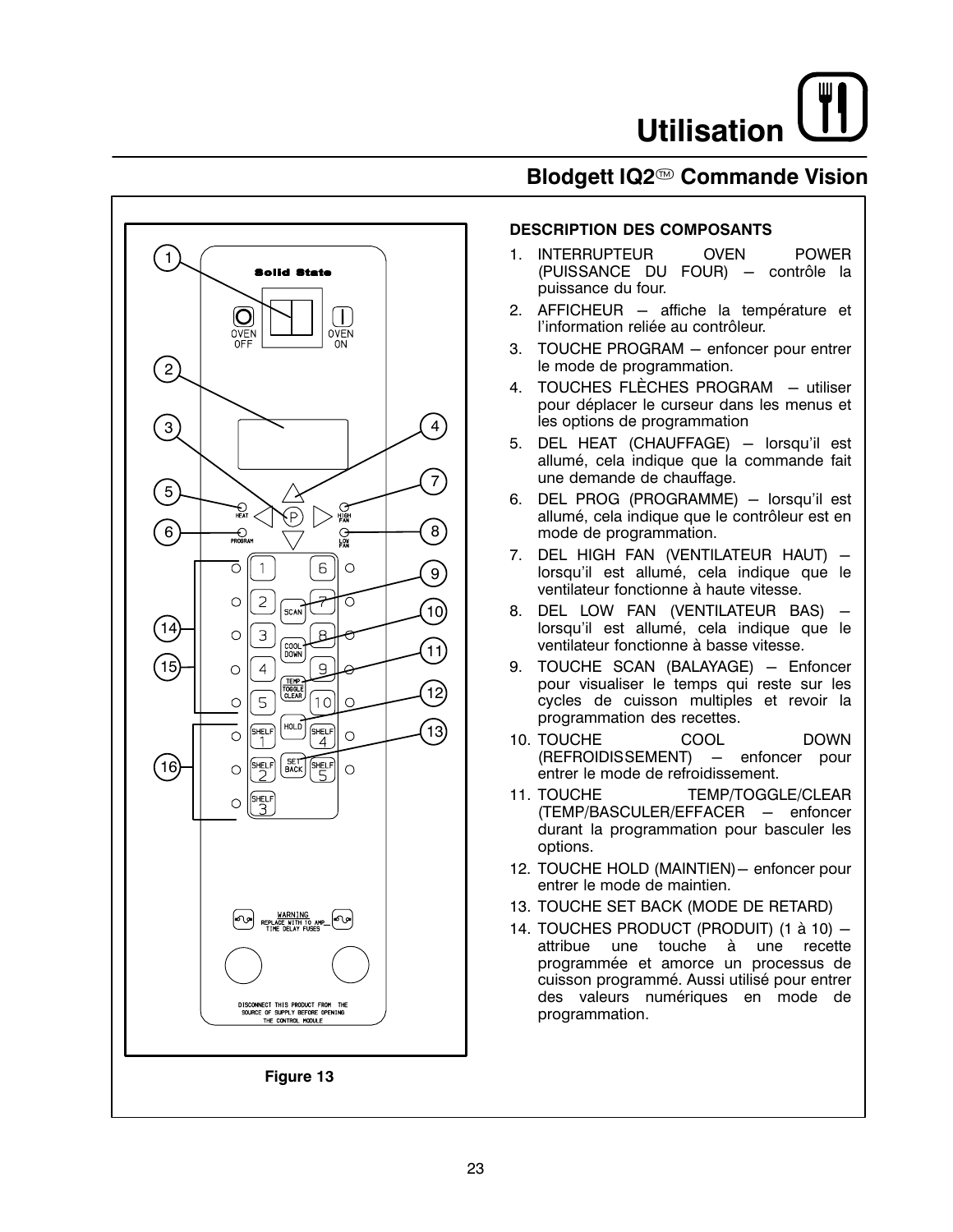![](_page_61_Picture_0.jpeg)

## **Blodgett IQ2<sup>®</sup> Commande Vision**

- 15. DEL PRODUIT (PRODUIT) lorsqu'il est allumé, cela indique quelles touches PRODUCT sont actuellement utilisées ou programmées pour la température du four et la vitesse du ventilateur actuelles.
- 16. TOUCHE SHELF (ÉTAGÈRE) (1 à 5)  $$ attribue une touche SHELF.

#### **FONCTIONNEMENT DU FOUR**

#### Démarrage du four :

1. Commuter **I'INTERRUPTEUR DE PUISSANCE** (1) sur la position ON. L'afficheur montre le niveau de révision du logiciel. Le four préchauffe jusqu'à la température de 1ère étape programmée la plus basse. Les DEL (15) pour tous les produits avant la même température de 1ère étape s'allument.

#### Mode de cuisson d'un seul produit :

- REMARQUE: Si le DEL à côté de la touche PRODUCT désirée est allumé. passer à l'étape 1.
- 1. Enfoncer la touche PRODUCT désirée (14). Le four préchauffe jusqu'à la température de 1ère étape pour le produit sélectionné. Lorsque le four atteint +10 ° de la température de préchauffage. une alarme retentit et l'AFFICHEUR (2) indique :

![](_page_61_Picture_10.jpeg)

2. Mettre le produit dans le four, puis enfoncer le touche PRODUCT désirée (14).

Si la fonction de minuterie de l'étagère est basculée sur la position ON pour cette touche PRODUCT, l'AFFICHEUR (2) indique

**PICK SHLF** 

Enfoncer une touche SHELF (16) pour attribuer le produit à cette étagère et amorcer le cycle de cuisson. Dans les cinq secondes qui suivent, l'AFFICHEUR (2) défile le nom du produit et le numéro de l'étagère et compte à rebours le temps de cuisson qui reste.

Si la fonction de synchronisation de l'étagère est commutée à la position OFF pour ce produit, enfoncer la touche PRODUCT pour amorcer le cycle de cuisson. L'AFFICHEUR (2) défile le nom du produit et compte à rebours le temps de cuisson qui reste.

- REMARQUE: Si le temps de cuisson du produit sélectionné est supérieur à 59:59, l'AFFICHEUR (2) commute aux heures-minutes.
- REMARQUE: Si le produit sélectionné est une recette à étape unique. les DEL pour tous les produits à étape unique ayant la même température de cuisson et vitesse de ventilateur s'allumeront. Si le produit sélectionné est une recette à phasesmultiples, aucun autre DEL de produit ne s'allumera.
- REMARQUE: Maintenir enfoncée la touche du produit sélectionné pendant trois secondes afin d'annuler le cycle pour de cuisson le fonctionnement normal. Pour annuler le cycle de cuisson lors de l'utilisation de la fonction de minuterie de l'étagère, maintenir enfoncée la touche **SHELF** correspondante (16) pendant trois secondes.
- 3. Lorsque le temps de cuisson échoue, une alarme retentit et l'AFFICHEUR (2) indique :

![](_page_61_Picture_20.jpeg)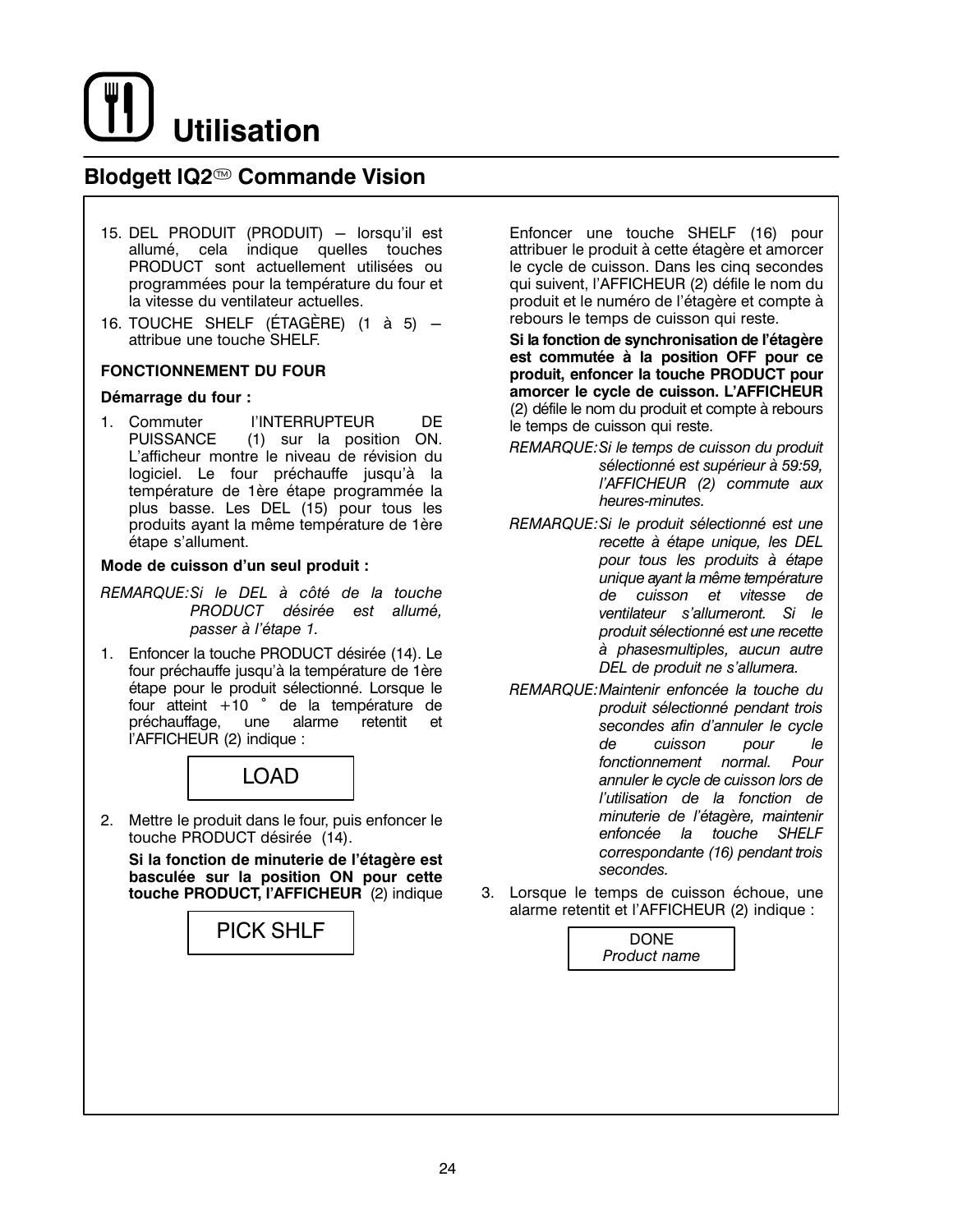## Blodgett IQ2<sup>®</sup> Commande Vision

4. Enfoncer la touche du produit sélectionné pour arrêter l'alarme et retirer le produit. Si la fonction de minuterie de l'étagère est utilisée, enfoncer la touche SHELF clignotante (16) pour arrêter l'alarme.

#### Mode de cuisson à plusieurs phases :

Ce mode de cuisson ne vise que les recettes à phase unique ayant la même température de cuisson et vitesse de ventilateur.

REMARQUE: Si le DEL à côté de la première touche PRODUCT désirée est allumé, passer à l'étape 1.

1. Enfoncer la première touche PRODUCT désirée (14). Les DEL pour toutes les recettes ayant la même température de cuisson et vitesse de ventilateur s'allumeront.

Le four préchauffe à la température de cuisson pour le produit sélectionné. Lorsque le four atteint +10 ° de la température de préchauffage, une alarme retentit et l'AFFICHEUR (2) indique :

LOAD

2. Mettre le produit dans le four, puis enfoncer la touche PRODUCT désirée (14).

Si la fonction de synchronisation de l'étagère est commutée à la position ON pour cette touche PRODUCT, l'AFFICHEUR (2) indique

## **PICK SHLF**

Enfoncer une touche SHELF (16) pour attribuer le produit à cette étagère et amorcer le cycle de cuisson. Dans les cinq secondes qui suivent, l'AFFICHEUR (2) défile le nom du produit et le numéro de l'étagère et compte à rebours le temps de cuisson qui reste.

Si la fonction de synchronisation de l'étagère est commutée à la position OFF pour ce produit, enfoncer la touche PRODUCT pour amorcer le cycle de cuisson. L'AFFICHEUR (2) défile le nom du produit et compte à rebours le temps de cuisson qui reste.

3. Mettre le deuxième produit dans le four, puis enfoncer la touche PRODUCT désirée (14). L'AFFICHEUR (2) indique :

![](_page_62_Picture_15.jpeg)

Enfoncer une touche SHELF (16) pour attribuer le produit à cette étagère et amorcer le cycle de cuisson pour le deuxième produit.

REMARQUE: Seuls les produits dont les DEL sont allumés peuvent être sélectionnés.

Reprendre l'étape 3 pour les produits additionnels.

- 4. L'AFFICHEUR (2) défile le nom du produit et compte à rebours le temps de cuisson qui reste pour le produit ayant le moins de temps qui reste.
	- REMARQUE: Pour visualiser le temps de cuisson qui reste pour les autres produits, maintenir enfoncée la touche SCAN (9). L'AFFICHEUR indique successivement les temps de cuisson restants de chaque produit. Seul le DEL pour le produit dont le temps de cuisson est affiché sera allumé.
- 5. Lorsqu'un temps de cuisson échoue, une alarme retentit. L'AFFICHEUR indique :

![](_page_62_Picture_22.jpeg)

Le DEL pour le produit fini s'allume et les autres DEL restent éteints.

- 6. Enfoncer la touche SHELF (16) pour le produit fini afin d'arrêter l'alarme. Retirer le produit et fermer la porte du four. L'AFFICHEUR (2) défile le nom du produit et compte à rebours le temps de cuisson qui reste pour le produit ayant le moins de temps qui reste.
- 7. Lorsque le temps de cuisson échoue, une alarme retentit et l'AFFICHEUR indique :

![](_page_62_Picture_26.jpeg)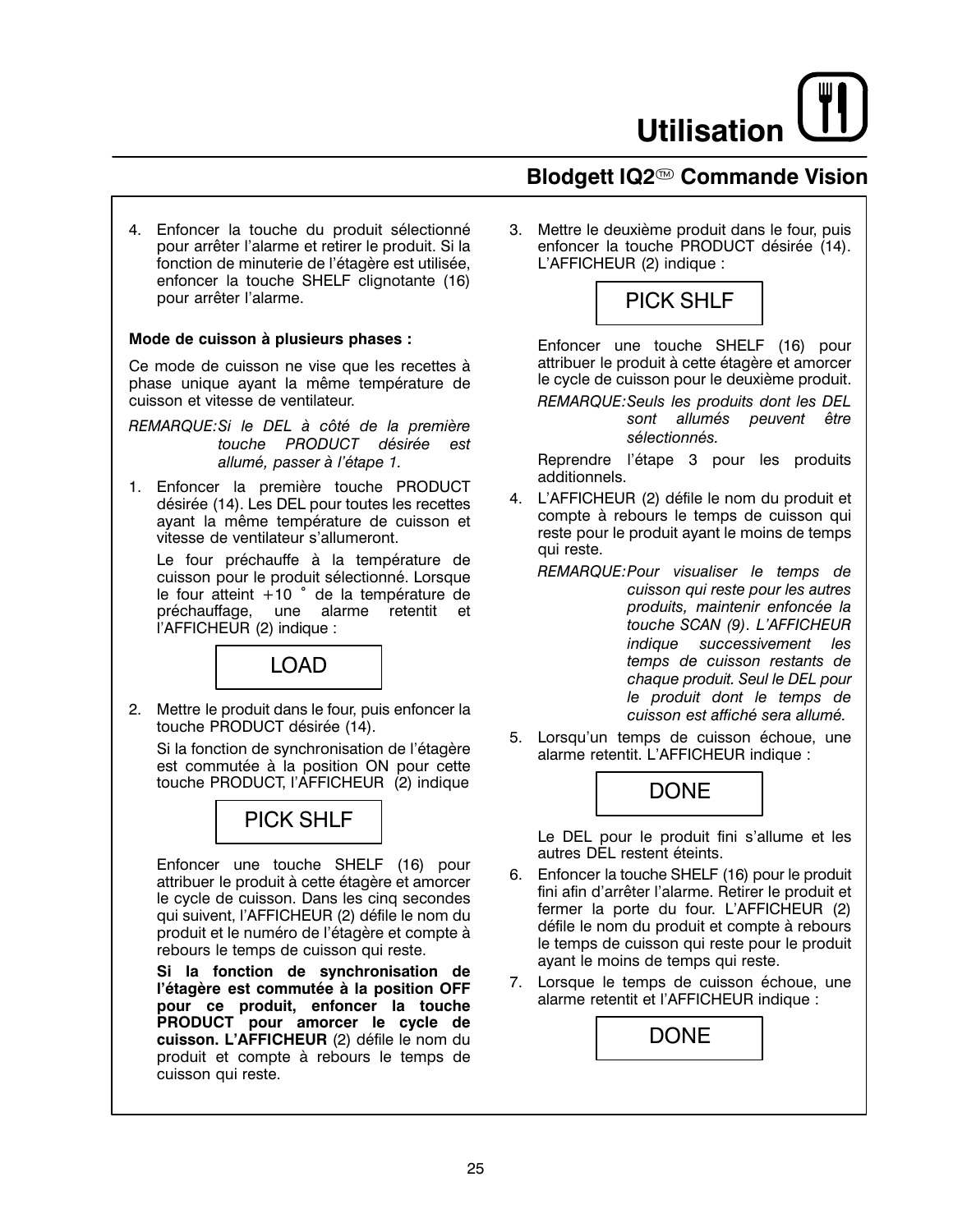![](_page_63_Picture_0.jpeg)

## **Blodgett IQ2<sup>®</sup> Commande Vision**

8. Enfoncer la touche SHELF (16) pour arrêter l'alarme et retirer le produit.

## **Refroidissement du four:**

- 1. Fermer la porte du four et enfoncer la touche COOL DOWN (10).
- REMARQUE:Le cycle de refroidissement ne peut pas être activé lorsque la porte du four est ouverte. Dès que le cycle de refroidissement est amorcé, les portes peuvent être ouvertes afin d'accélérer le processus de refroidissement.

#### Pour passer en revue la programmation d'une recette :

1. Enfoncer la touche SCAN (9). L'AFFICHEUR indique :

> **RECIPE REVIEW** Select Product

Les DEL (15) pour toutes les touches PRODUCT déjà programmées s'allumeront. Enfoncer la touche PRODUCT (14) que vous voulez passer en revue. L'AFFICHEUR indique le temps de cuisson de la recette pour l'étape 1. Utiliser les touches flèches PROGRAM (4) pour défiler à travers la programmation de la recette pour la touche du produit sélectionné.

2. La commande quittera la revue de la recette après 30 secondes si aucune touche n'est enfoncée.

PROGRAMMATION DE LA TOUCHE DE **PRODUIT** 

Pour entrer le mode de programmation du produit :

1. Maintenir enfoncée la touche PROGRAM (3). L'AFFICHEUR (2) indique :

![](_page_63_Picture_14.jpeg)

Utiliser les touches flèches PROGRAM (4) pour mettre en évidence PROGRAMMING. Enfoncer la touche PROGRAM (3) pour sélectionner. L'AFFICHEUR indique :

![](_page_63_Picture_16.jpeg)

Utiliser les touches PRODUCT (14) pour entrer le code d'accès 1724 de la programmation, puis enfoncer la touche PROGRAM (3). L'AFFICHEUR indique :

**RECIPE** 

Enfoncer la touche PROGRAM (3). Tous les DEL du produit s'allumeront et l'AFFICHEUR indique :

> **Select Product** To Program

#### Pour sélectionner le produit à programmer :

2. Enfoncer la touche PRODUCT désirée. L'AFFICHEUR indique :

![](_page_63_Picture_23.jpeg)

Mettre en évidence ALL, enfoncer la touche PROGRAM (3). L'AFFICHEUR indique :

![](_page_63_Picture_25.jpeg)

La première liste alphabétique de la bibliothèque des noms de produits apparaît.

3. Pour changer le nom du produit, utiliser les touches flèches PROGRAM (4) afin de défiler à travers la bibliothèque des noms de produits. Lorsque the le nom de produit désiré est mis en évidence, enfoncer la touche PROGRAM (3) pour sélectionner.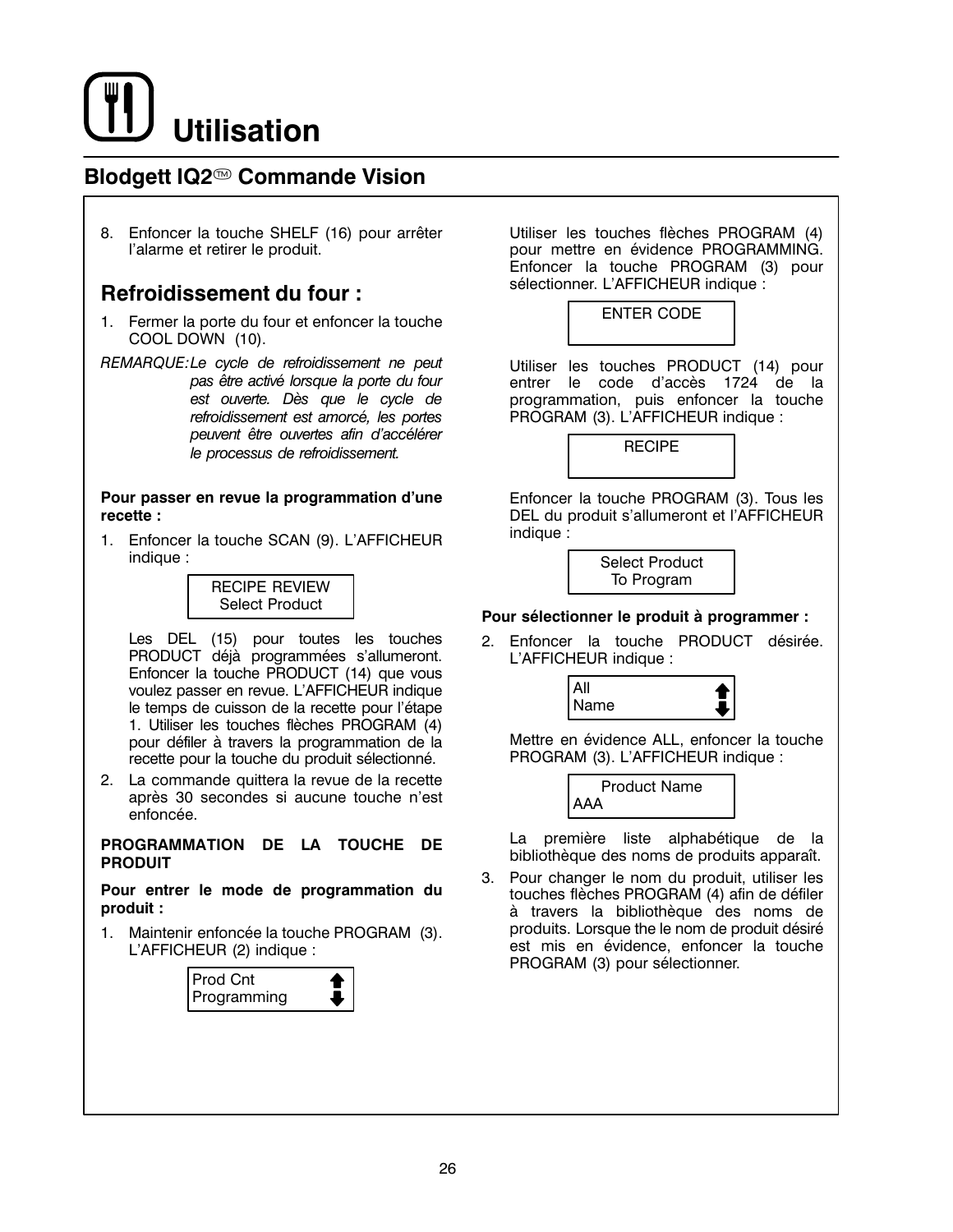## **Blodgett IQ2<sup>®</sup> Commande Vision**

![](_page_64_Picture_2.jpeg)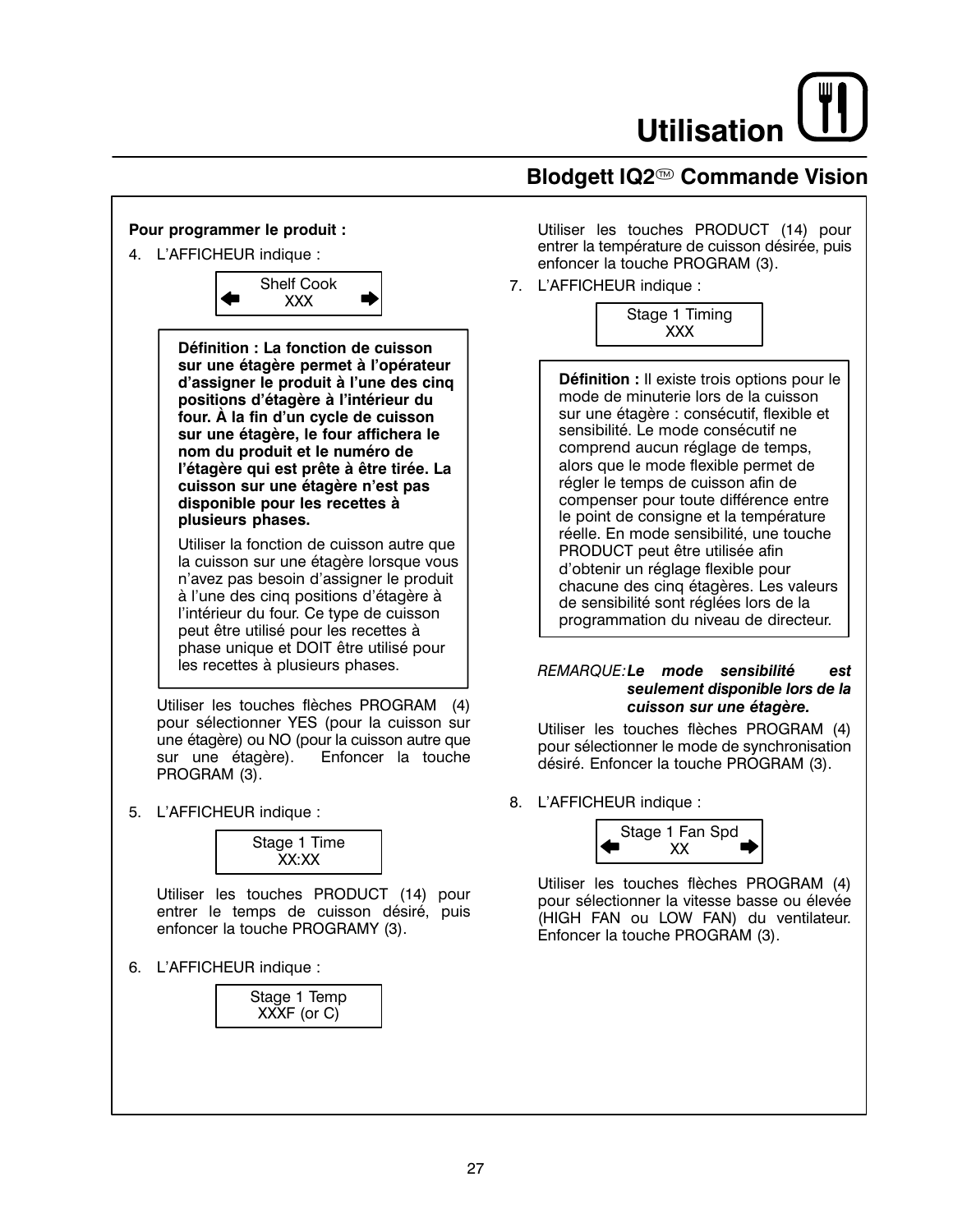## **Blodgett IQ2<sup>®</sup> Commande Vision**

9. L'AFFICHEUR indique :

![](_page_65_Picture_3.jpeg)

Définition : Il existe trois options pour le cycle du ventilateur : impulsion, chauffage et continu. Le mode impulsion permet au ventilateur de se mettre en marche et de s'arrêter selon sa programmation, alors que le mode chauffage permet au ventilateur de fonctionner avec la chaleur seulement. En mode continu, le ventilateur fonctionne continuellement lorsque la porte est fermée.

Utiliser les touches flèches PROGRAM (4) pour sélectionner le cycle du ventilateur. Si HEAT ou FULL est sélectionné, passez à l'étape 10. Si PULSE est sélectionné, l'AFFICHEUR indique :

![](_page_65_Picture_6.jpeg)

Utiliser les touches PRODUCT (14) pour entrer la période de temps désirée durant laquelle le ventilateur devrait être en position ON lors du cycle d'impulsion. Enfoncer la touche PROGRAM  $(3).$ L'AFFICHEUR indique:

|       | Stage 1 Fan OFF |  |  |  |  |
|-------|-----------------|--|--|--|--|
| XX:XX |                 |  |  |  |  |

Utiliser les touches PRODUCT (14) pour entrer la période de temps désiré durant laquelle le ventilateur devrait être en position OFF lors du cycle d'impulsion. Enfoncer la touche PROGRAM (3).

10. Si vous programmez un produit qui utilise la fonction de cuisson sur une étagère, passez à l'étape 11.

Si vous programmez un produit qui n'utilise pas la fonction de cuisson sur une étagère, l'AFFICHEUR indique :

![](_page_65_Picture_12.jpeg)

Reprendre les étapes de 5 à 10 pour chaque étape qui reste. Si vous programmez une recette à étape unique sans fonction de cuisson sur une étagère, entrer un temps de 00:00 pour l'étape 2.

11. L'AFFICHEUR indique :

Alarm 1 Time XX:XX

Définition : Si vous voulez que l'alarme retentisse avant la fin du cycle de cuisson, vous pouvez la programmer ici. Le temps d'alarme compte progressivement à compter du début du cycle de cuisson. Par exemple, si vous voulez qu'une alarme commence à retentir 9 minutes après le début du cycle de cuisson, vous devez programmer le temps d'alarme à 9 h  $00.$ 

Utiliser les touches PRODUCT (14) pour entrer le temps afin que la première alarme retentisse. Si vous entrez 00:00, passez à l'étape 12.

Enfoncer la touche PROGRAM (3). Si un temps autre que 00:00 est entré, l'AFFICHEUR indique :

> Alarm 1 Name **XXX**

Pour changer le nom de l'alarme, utiliser les touches flèches PROGRAM (4) afin de défiler à travers la bibliothèque des noms des alarmes.

Enfoncer la touche PROGRAM  $(3).$ L'AFFICHEUR indique :

![](_page_65_Picture_22.jpeg)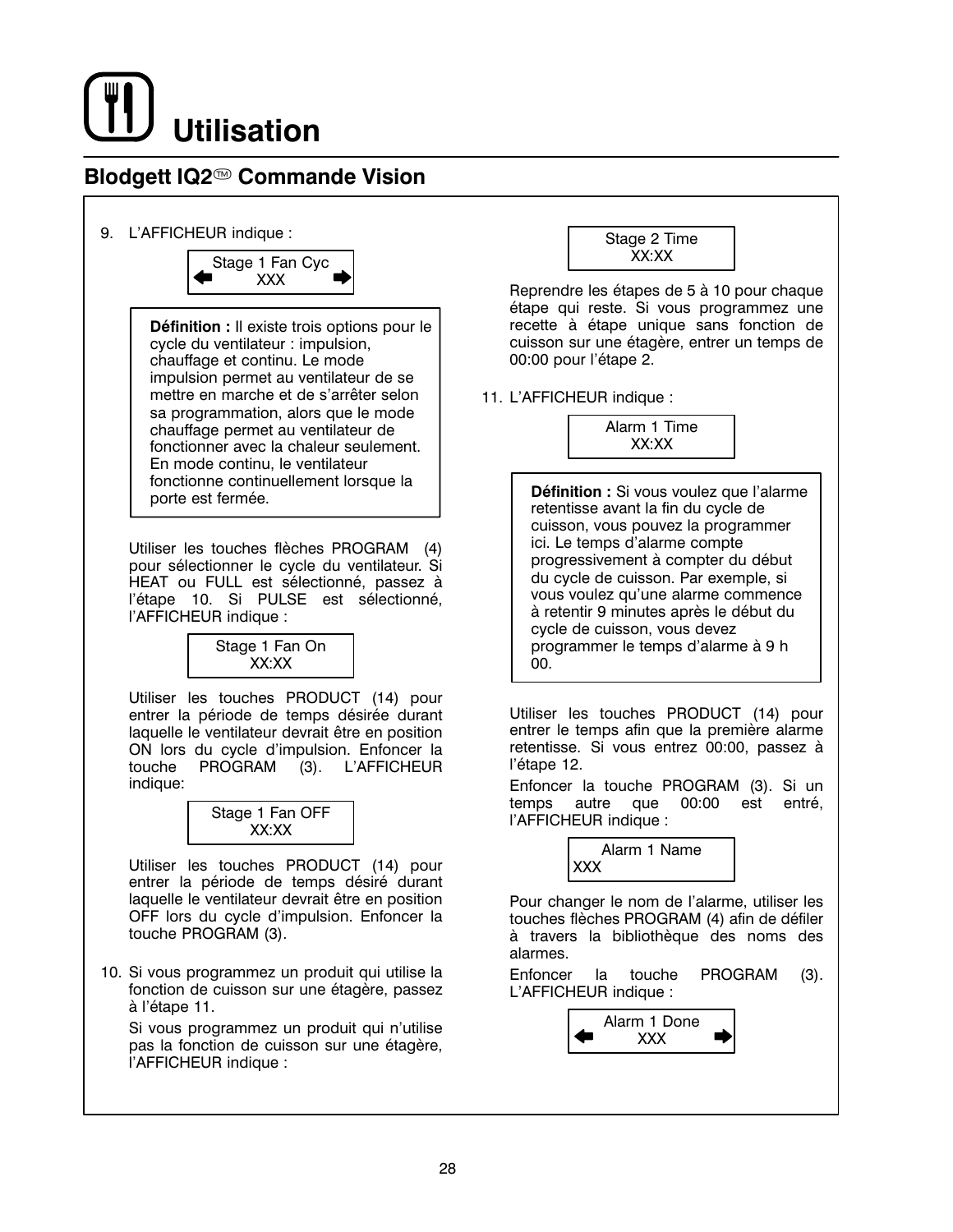## Blodgett IQ2<sup>®</sup> Commande Vision

![](_page_66_Figure_2.jpeg)

14. L'AFFICHEUR indique :

![](_page_66_Picture_4.jpeg)

Utiliser les touches flèches PROGRAM (4) pour sélectionner AUTOMATIC ou MANUAL. Enfoncer la touche PROGRAM (3).

15. L'AFFICHEUR indique :

![](_page_66_Picture_7.jpeg)

Utiliser les touches flèches PROGRAM (4) pour sélectionner HIGH ou LOW. Enfoncer la touche PROGRAM (3).

## Pour quitter le mode programme :

16. L'AFFICHEUR indique :

![](_page_66_Figure_11.jpeg)

Utiliser les touches flèches PROGRAM (4) pour défiler vers le bas jusqu'à ce que EXIT soit mis en évidence. Enfoncer la touche PROGRAM (3). L'AFFICHEUR indique :

![](_page_66_Picture_13.jpeg)

Pour programmer une autre touche PRODUCT, sélectionner RECIPE. Pour quitter le mode programme, sélectionner EXIT. L'AFFICHEUR indique :

![](_page_66_Figure_15.jpeg)

Utiliser les touches flèches PROGRAM (4) pour défiler vers le bas jusqu'à ce que EXIT soit mis en évidence. Enfoncer la touche PROGRAM (3) pour quitter le mode de programmation.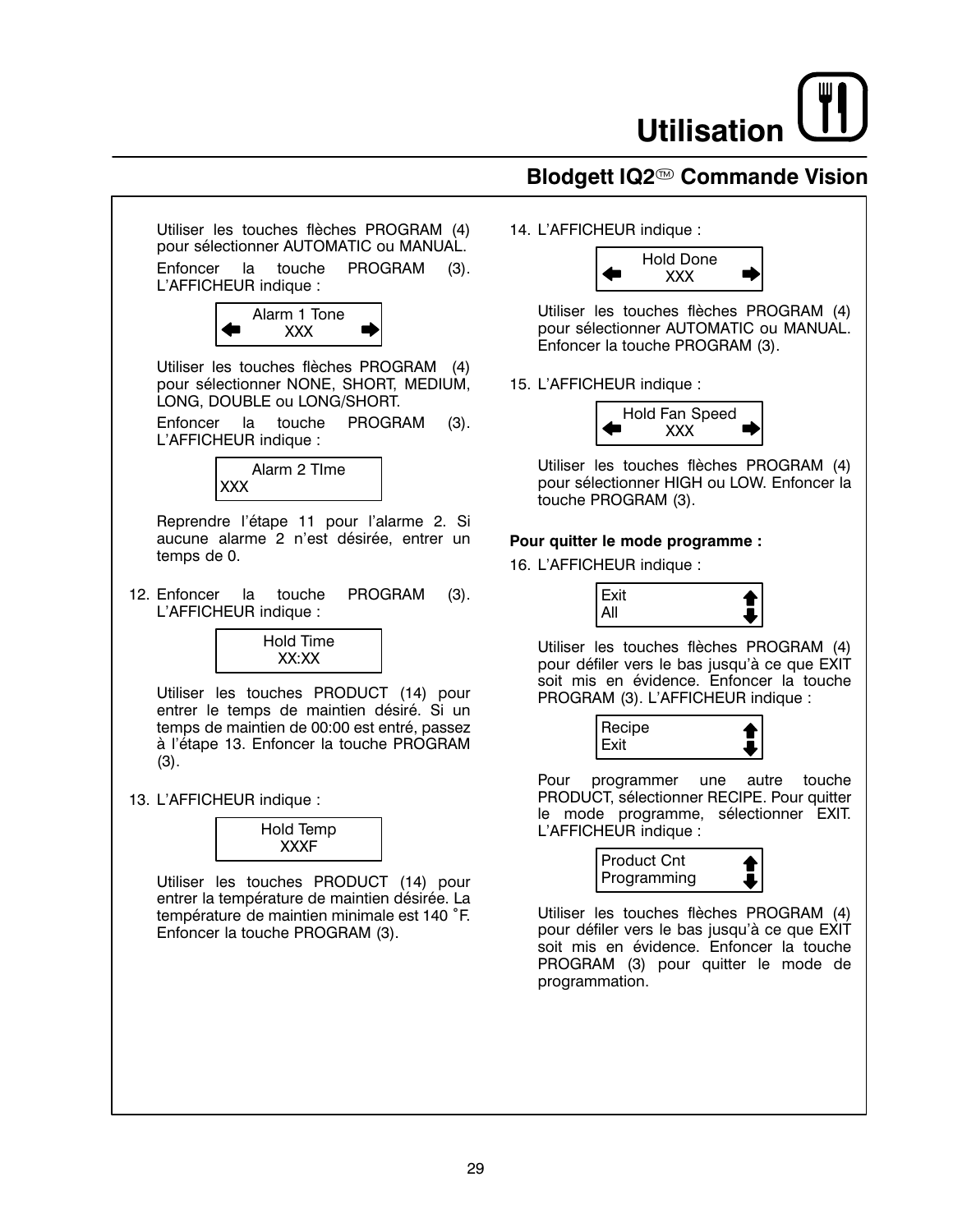## **Blodgett IQ2<sup>®</sup> Commande Vision**

## PROGRAMMATION DU NIVEAU SYSTÈME

#### Entrée du mode de programmation de système

1. Maintenir enfoncée la touche PROGRAM (3). L'AFFICHEUR indique :

![](_page_67_Picture_5.jpeg)

Utiliser les touches flèches PROGRAM (4) pour mettre en évidence PROGRAMMING. Enfoncer la touche PROGRAM (3) pour sélectionner. L'AFFICHEUR indique :

![](_page_67_Picture_7.jpeg)

Utiliser les touches PRODUCT (14) pour entrer le code d'accès 6647 de la programmation. Enfoncer  $|a|$ touche PROGRAM (3). L'AFFICHEUR indique :

![](_page_67_Picture_9.jpeg)

## Programmation des options du SYSTÈME:

1. Mettre SYSTEM en évidence, puis enfoncer la touche PROGRAM (3) pour sélectionner. L'AFFICHEUR indique :

![](_page_67_Picture_12.jpeg)

Utiliser les touches flèches PROGRAM (4) pour mettre en évidence ELECTRIC HALF. ELECTRIC FULL, GAS HALF ou GAS FULL. Enfoncer la touche PROGRAMY (3) pour sélectionner le type d'appareil approprié.

Si le type d'appareils est changé l'affichage indique "Are you sure, existing recipes will be cleared?" (sont vous sûr, des recettes existantes seront se sont dégagés?") Utiliser les touches flèches PROGRAM (4) pour sélectionner YES ou NO.

2. L'AFFICHEUR indique :

![](_page_67_Picture_16.jpeg)

Use the PROGRAM ARROW Utiliser les touches flèches PROGRAMKEYS (4) pour sélectionner ENGLISH ou OTHER. Enfoncer la touche PROGRAM (3) pour sélectionner la langue désirée.

3. L'AFFICHEUR indique :

![](_page_67_Picture_19.jpeg)

Utiliser les touches flèches PROGRAM (4) pour sélectionner NONE, 1, 2, 3 ou 4. Enfoncer la touche PROGRAM (3) pour sélectionner le niveau désiré pour tous les signaux sonores.

4. L'AFFICHEUR indique :

![](_page_67_Picture_22.jpeg)

Utiliser les touches flèches PROGRAM (4) pour sélectionner F ou C. Enfoncer la touche PROGRAM (3) pour sélectionner les unités de température désirées.

5. L'AFFICHEUR indique :

![](_page_67_Picture_25.jpeg)

Utiliser les touches PRODUCT (14) afin d'entrer la durée du temps de maintien. Enfoncer la touche PROGRAM (3).

6. L'AFFICHEUR indique :

![](_page_67_Picture_28.jpeg)

Définition : Le temps de mode de retard est un élément économiseur d'énergie qui baisse automatiquement la température de la cavité lorsque le four est en mode de repos.

Utiliser les touches PRODUCT (14) pour entrer la période de temps de mode de retard. Enfoncer la touche PROGRAM (3).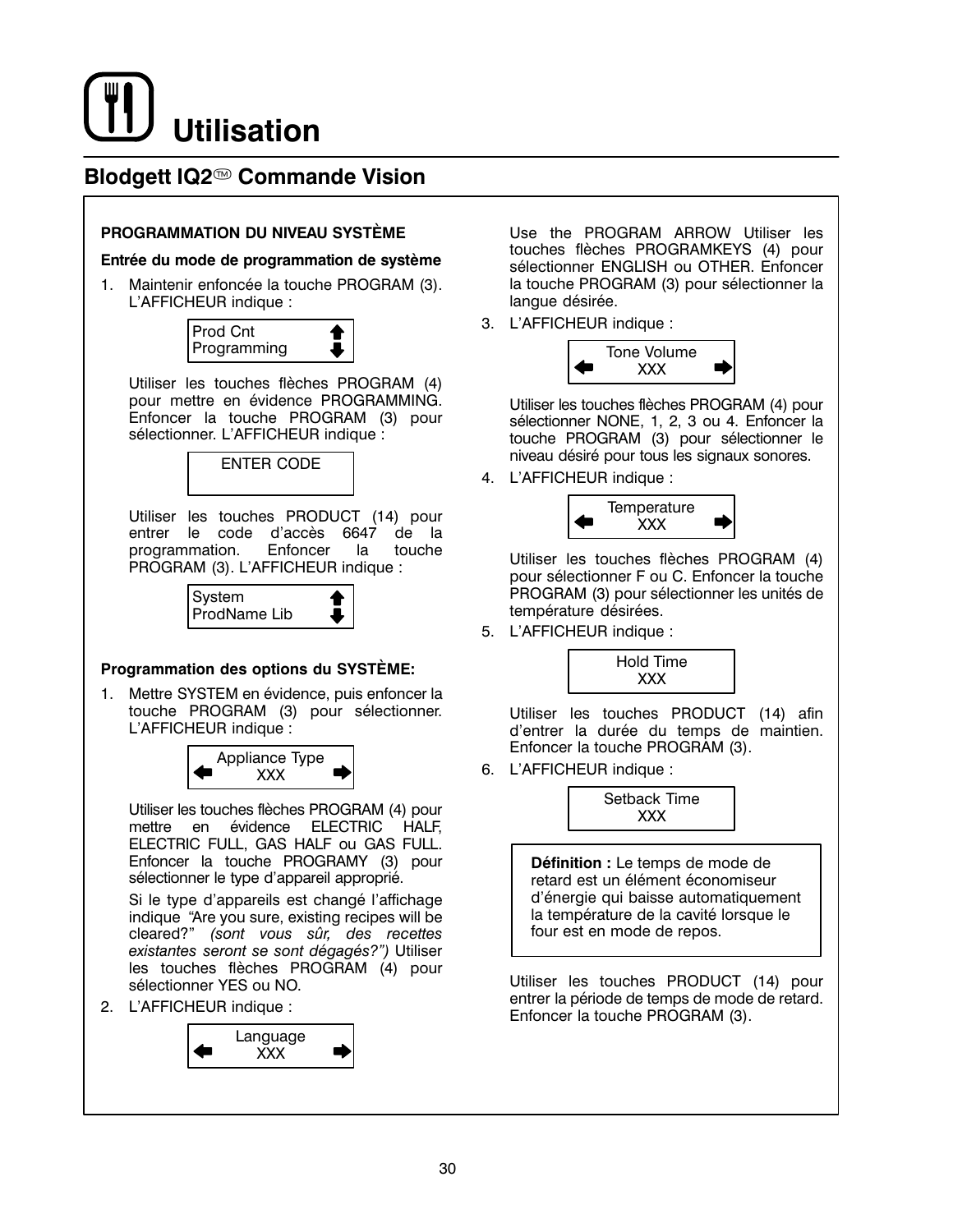![](_page_68_Picture_0.jpeg)

## Blodgett IQ2<sup>®</sup> Commande Vision

![](_page_68_Figure_2.jpeg)

PROGRAM (4) pour sélectionner YES ou NO. Enfoncer la touche PROGRAM (3).

11. L'AFFICHEUR indique :

![](_page_68_Picture_5.jpeg)

Utiliser les touches flèches PROGRAM (4) pour sélectionner YES ou NO. Enfoncer la touche PROGRAM (3).

12. L'AFFICHEUR indique :

![](_page_68_Picture_8.jpeg)

Utiliser les touches flèches PROGRAM (4) pour sélectionner YES ou NO. Enfoncer la touche PROGRAM (3).

13. L'AFFICHEUR indique :

![](_page_68_Picture_11.jpeg)

Utiliser les touches flèches PROGRAM (4) pour sélectionner YES ou NO. Enfoncer la touche PROGRAM (3).

14. L'AFFICHEUR indique :

![](_page_68_Picture_14.jpeg)

Utiliser les touches flèches PROGRAM (4) pour sélectionner YES ou NO. Enfoncer la touche PROGRAM (3).

15. L'AFFICHEUR indique :

![](_page_68_Picture_17.jpeg)

Utiliser les touches flèches PROGRAM (4) pour sélectionner YES ou NO. Enfoncer la touche PROGRAM (3).

16. L'AFFICHEUR indique :

![](_page_68_Picture_20.jpeg)

Utiliser les touches flèches PROGRAM (4) pour sélectionner YES ou NO. Enfoncer la touche PROGRAM (3).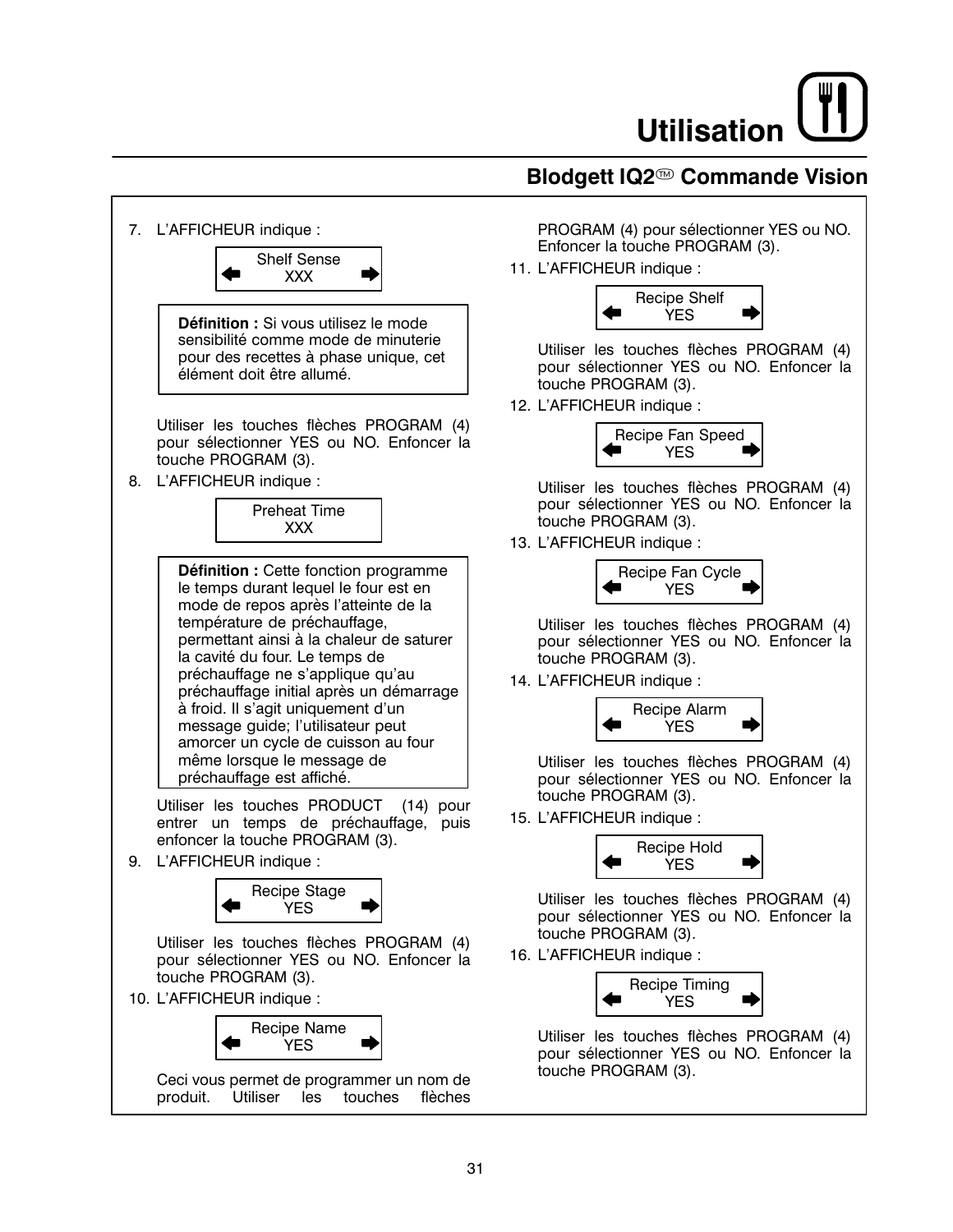## **Blodgett IQ2<sup>®</sup> Commande Vision**

![](_page_69_Figure_2.jpeg)

flèches

des

 $(11)$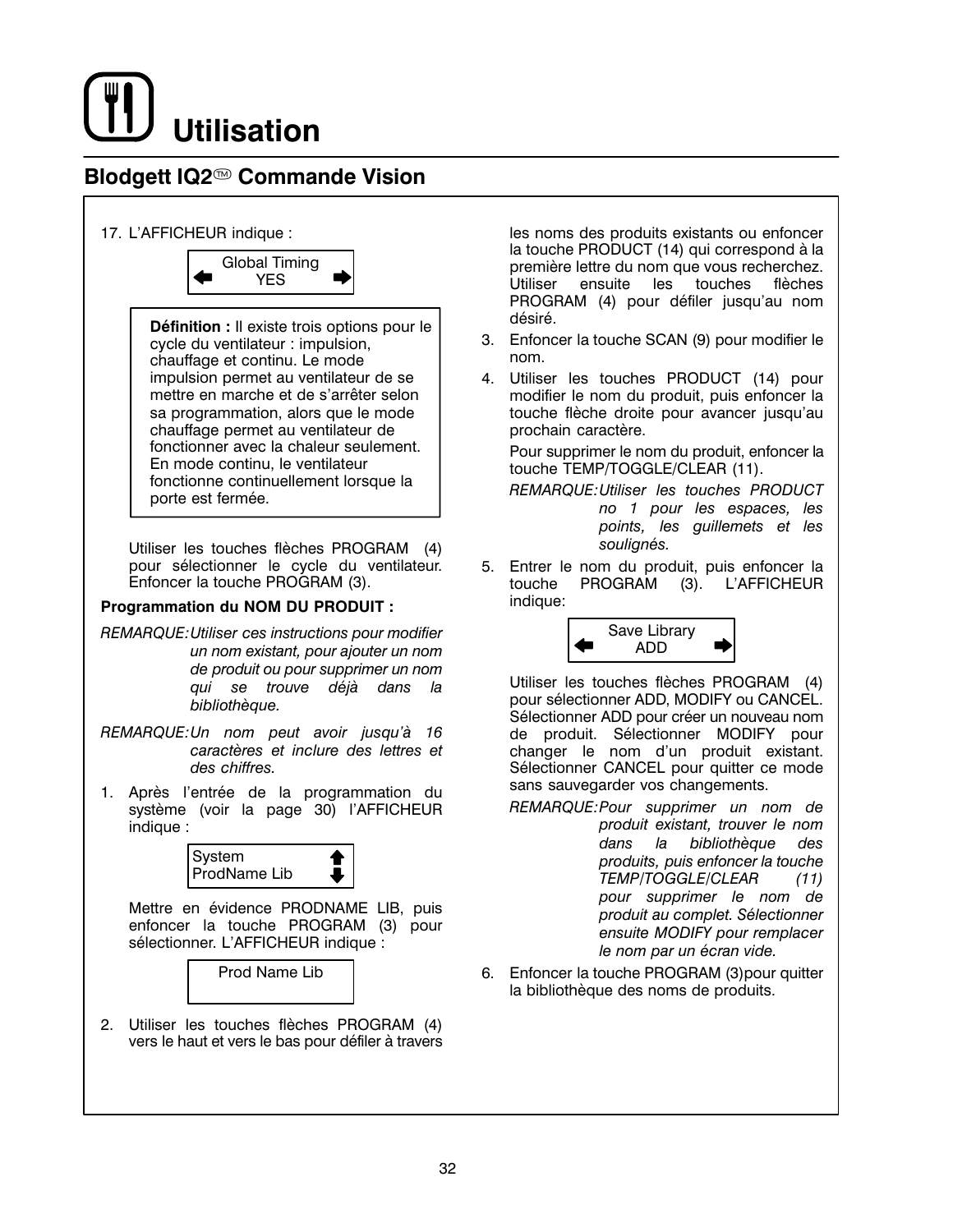## **Blodgett IQ2<sup>®</sup> Commande Vision**

### **Programmation du NOM DES ALARMES :**

- REMARQUE: Utiliser ces directives pour modifier un nom existant, pour ajouter le nom d'une alarme ou pour supprimer un nom qui se trouve déjà dans la bibliothèque.
- REMARQUE: Les noms peuvent avoir jusqu'à 16 caractères et inclure des lettres et des chiffres.
- 1. Entrer la programmation du niveau de directeur (voir la page 30) L'AFFICHEUR indique :

![](_page_70_Picture_6.jpeg)

Utiliser les touches flèches PROGRAM (4) pour mettre en évidence ALARM LIB, puis enfoncer la touche PROGRAM (3) pour sélectionner. L'AFFICHEUR indique :

Alarm Name Lib

- 2. Utiliser the touches flèches PROGRAM (4) vers le haut et vers le bas pour défiler à travers les noms des alarmes existants ou enfoncer la touche PRODUCT (14) qui correspond à la première lettre du nom que vous recherchez. Utiliser ensuite les touches flèches PROGRAM (4) pour défiler jusqu'au nom désiré.
- 3. Enfoncer la touche SCAN(9) pour modifier le nom.
- 4. Utiliser les touches PRODUCT (14) pour modifier le nom de l'alarme. Enfoncer la touche flèche droite pour avancer jusqu'au caractère suivant

Pour supprimer le nom de l'alarme, enfoncer la touche TEMP/TOGGLE/CLEAR (11).

REMARQUE: Utiliser la touche PRODUCT no 1 pour les espaces, les points, les quillemets et les soulignés.

5. Entrer le nom de l'alarme, puis enfoncer la touche PROGRAM (3). ). L'AFFICHEUR indique :

![](_page_70_Picture_15.jpeg)

Utiliser les touches flèches PROGRAM (4) pour sélectionner ADD, MODIFY ou CANCEL. Sélectionner ADD pour créer le nouveau nom de l'alarme. Sélectionner MODIFY pour changer le nom de l'alarme existant. Sélectionner CANCEL pour quitter ce mode sans sauvegarder vos changements.

- REMARQUE: Pour supprimer le nom d'une alarme existant, trouver le nom dans la bibliothèque de produits. Enfoncer  $l$ a touche TEMP/TOGGLE/CLEAR (11) pour supprimer le nom de l'alarme au complet. puis sélectionner MODIFY pour remplacer le nom par un écran vide.
- 6. Enfoncer la touche PROGRAM (3) pour quitter la bibliothèque des noms d'alarmes.

#### Sortie du mode programmation de système:

1. L'AFFICHEUR indique :

![](_page_70_Picture_21.jpeg)

Utiliser les touches flèches PROGRAM (4) pour défiler vers le haut jusqu'à ce que EXIT soit mis en évidence, puis enfoncer la touche PROGRAM (3). L'AFFICHEUR indique :

![](_page_70_Picture_23.jpeg)

Utiliser les touches flèches PROGRAM (4) pour défiler vers le haut jusqu'à ce que EXIT soit mis en évidence, puis enfoncer la touche PROGRAM (3) pour quitter le mode de programmation.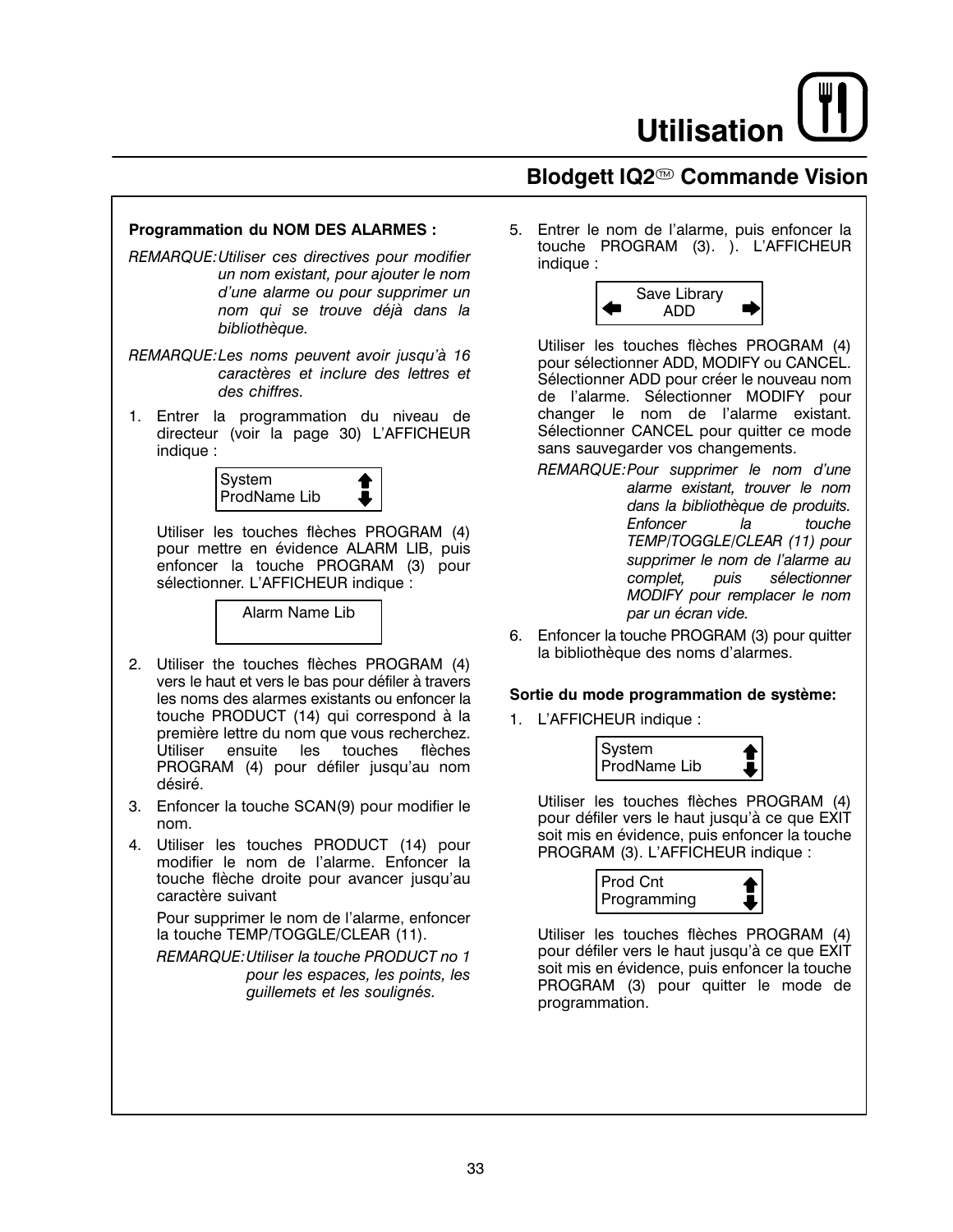## Principe de la Fonction de Cuisson et Maintien

Avec la fonction en option de CUISSON ET MAINTIEN, la viande peut être rôtie à des températures plus basses pendant de plus longues périodes de temps. Ceci préserve le goût et la tendreté de la viande et l'empêche de se dessécher. Il y a trois phases pour rôtir en cuisson et maintien.

- · Cuisson Primaire, la durée du cycle de cuisson est contrôlée par la MINUTERIE DE CUISSON ET DE MAINTIEN. La viande rôtit à basse température jusqu'à atteindre les deux tiers de sa cuisson environ.
- Cuisson à partir de chaleur emmagasinée quand le temps de cuisson primaire se termine, le four passe automatiquement sur MAINTIEN (HOLD). Le produit continu de cuire à la chaleur emmagasinée dans le four. La viande doit rester dans le cycle de maintien pour un minimum de  $1 - 1/2$  à 2 heures avant d'être servie.
- Maintien maintien les produits pendant plusieurs heures avant de les servir sans perte de jus ou de tendreté.

Toute viande doit être complètement décongelée par réfrigération. Utiliser de la viande congelée augmente le temps de cuisson et cause sa réduction de volume.

![](_page_71_Figure_8.jpeg)

Figure 14

| <b>Aliment</b>                                                     | Temp.<br><b>Cuisson</b>            | Temp.<br><b>Maintien</b> | Quantité                 | <b>Durée</b><br><b>Cuisson</b><br>(Heures | Min. Hold<br>Time (Hrs) | <b>Total Time</b><br>(Hrs)          |
|--------------------------------------------------------------------|------------------------------------|--------------------------|--------------------------|-------------------------------------------|-------------------------|-------------------------------------|
| Côte de Choix, Non<br>désossé découvert<br>14-18 lbs. (6.4-8.1 kg) | 200°F<br>$93^{\circ}$ C            | 140°F<br>$60^{\circ}$ C  | 3<br>6                   | 3<br>$3 - 1/4$<br>$3 - 1/2$               | $1 - 1/2$<br>2          | 4<br>$4 - 3/4$<br>$5 - 1/2$         |
| Côte de Choix,<br>Non désossé couvert<br>14-18 lbs. (6.4-8.1 kg)   | 200°F<br>$93^{\circ}$ C            | 140°F<br>$60^{\circ}$ C  | 3<br>6                   | $3 - 1/2$<br>4<br>$4 - 1/2$               | $1 - 1/2$<br>2          | $4 - 1/2$<br>$5 - 1/2$<br>$6 - 1/2$ |
| Tranches Grasses<br>Rounds<br>20-22 lbs. (9.1-10.0 kg)             | 200°F<br>$93^{\circ}$ C            | 140°F<br>$60^{\circ}$ C  | 3<br>6                   | $3 - 1/2$<br>4<br>$4 - 1/2$               | $1 - 1/2$<br>2          | $4 - 1/2$<br>$5 - 1/2$<br>$6 - 1/2$ |
| Rôti de Porc ou Jambon<br>10-12 lbs. (4.5-5.4 kg)                  | $250^{\circ}$ F<br>$121^{\circ}$ C | $170^\circ F$<br>76°C    | $\overline{2}$<br>4<br>6 | 4<br>$4 - 1/4$<br>$4 - 1/2$               | $1 - 1/2$<br>2          | 5<br>$5 - 3/4$<br>$6 - 1/2$         |
| Dinde<br>20-22 lbs. (9.1-10.0 kg)                                  | $250^{\circ}$ F<br>121°C           | $170^\circ$ F<br>76°C    | 6                        | $3 - 1/4$<br>4                            | $1 - 1/2$               | $4 - 3/4$<br>$5 - 1/2$              |
| Gigot de Mouton<br>non désossé in<br>8-10 lbs. (4.36-4.5 kg)       | $225^{\circ}$ F<br>107°C           | $160^{\circ}$ F<br>71°C  | $\overline{2}$<br>4<br>6 | $2 - 1/2$<br>$2 - 3/4$<br>3               | $1 - 1/2$<br>2          | $3 - 1/2$<br>$4 - 1/4$<br>5         |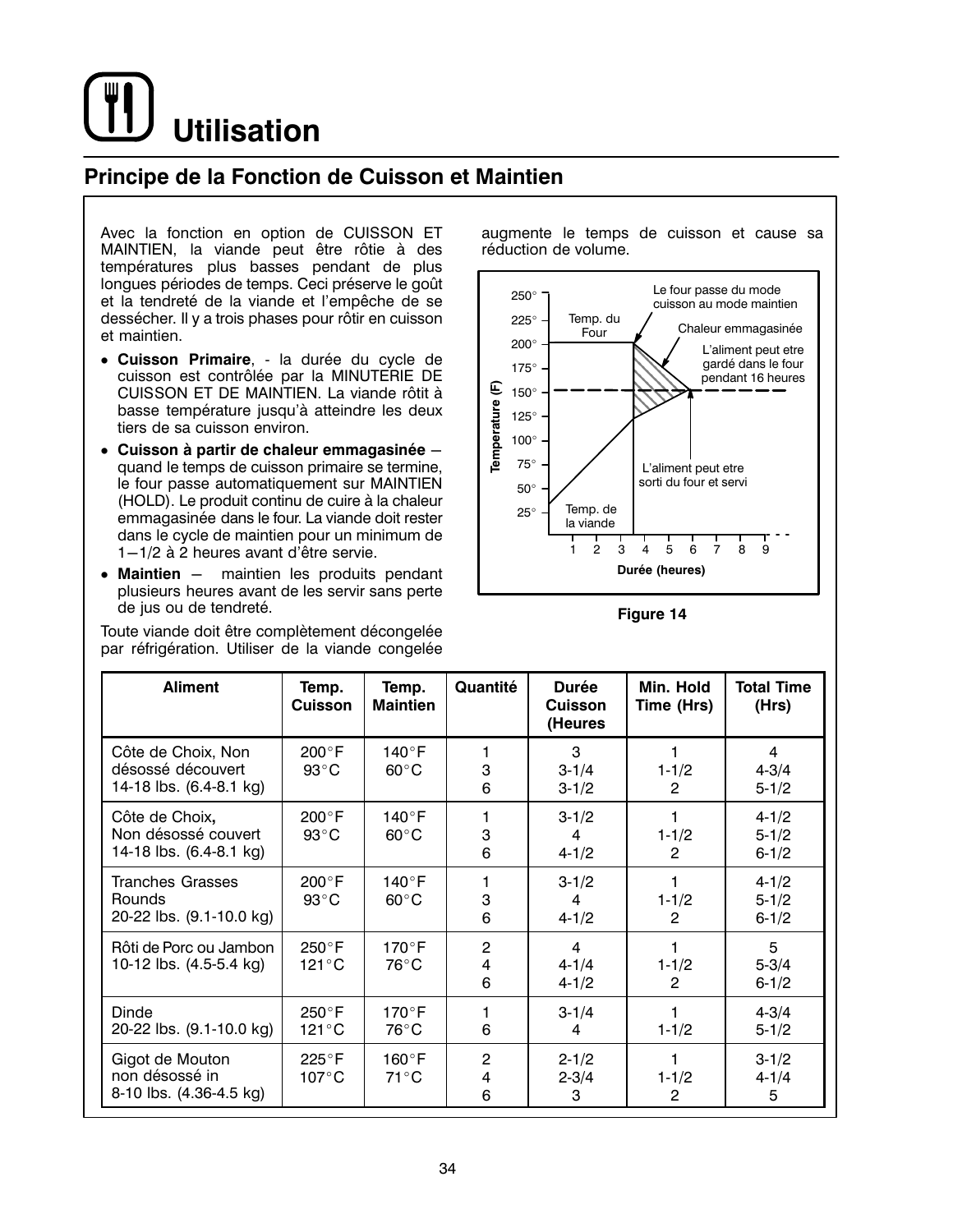**Utilisation** 

# **Consignes Générales à l'Intention des Utilasateurs**

# **TEMPS ET TEMPÉRATURES DE CUISSON**

## Préchauffage du four

Toujours préchauffer le four avant de cuire ou de rôtir. Nous recommandons un préchauffage de 10°C (50°F) supérieur à la température de cuisson pour compenser la chute de température quand les portes sont ouvertes et qu'un produit froid est chargé dans le four. Régler le thermostat sur la température de cuisson une fois que le produit est chargé.

REMARQUE: Pour les produits congelés, préchauffer le four de 38°C (100°F) au-dessus de la température de cuisson.

# La Température de Cuisson

Généralement, les températures de cuisson doivent être de 10 $^{\circ}$ C (50 $^{\circ}$ F) plus basses que les températures de recettes pour four de cuisinière ou plateforme. Si les bords du produit sont cuits mais que le centre est cru, ou s'il y a des variations de couleur, réduire le réglage du thermostat de 10-15°C (15-25°F) de plus. Continuer à réduire la température de cuisson sur des charges successives jusqu'à ce que des résultats satisfaisants soient obtenus.

REMARQUE: Une température excessive, ne reduit pas la durée de cuisson, mais produit des résultats insatisfaisants.

#### La Durée de Cuisson

Vérifiez l'aliment après une durée de cuisson représentant environ la moitié de la durée recommandée pour les fours ordinaires. Notez vos durées et températures optimales pour référence future.

REMARQUE: La durée de cuisson varie en fonction de la quantité cuite, du type de plat utilisé et de la température sélectionnée.

# **CONSEILS**

#### **Plats et grilles**

La hauteur de l'aliment ou du plat détermine le nombre de grilles utilisables. Le four peut recevoir un maximum de 10 plaques à petits pains de 18 x 26 po (457 x 660 mm).

Charger le four en commençant par le bas, centrer les plats sur la grille. Ne jamais placer un plat ou une feuille d'aluminium sur le fond du four. Ceci obstrue la circulation d'air et résulte en cuissons ou en rôtissages irréguliers.

## Rotissage

Pour réduire la contraction des viandes rôties, placez la viande directement sur les grilles et placez un plat en métal à moitié rempli d'eau au niveau de la grille du bas. En s'évaporant, l'eau du plat augmente l'humidité dans la chambre de cuisson. Le plat sert, de plus, à recueillir la graisse de la viande et le nettoyage du four s'en trouve facilité.

## **Cuisson**

Peser le produit pour assurer une distribution égale dans chaque plat. Des quantités variables de produits causeront des cuissons inégales.

#### **Ventilateurs**

Pour que le four chauffe, le ventilateur doit fonctionner. Utiliser la caractéristique Pulse Plus pour empêcher les produits légers ou liquides de "moutonner" vers le ventilateur. Si le four n'est pas équipé de cette caractéristique, suivre le procédé ci-après.

- 1. Préchauffer le four 15°C (25°F) au-dessus de la température de cuisson.
- 2. Charger le four avec le produit. Fermer les portes.
- 3. Régler le thermostat sur la température de cuisson.
- 4. Arrêter le four.
- 5. Laisser le produit reposer pendant 5 à 7 minutes sans ventilateur. La chaleur résiduelle dans le four fige le produit.
- 6. Allumer le four pour le reste du temps de cuisson.

#### **Lumières**

Éteindre les lumières du four quand on ne regarde pas le produit. Laisser les lumières allumées périodes raccourci pendant de longues considérablement la durée utile des ampoules.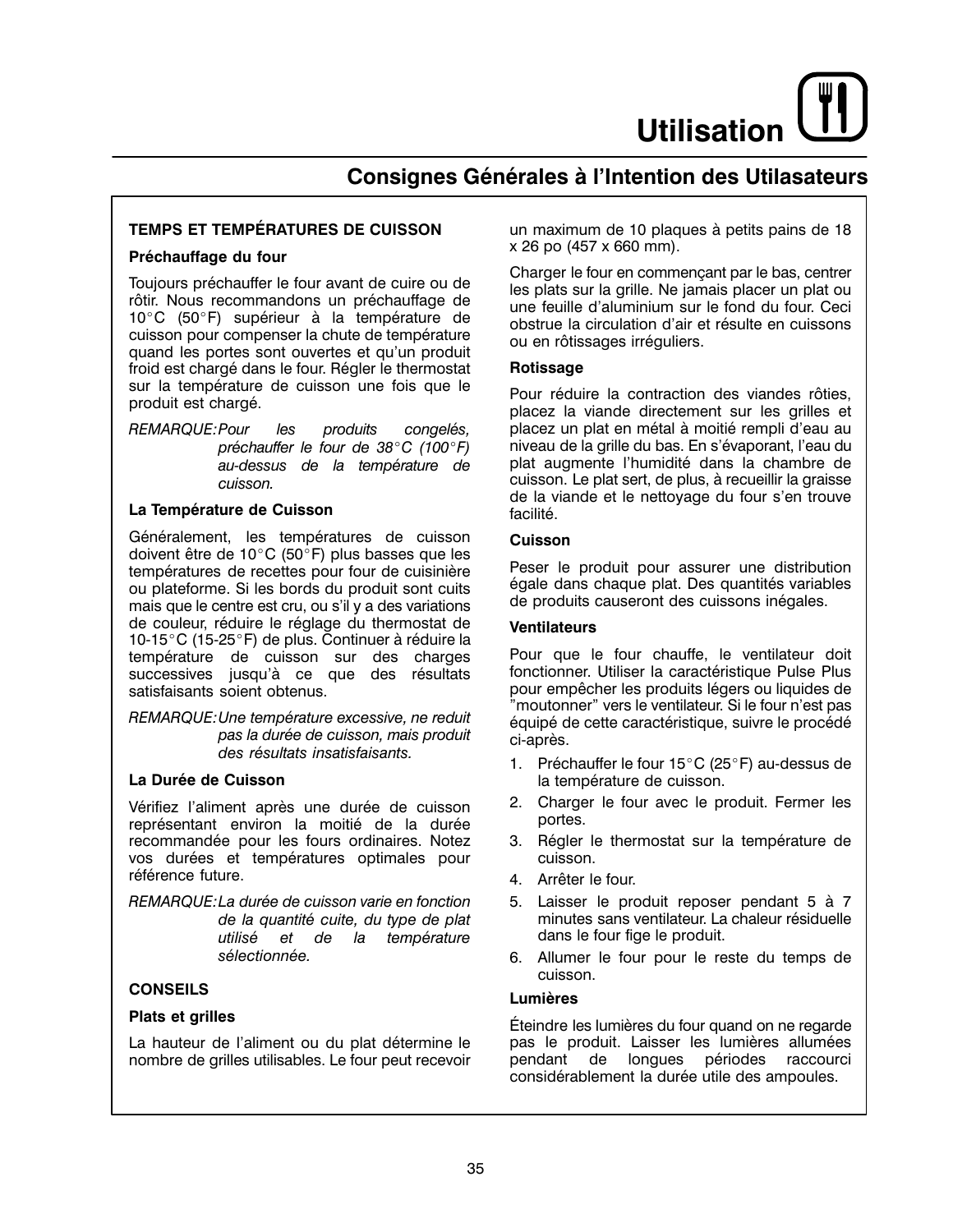# **Utilisation**

# Durées et Températures Suggérées

| <b>Aliment</b>                                                                                                                                                                                                                                                                                                                       | <b>Température</b>                                                                                                                                                                                                                | <b>Durée</b>                                                                                                                                    | <b>Étagères</b>                                                                            |
|--------------------------------------------------------------------------------------------------------------------------------------------------------------------------------------------------------------------------------------------------------------------------------------------------------------------------------------|-----------------------------------------------------------------------------------------------------------------------------------------------------------------------------------------------------------------------------------|-------------------------------------------------------------------------------------------------------------------------------------------------|--------------------------------------------------------------------------------------------|
| <b>Viandes</b>                                                                                                                                                                                                                                                                                                                       |                                                                                                                                                                                                                                   |                                                                                                                                                 |                                                                                            |
| Hamburgers (5 pâtés/lb)<br>Gîte (80 lbs, en quartiers)<br>Côte de choix (20 lbs, dégraissé, saignant)<br>Contre-filet (portions de 10 oz)<br>Steak suisse après braisage<br>Côtelette de porc farcie<br>Rôti de veau désossé (15 lbs)<br>Côtelettes d'agneau (premières)<br>Lard (sur grilles en plats de 18 x 26 po)                | 400°F (205°C)<br>275°F (135°C)<br>235°F (115°C)<br>450°F (235°C)<br>275°F (135°C)<br>375°F (190°C)<br>300°F (150°C)<br>400°F (205°C)<br>400°F (205°C)                                                                             | 8-10 mins.<br>2 hrs 45 mins.<br>$2$ hrs 45 mins.<br>7-8 mins.<br>1 hr.<br>25-30 mins.<br>3 hrs. 10 mins.<br>$7-8$ mins.<br>5-7 mins.            | 10<br>$\overline{2}$<br>$\overline{c}$<br>5<br>5<br>5<br>$\overline{2}$<br>5<br>10         |
| <b>Volailles</b><br>Blanc et cuisse de poulet<br>Dos et aile de poulet<br>Poulet (2 1/2 lbs, en quartiers)<br>Roulé de dinde (roulés de 18 lbs)                                                                                                                                                                                      | 350°F (175°C)<br>350°F (175°C)<br>350°F (175°C)<br>310°F (155°C)                                                                                                                                                                  | 40 mins.<br>35 mins.<br>30 mins.<br>3 hrs 45 mins.                                                                                              | 5<br>5<br>5<br>3                                                                           |
| Poisson et Fruits de Mer<br>Steaks de flétan, morue (surgelés, 5 oz)<br>Homard farci (2-1/2 lbs)<br>Queues de homard (surgelées)                                                                                                                                                                                                     | 350°F (175°C)<br>400°F (205°C)<br>425°F (220°C)                                                                                                                                                                                   | 20 mins.<br>$10$ mins.<br>9 mins.                                                                                                               | 5<br>3<br>5                                                                                |
| <b>Fromages</b><br>Macaroni au gratin<br>Croque-Monsieur                                                                                                                                                                                                                                                                             | 350°F (175°C)<br>400°F (205°C)                                                                                                                                                                                                    | 30 mins.<br>8 mins.                                                                                                                             | 5<br>10                                                                                    |
| <b>Pommes de Terre</b><br>Au four (120 ct)<br>Pommes de terre rôties                                                                                                                                                                                                                                                                 | 400°F (205°C)<br>325°F (165°C)                                                                                                                                                                                                    | 50 mins.<br>$10$ mins.                                                                                                                          | 5<br>5                                                                                     |
| <b>Pains et Patisseries</b>                                                                                                                                                                                                                                                                                                          |                                                                                                                                                                                                                                   |                                                                                                                                                 |                                                                                            |
| Tourtes aux baies, surgelées (22 oz)<br>Tourte aux pommes, fraîche (20 oz)<br>Tartes au potiron (32 oz.)<br>Croquant aux fruits<br>Pain (24 - 1 lb)<br>Pain à la farine de maïs (cornbread)<br>Petits pains au lait<br>Petits pains à chauffer<br>Grands gâteaux (5 lbs de pâte par plaque)<br>Gâteau au chocolat<br><b>Brownies</b> | 325°F (150°C)<br>$350^{\circ}$ F (175 $^{\circ}$ C)<br>300°F (150°C)<br>300°F (150°C)<br>325°F (155°C)<br>375°F (190°C)<br>400°F (205°C)<br>350°F (175°C)<br>325°F (160°C)<br>325°F (160°C)<br>$325^{\circ}$ F (150 $^{\circ}$ C) | 35 mins.<br>25-30 mins.<br>30-50 mins.<br>25 mins.<br>30 mins.<br>15-20 mins.<br>6 mins.<br>$15$ mins.<br>16-18 mins.<br>20 mins.<br>$15$ mins. | 5 (30 tourtes)<br>5 (30 tourtes)<br>5 (20 tourtes)<br>5<br>3<br>5<br>5<br>5<br>5<br>5<br>5 |

REMARQUE: Les durées et températures de cuisson peuvent varier grandement par rapport à celles indiquées ci-dessus. Le poids de la charge, la température des aliments, la recette, le type de plat et l'étalonnage du thermostat entrent tous en jeu. Notez les durées et tempèratures avérées de vos recettes pour référence future.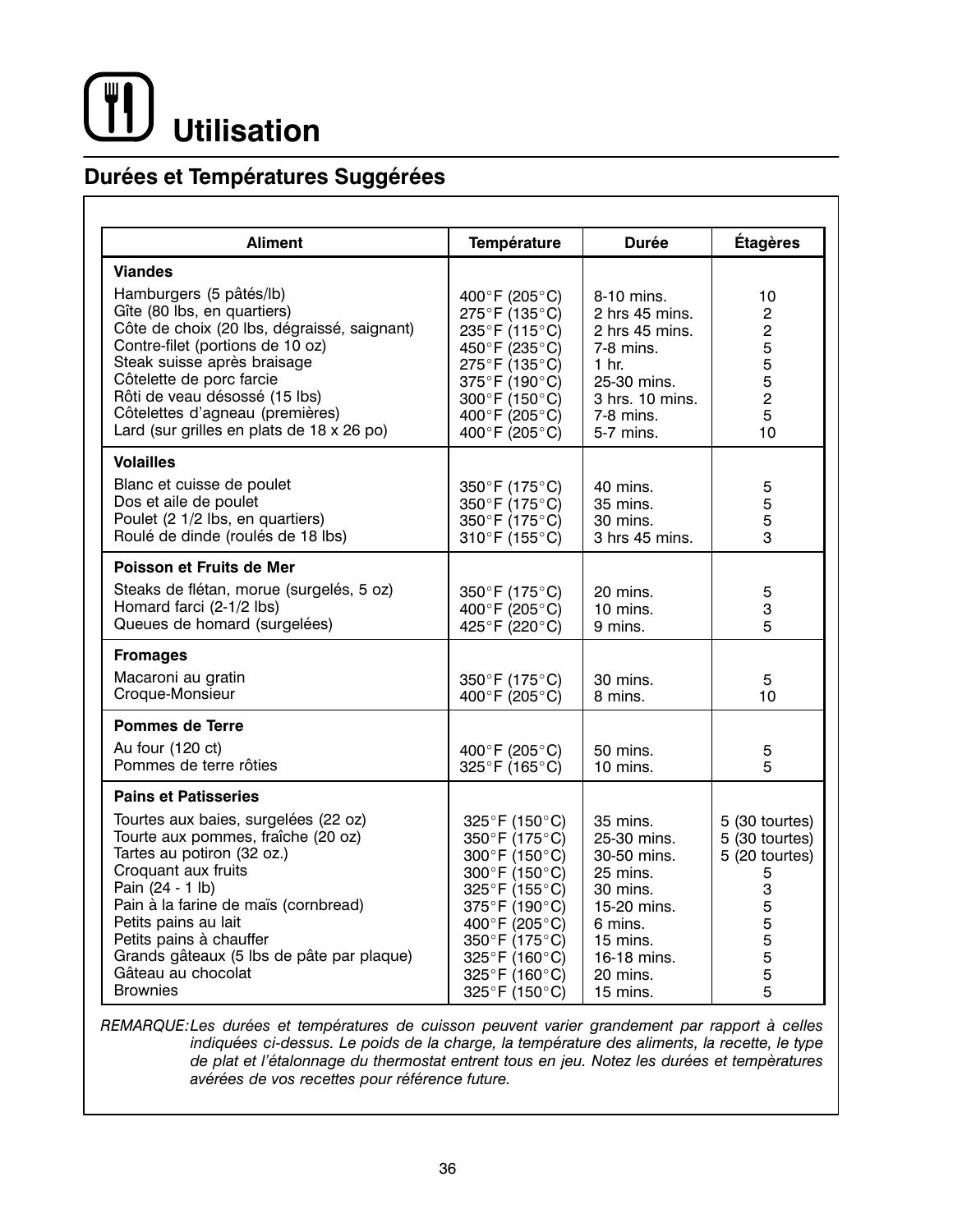

# Nettoyage et Entretien Préventif

# **NETTOYAGE DES FOURS**

Les fours peints et en acier inoxydable peuvent être conservés en bon état si on les nettoie avec une huile légère.

- 1. Imprégner un chiffon de cette huile et frotter le four lorsque celui-ci est froid.
- 2. L'essuyer avec un chiffon propre et sec.

Sur les surfaces intérieures et extétieures en acier inoxydable, les depôts de pâtes, huile, graisse ou les taches peuvent être otées à l'aide de l'un good non-toxique nettoyeur industriel d'acier inoxydable.

1. Il faut toujours utiliser ces produits détergents lorsque le four est froid. Il faut toujours frotter dans le sens du grain métallique.

L'intérieur en porcelaine se nettoie aisément à l'aide d'un détergent spécial. Il est important d'éviter le contact des produits d'entretien caustiques avec la plaque d'acier aluminé située juste derrière la roue du ventilateur.

- Retirer du four les grilles, les supports de aril- $1<sup>1</sup>$ les et la roue de soufflerie.
- $2.$ Faire tremper les pièces dans une solution d'ammoniaque et d'eau.
- 3. Remettre en place après nettoyage.

# **ENTRETIEN PRÉVENTIF**

Il doit être assuré par une installation initiale correcte et un programme de nettoyage régulier des fours.

#### **Maintenance annuelle**

Les fours n'ont pas besoin d'être graissés. Il faut cependant vérifier annuellement le système de ventilation afin d'éviter la déterioration provenant de l'humidité et de la corrosion des produits évacués.

Si des réparations ou de la maintenance est nécessaire, prendre contact avec une entreprise de servicel Blodgett locale, avec le représentant de l'usine ou avec l'usine.

# **AVERTISSEMENT!!**

Toujours debrancher le four avant toute intervention de nettoyage, d'entretien ou de reparation.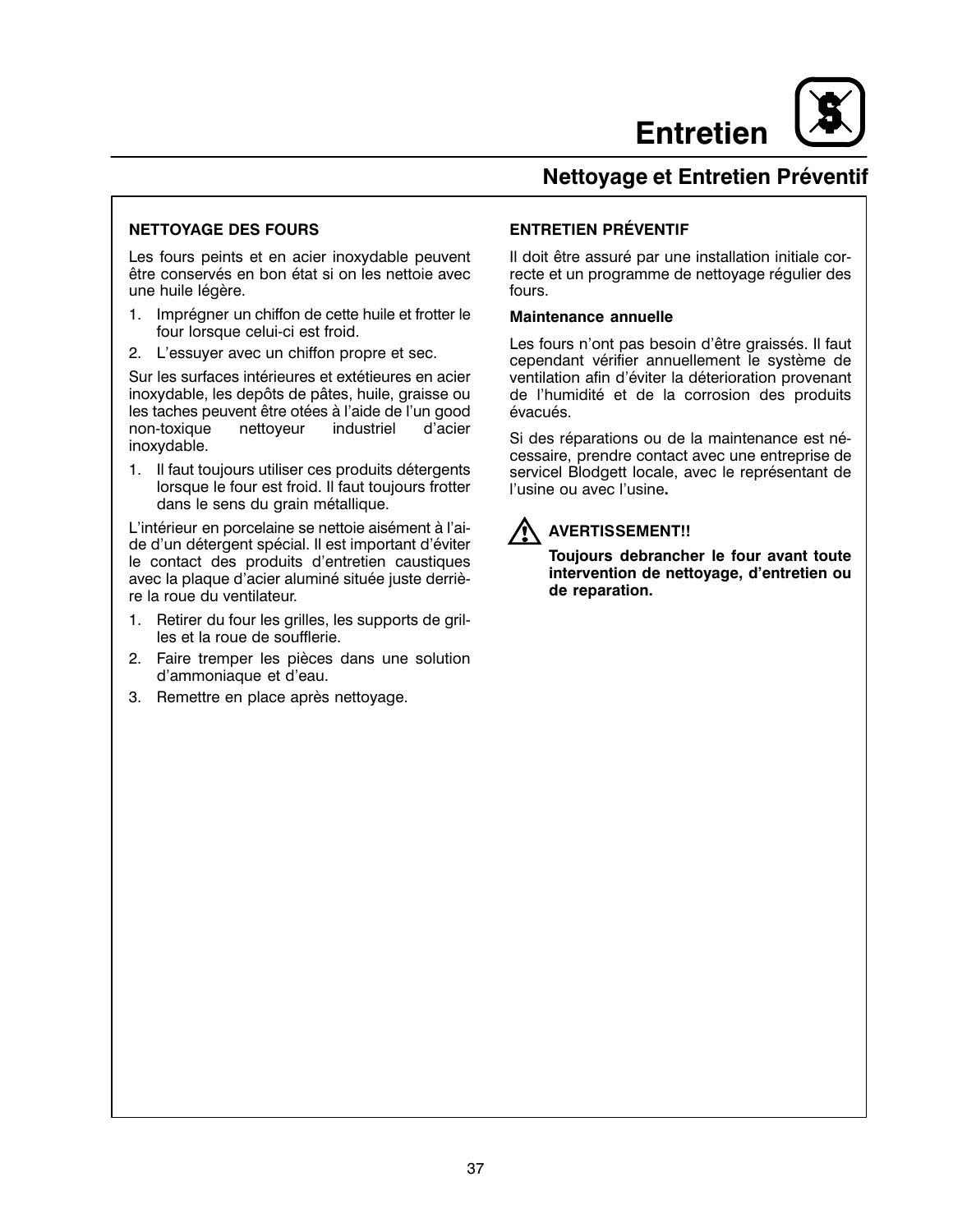

# Guide de Détection des Pannes

| CAUSE(S) PROBABLE(S)                                                           | <b>SUGGESTION</b>                                                                                                                                                                                                                                                                                                                                                                                           |  |  |  |
|--------------------------------------------------------------------------------|-------------------------------------------------------------------------------------------------------------------------------------------------------------------------------------------------------------------------------------------------------------------------------------------------------------------------------------------------------------------------------------------------------------|--|--|--|
| SYMPTOME: Les éléments chauffants ne fonctionnent pas.                         |                                                                                                                                                                                                                                                                                                                                                                                                             |  |  |  |
| • Le four n'est pas branché.                                                   | • Brancher le fil dans la prise.                                                                                                                                                                                                                                                                                                                                                                            |  |  |  |
| • L'interrupteur électrique du paneau de contrôle<br>est sur arrêt.            | · Régler le panneau de contrôle sur COOK (CUIS-<br>SON) ou OVEN ON (FOUR MARCHE).                                                                                                                                                                                                                                                                                                                           |  |  |  |
| • Contrôle réglé au-dessous de la température<br>ambiante.                     | • Régler la température désirée.                                                                                                                                                                                                                                                                                                                                                                            |  |  |  |
| • Portes ouvertes.                                                             | • Fermer les portes.                                                                                                                                                                                                                                                                                                                                                                                        |  |  |  |
| Commandes informatisées - erreur de code à<br>l'affichage.                     | $\bullet$ *                                                                                                                                                                                                                                                                                                                                                                                                 |  |  |  |
| SYMPTOME: Le four n'atteint pas "Prêt".                                        |                                                                                                                                                                                                                                                                                                                                                                                                             |  |  |  |
| • Le four n'a pas terminé son cycle<br>de<br>préchauffage.                     | • Attendre que le four est atteint sa température de<br>préchauffage.                                                                                                                                                                                                                                                                                                                                       |  |  |  |
| • La fonction de délai de ventilateur est peut être<br>activée, si applicable. | • Invalider la fonction de délai de ventilateur.                                                                                                                                                                                                                                                                                                                                                            |  |  |  |
| • Problème interne avec le contrôle de températu-<br>re principal.             | $\bullet$ *                                                                                                                                                                                                                                                                                                                                                                                                 |  |  |  |
| SYMPTOME: Le ventilateur de convection ne tourne pas.                          |                                                                                                                                                                                                                                                                                                                                                                                                             |  |  |  |
| • Le four n'est pas branché.                                                   | • Brancher le fil dans la prise.                                                                                                                                                                                                                                                                                                                                                                            |  |  |  |
| Le four n'est pas réglé en mode de cuisson.                                    | · Régler le panneau de contrôle sur COOK (CUIS-<br>SON) ou OVEN ON (FOUR MARCHE).                                                                                                                                                                                                                                                                                                                           |  |  |  |
| • Le disjoncteur est déclenché.                                                | • Réenclencher le disjoncteur.                                                                                                                                                                                                                                                                                                                                                                              |  |  |  |
| • La fonction de délai de ventilateur est peut être<br>activée, si applicable. | · Invalider la fonction de délai de ventilateur.                                                                                                                                                                                                                                                                                                                                                            |  |  |  |
| • Les portes sont ouvertes.                                                    | • Fermer les portes.                                                                                                                                                                                                                                                                                                                                                                                        |  |  |  |
| SYMPTOME: Problèmes courants de cuisson au four.                               |                                                                                                                                                                                                                                                                                                                                                                                                             |  |  |  |
| • Contrôles informatisés - mauvaise programma-<br>tion pour le produit.        | • Reprogram control per Operation section.                                                                                                                                                                                                                                                                                                                                                                  |  |  |  |
| Calibrage du thermostat hors service.                                          |                                                                                                                                                                                                                                                                                                                                                                                                             |  |  |  |
| tion ou d'un service d'entretien effectué par un personnel non qualifié.       | *Indique un type d'intervention délicate qui devrait être confiée uniquement à un personnel qualifié. Plutôt que d'intervenir person-<br>nellement, en tant qu'utilisateur ou acheteur de l'appareil, il est conseillé de confier TOUT réglage et/ou TOUTE réparation à un<br>agent commercial ou représentant local Blodgett. Blodgett ne saura être tenu responsable d'un dommage résultant d'une répara- |  |  |  |
| <b>AVERTISSEMENT!!</b>                                                         |                                                                                                                                                                                                                                                                                                                                                                                                             |  |  |  |

Toujours debrancher le four avant toute intervention de nettoyage, d'entretien ou de reparation.